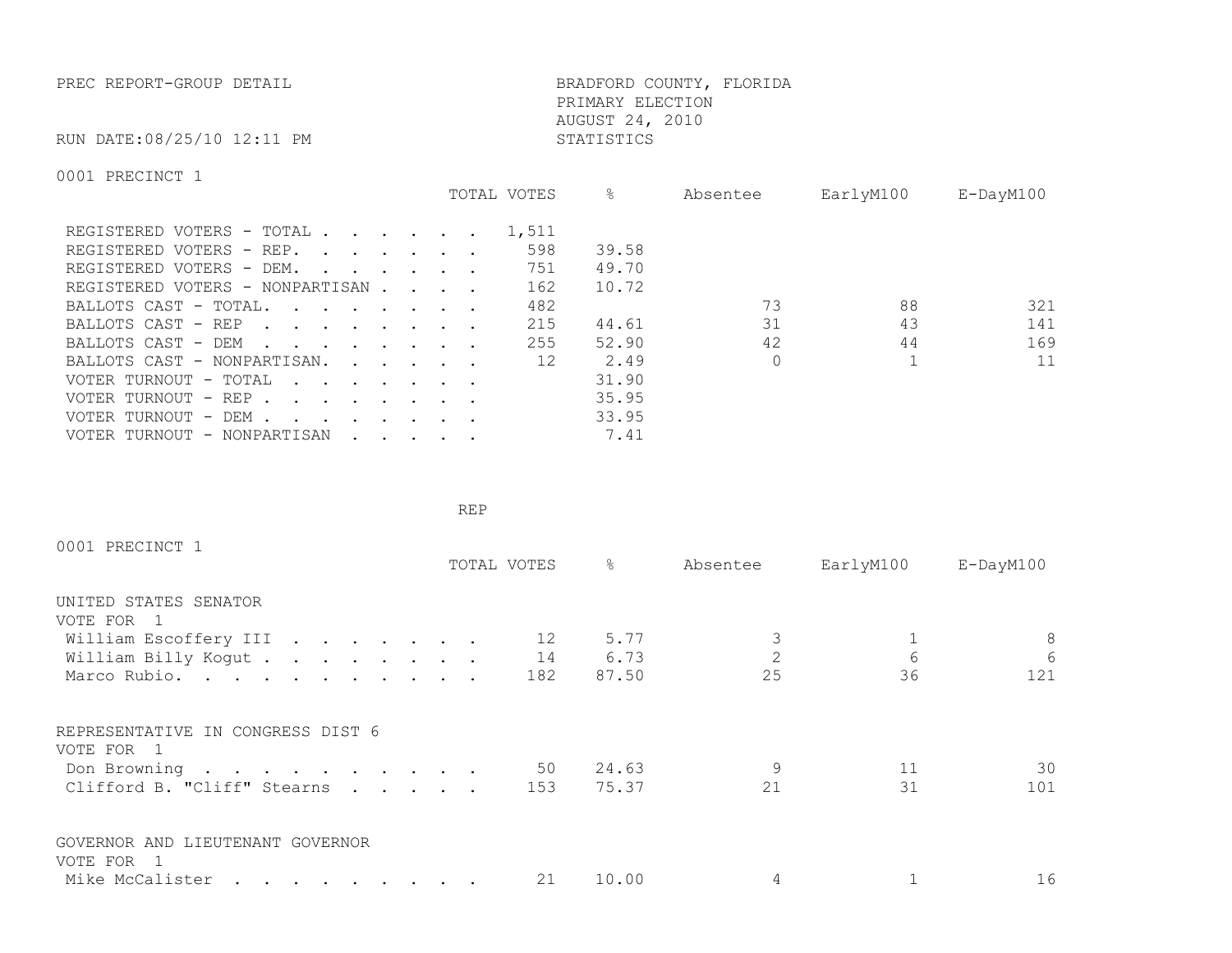| Bill McCollum<br>Rick Scott                                                    |  |  |  |  |            | 66<br>123             | 31.43<br>58.57                  | 11<br>15                       | 20<br>22                     | 35<br>86            |
|--------------------------------------------------------------------------------|--|--|--|--|------------|-----------------------|---------------------------------|--------------------------------|------------------------------|---------------------|
| ATTORNEY GENERAL<br>VOTE FOR 1<br>Holly Benson<br>Pam Bondi.<br>Jeff Kottkamp. |  |  |  |  | <b>DEM</b> | 74<br>63<br>59        | 37.76<br>32.14<br>30.10         | 18<br>$\Omega$<br>10           | 16<br>15<br>12               | 40<br>48<br>37      |
| 0001 PRECINCT 1                                                                |  |  |  |  |            | TOTAL VOTES           | $\frac{6}{6}$                   | Absentee                       | EarlyM100                    | $E$ -DayM $100$     |
| UNITED STATES SENATOR<br>VOTE FOR 1                                            |  |  |  |  |            |                       |                                 |                                |                              |                     |
| Glenn A. Burkett<br>Maurice A. Ferre<br>Jeff Greene.<br>Kendrick B. Meek.      |  |  |  |  |            | 44<br>10<br>121<br>53 | 19.30<br>4.39<br>53.07<br>23.25 | 5<br>4<br>22<br>$\overline{4}$ | 10<br>$\sqrt{1}$<br>21<br>12 | 29<br>5<br>78<br>37 |
| GOVERNOR AND LIEUTENANT GOVERNOR<br>VOTE FOR 1                                 |  |  |  |  |            |                       |                                 |                                |                              |                     |
| Brian P. Moore.<br>Alex Sink                                                   |  |  |  |  |            | 70<br>155             | 31.11<br>68.89                  | 15<br>17                       | 16<br>25                     | 39<br>113           |
| ATTORNEY GENERAL<br>VOTE FOR 1<br>Dave Aronberg<br>Dan Gelber.                 |  |  |  |  |            | 89<br>117             | 43.20<br>56.80                  | 16<br>16                       | 17<br>22                     | 56<br>79            |

NONPARTISAN

| 0001<br>L PRECINCT 1                     | TOTAL VOTES |       | Absentee | EarlyM100 | E-DayM100 |
|------------------------------------------|-------------|-------|----------|-----------|-----------|
| SCHOOL BOARD MEMBER DIST 2<br>VOTE FOR 1 |             |       |          |           |           |
| Stacey Shuford Creighton                 | 382         | 79.42 | 52       | 76        | 254       |
| Larry Paterson.                          | 99          | 20.58 |          |           | 66        |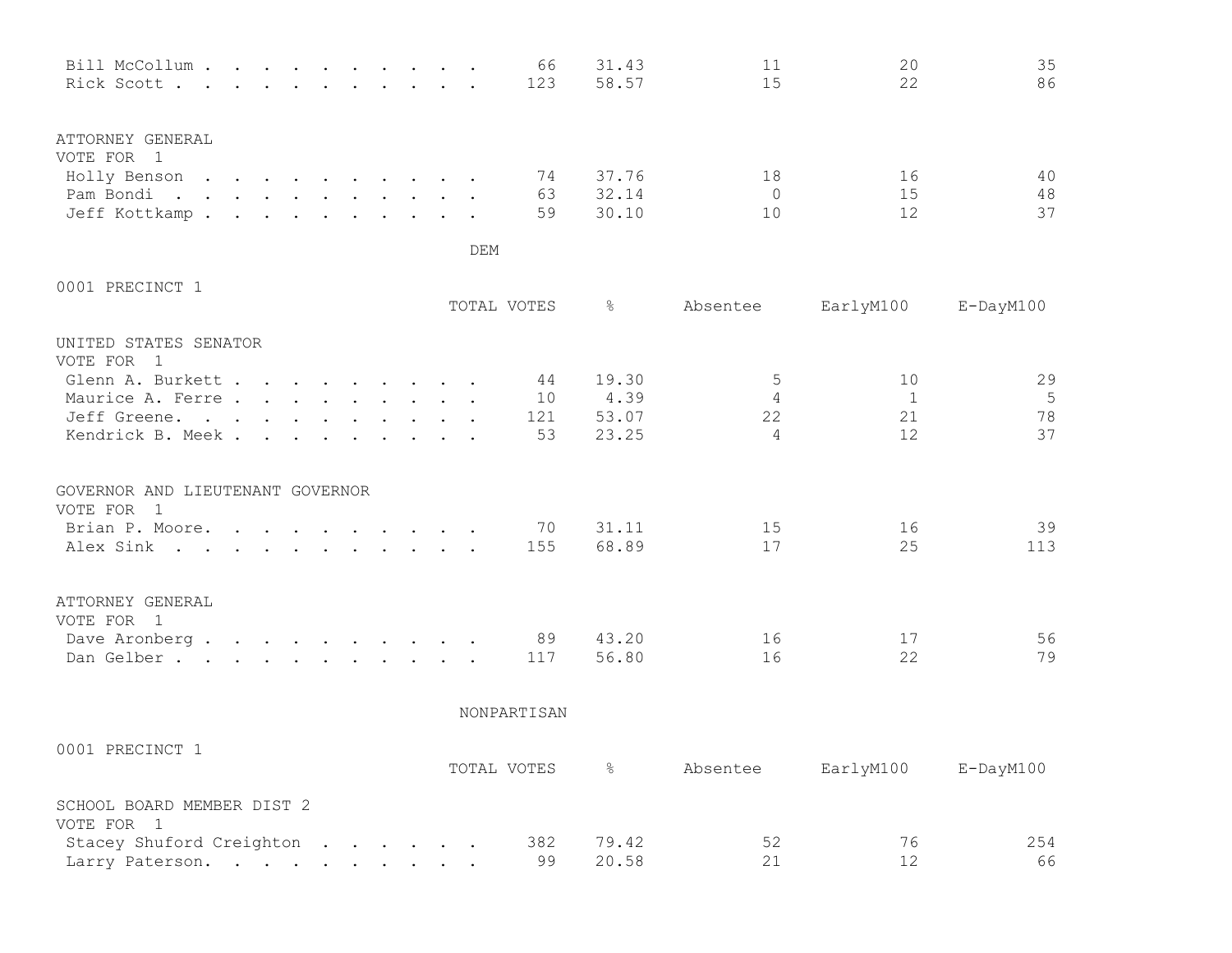0002 PRECINCT 2

|                                                                                                                                                                                                                                                                                          |            | TOTAL VOTES                                 | ိင                                                                  | Absentee                   | EarlyM100 E-DayM100 |                  |
|------------------------------------------------------------------------------------------------------------------------------------------------------------------------------------------------------------------------------------------------------------------------------------------|------------|---------------------------------------------|---------------------------------------------------------------------|----------------------------|---------------------|------------------|
| REGISTERED VOTERS - TOTAL<br>REGISTERED VOTERS - REP.<br>REGISTERED VOTERS - DEM.<br>$\ddot{\phantom{a}}$<br>REGISTERED VOTERS - NONPARTISAN<br>BALLOTS CAST - TOTAL.<br>BALLOTS CAST - REP<br>BALLOTS CAST - DEM<br>VOTER TURNOUT - TOTAL<br>VOTER TURNOUT - REP<br>VOTER TURNOUT - DEM |            | 738<br>154<br>517<br>67<br>178<br>40<br>138 | 20.87<br>70.05<br>9.08<br>22.47<br>77.53<br>24.12<br>25.97<br>26.69 | 24<br>8 <sup>8</sup><br>16 | 30<br>12<br>18      | 124<br>20<br>104 |
|                                                                                                                                                                                                                                                                                          | <b>REP</b> |                                             |                                                                     |                            |                     |                  |
| 0002 PRECINCT 2                                                                                                                                                                                                                                                                          |            | TOTAL VOTES                                 | $\frac{6}{5}$                                                       | Absentee                   | EarlyM100           | E-DayM100        |
| UNITED STATES SENATOR                                                                                                                                                                                                                                                                    |            |                                             |                                                                     |                            |                     |                  |
| VOTE FOR 1                                                                                                                                                                                                                                                                               |            |                                             |                                                                     |                            |                     |                  |
| William Escoffery III 3                                                                                                                                                                                                                                                                  |            |                                             | 7.50                                                                | $\mathcal{S}$              | $\circ$             | $\circ$          |
| William Billy Kogut                                                                                                                                                                                                                                                                      |            | $\overline{2}$<br>35                        | 5.00<br>87.50                                                       | $\Omega$<br>5              | $\Omega$<br>12      | 2<br>18          |
| Marco Rubio.                                                                                                                                                                                                                                                                             |            |                                             |                                                                     |                            |                     |                  |
| REPRESENTATIVE IN CONGRESS DIST 6                                                                                                                                                                                                                                                        |            |                                             |                                                                     |                            |                     |                  |
| VOTE FOR 1                                                                                                                                                                                                                                                                               |            |                                             |                                                                     |                            |                     |                  |
| Don Browning 8                                                                                                                                                                                                                                                                           |            |                                             | 20.00                                                               | 4                          | $\mathbf{1}$        | $\mathcal{S}$    |
| Clifford B. "Cliff" Stearns 32                                                                                                                                                                                                                                                           |            |                                             | 80.00                                                               | 4                          | 11                  | 17               |
| GOVERNOR AND LIEUTENANT GOVERNOR                                                                                                                                                                                                                                                         |            |                                             |                                                                     |                            |                     |                  |
| VOTE FOR 1                                                                                                                                                                                                                                                                               |            |                                             |                                                                     |                            |                     |                  |
| Mike McCalister                                                                                                                                                                                                                                                                          |            | $\overline{1}$                              | 2.63                                                                | $\mathbf{1}$               | $\circ$             | $\circ$          |
| Bill McCollum                                                                                                                                                                                                                                                                            |            | 13                                          | 34.21                                                               | $\mathbf{1}$               | 7                   | 5                |
| Rick Scott                                                                                                                                                                                                                                                                               |            | 24                                          | 63.16                                                               | 6                          | 5                   | 13               |
| ATTORNEY GENERAL                                                                                                                                                                                                                                                                         |            |                                             |                                                                     |                            |                     |                  |
| VOTE FOR 1                                                                                                                                                                                                                                                                               |            |                                             |                                                                     |                            |                     |                  |
| Holly Benson                                                                                                                                                                                                                                                                             |            | 11                                          | 28.21                                                               | 5                          | 2                   | 4                |
| Pam Bondi.                                                                                                                                                                                                                                                                               |            | 16                                          | 41.03                                                               | $\circ$                    | $\,8\,$             | 8                |
| Jeff Kottkamp                                                                                                                                                                                                                                                                            |            | 12                                          | 30.77                                                               | 3                          | $\overline{2}$      | 7                |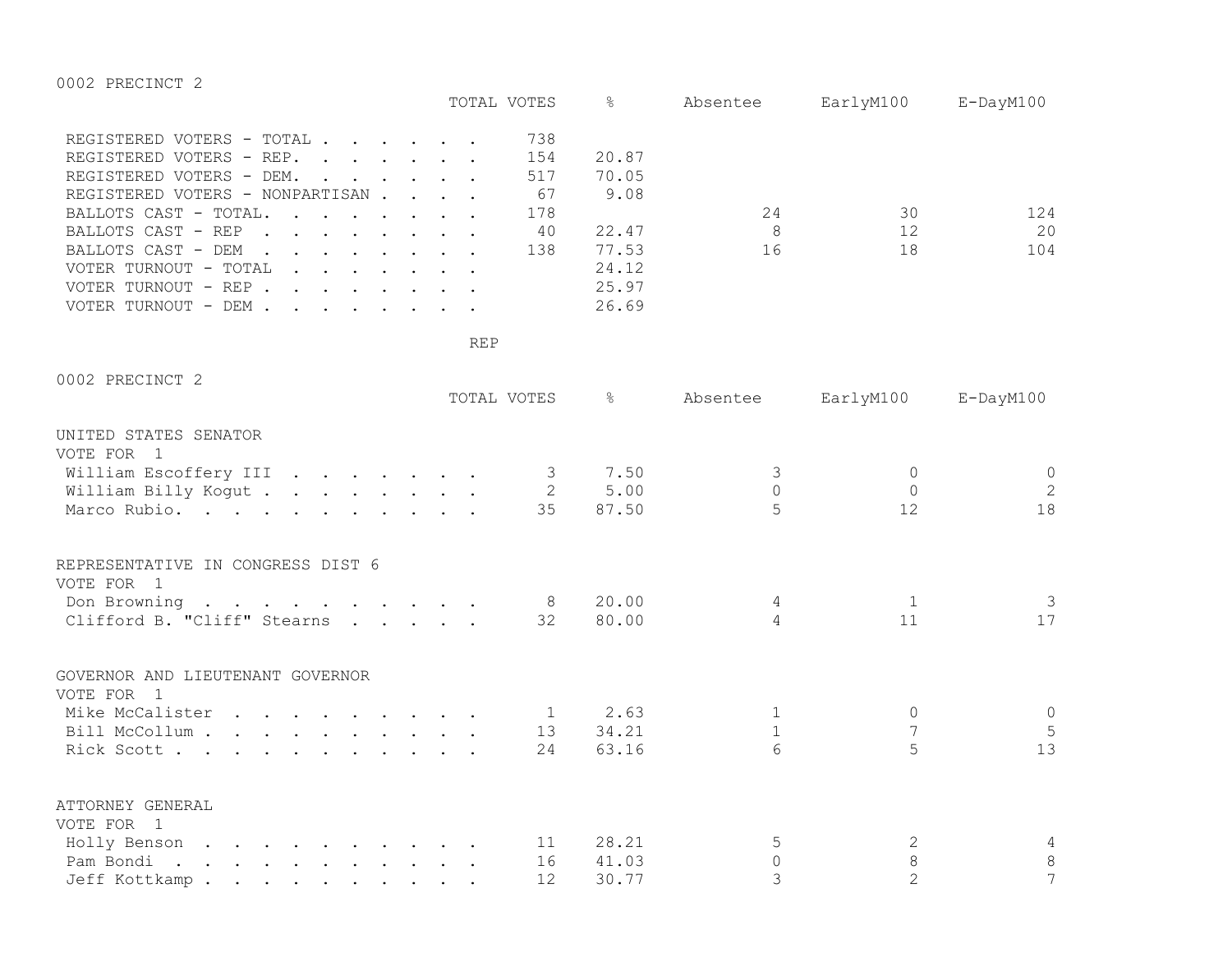| 0002 PRECINCT 2                                                                                                                                                                                                                                                   |  |               |               |              |                |                 |
|-------------------------------------------------------------------------------------------------------------------------------------------------------------------------------------------------------------------------------------------------------------------|--|---------------|---------------|--------------|----------------|-----------------|
|                                                                                                                                                                                                                                                                   |  | TOTAL VOTES   | $\frac{6}{2}$ | Absentee     | EarlyM100      | $E$ -DayM $100$ |
| UNITED STATES SENATOR                                                                                                                                                                                                                                             |  |               |               |              |                |                 |
| VOTE FOR<br>$\overline{1}$                                                                                                                                                                                                                                        |  |               |               |              |                |                 |
| Glenn A. Burkett                                                                                                                                                                                                                                                  |  | 7             | 5.15          | 3            | $\circ$        | $\overline{4}$  |
| Maurice A. Ferre                                                                                                                                                                                                                                                  |  | 4             | 2.94          | $\bigcap$    | $\Omega$       | $\overline{4}$  |
| Jeff Greene.                                                                                                                                                                                                                                                      |  | 28            | 20.59         | 6            | $\overline{4}$ | 18              |
| Kendrick B. Meek.                                                                                                                                                                                                                                                 |  | 97            | 71.32         | 7            | 14             | 76              |
| GOVERNOR AND LIEUTENANT GOVERNOR                                                                                                                                                                                                                                  |  |               |               |              |                |                 |
| VOTE FOR 1                                                                                                                                                                                                                                                        |  |               |               |              |                |                 |
| Brian P. Moore.                                                                                                                                                                                                                                                   |  | 59            | 46.09         | 10           | 3              | 46              |
| Alex Sink                                                                                                                                                                                                                                                         |  | 69            | 53.91         | 4            | 12             | 53              |
| ATTORNEY GENERAL<br>VOTE FOR 1                                                                                                                                                                                                                                    |  |               |               |              |                |                 |
| Dave Aronberg                                                                                                                                                                                                                                                     |  | 60            | 47.24         | 7            | 5              | 48              |
| Dan Gelber.                                                                                                                                                                                                                                                       |  | 67            | 52.76         | 8            | 10             | 49              |
|                                                                                                                                                                                                                                                                   |  |               |               |              |                |                 |
| 0003 PRECINCT 3A                                                                                                                                                                                                                                                  |  |               |               |              |                |                 |
|                                                                                                                                                                                                                                                                   |  | TOTAL VOTES   | $\approx$     | Absentee     | EarlyM100      | $E$ -DayM $100$ |
| REGISTERED VOTERS - TOTAL                                                                                                                                                                                                                                         |  | 388           |               |              |                |                 |
| REGISTERED VOTERS - REP.                                                                                                                                                                                                                                          |  | 128           | 32.99         |              |                |                 |
| REGISTERED VOTERS - DEM.                                                                                                                                                                                                                                          |  | 220           | 56.70         |              |                |                 |
| REGISTERED VOTERS - NONPARTISAN                                                                                                                                                                                                                                   |  | 40            | 10.31         |              |                |                 |
| BALLOTS CAST - TOTAL.<br>$\mathbf{r}$ , and $\mathbf{r}$ , and $\mathbf{r}$ , and $\mathbf{r}$                                                                                                                                                                    |  | 123           |               | 17           | 23             | 83              |
| BALLOTS CAST - REP<br>$\mathbf{r}$ , and $\mathbf{r}$ , and $\mathbf{r}$ , and $\mathbf{r}$                                                                                                                                                                       |  | 48            | 39.02         | .5           | 11             | 32              |
| BALLOTS CAST - DEM<br>$\mathbf{r}$ . The set of the set of the set of the set of the set of the set of the set of the set of the set of the set of the set of the set of the set of the set of the set of the set of the set of the set of the set of t<br>$\sim$ |  | 73            | 59.35         | 11           | 12             | 50              |
| BALLOTS CAST - NONPARTISAN.<br>$\mathbf{r}$ , $\mathbf{r}$ , $\mathbf{r}$ , $\mathbf{r}$ , $\mathbf{r}$                                                                                                                                                           |  | $\mathcal{L}$ | 1.63          | $\mathbf{1}$ | $\Omega$       | $\mathbf{1}$    |
| VOTER TURNOUT - TOTAL                                                                                                                                                                                                                                             |  |               | 31.70         |              |                |                 |
| VOTER TURNOUT - REP                                                                                                                                                                                                                                               |  |               | 37.50         |              |                |                 |
| VOTER TURNOUT - DEM .<br>$\mathbf{r}$ , $\mathbf{r}$ , $\mathbf{r}$ , $\mathbf{r}$                                                                                                                                                                                |  |               | 33.18         |              |                |                 |
| VOTER TURNOUT - NONPARTISAN<br>$\cdot$ $\cdot$ $\cdot$ $\cdot$ $\cdot$ $\cdot$                                                                                                                                                                                    |  |               | 5.00          |              |                |                 |

0003 PRECINCT 3A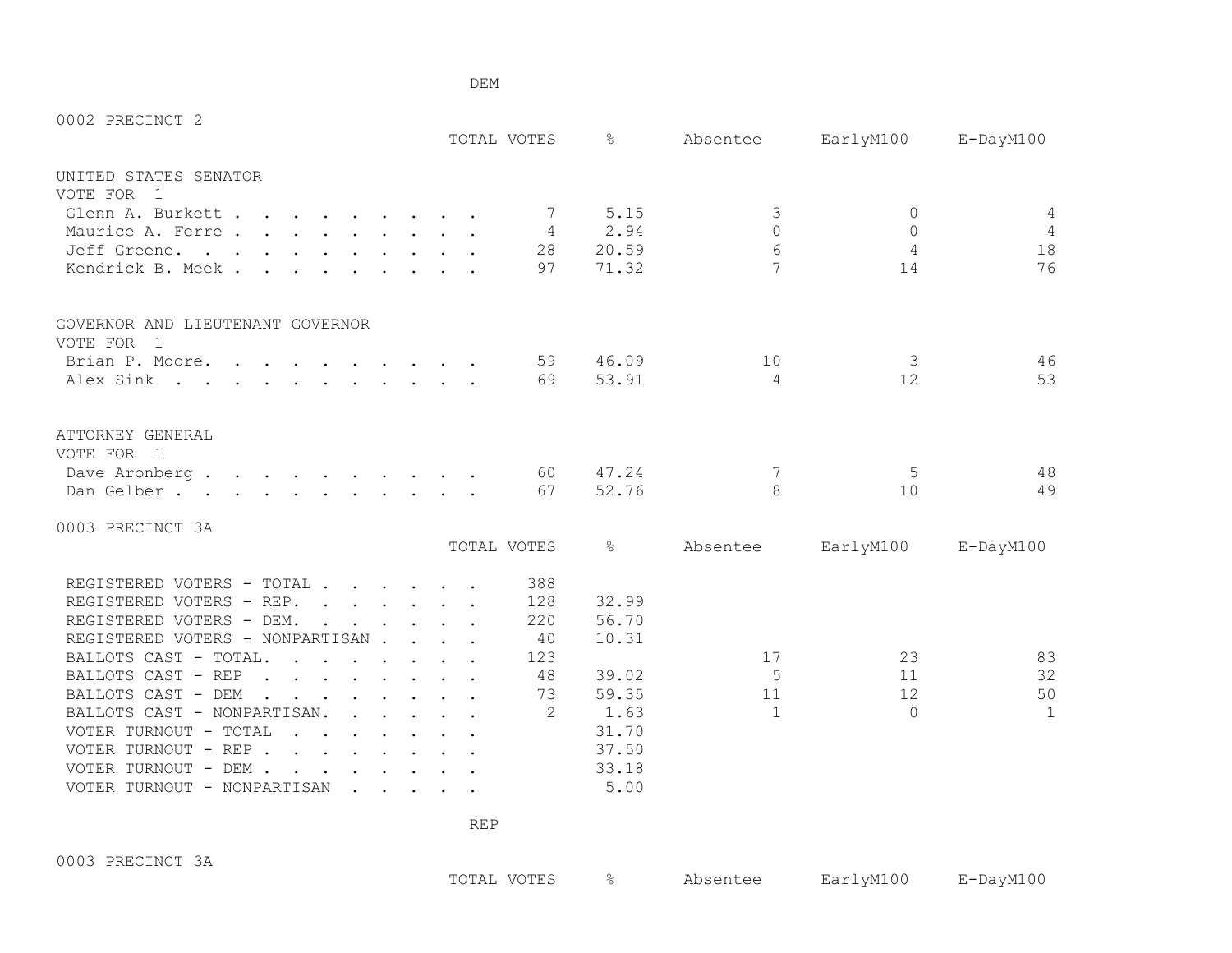| UNITED STATES SENATOR<br>VOTE FOR 1                                                                                                                                                                                                        |  |  |  |     |             |                |                     |              |                     |
|--------------------------------------------------------------------------------------------------------------------------------------------------------------------------------------------------------------------------------------------|--|--|--|-----|-------------|----------------|---------------------|--------------|---------------------|
| William Escoffery III                                                                                                                                                                                                                      |  |  |  |     | 3           | 6.67           | $\mathbf 1$         | $\circ$      | 2                   |
| William Billy Kogut                                                                                                                                                                                                                        |  |  |  |     | 6           | 13.33          | $\mathbf{1}$        | $\mathbf 1$  | $\overline{4}$      |
| Marco Rubio.                                                                                                                                                                                                                               |  |  |  |     | 36          | 80.00          | $\overline{2}$      | 10           | 24                  |
| REPRESENTATIVE IN CONGRESS DIST 6                                                                                                                                                                                                          |  |  |  |     |             |                |                     |              |                     |
| VOTE FOR 1                                                                                                                                                                                                                                 |  |  |  |     |             |                |                     |              |                     |
| Don Browning<br>$\mathbf{r}$ , and $\mathbf{r}$ , and $\mathbf{r}$ , and $\mathbf{r}$ , and $\mathbf{r}$                                                                                                                                   |  |  |  |     | 13          | 27.66          | 2                   | 3            | 8                   |
| Clifford B. "Cliff" Stearns                                                                                                                                                                                                                |  |  |  |     | 34          | 72.34          | 3                   | $\mathsf{R}$ | 23                  |
| GOVERNOR AND LIEUTENANT GOVERNOR                                                                                                                                                                                                           |  |  |  |     |             |                |                     |              |                     |
| VOTE FOR 1                                                                                                                                                                                                                                 |  |  |  |     |             |                |                     |              |                     |
| Mike McCalister                                                                                                                                                                                                                            |  |  |  |     | 5           | 10.42<br>39.58 | $\mathbf{2}$<br>3   | $\circ$<br>1 | $\mathcal{S}$<br>15 |
| Bill McCollum<br>Rick Scott                                                                                                                                                                                                                |  |  |  |     | 19<br>24    | 50.00          | $\Omega$            | 10           | 14                  |
|                                                                                                                                                                                                                                            |  |  |  |     |             |                |                     |              |                     |
| ATTORNEY GENERAL<br>VOTE FOR 1                                                                                                                                                                                                             |  |  |  |     |             |                |                     |              |                     |
| Holly Benson                                                                                                                                                                                                                               |  |  |  |     | 10          | 21.74          | 1                   | 1            | 8                   |
| Pam Bondi<br>. The second contract is a set of the second contract of the set of the second contract of the set of the set of the set of the set of the set of the set of the set of the set of the set of the set of the set of the set o |  |  |  |     | 20          | 43.48          | $\mathbf{1}$        | 4            | 15                  |
| Jeff Kottkamp.                                                                                                                                                                                                                             |  |  |  |     | 16          | 34.78          | $\overline{2}$      | 6            | 8                   |
|                                                                                                                                                                                                                                            |  |  |  | DEM |             |                |                     |              |                     |
| 0003 PRECINCT 3A                                                                                                                                                                                                                           |  |  |  |     |             |                |                     |              |                     |
|                                                                                                                                                                                                                                            |  |  |  |     | TOTAL VOTES | $\frac{6}{6}$  | Absentee            | EarlyM100    | $E$ -DayM $100$     |
| UNITED STATES SENATOR<br>VOTE FOR 1                                                                                                                                                                                                        |  |  |  |     |             |                |                     |              |                     |
| Glenn A. Burkett                                                                                                                                                                                                                           |  |  |  |     | 16          | 24.24          | 2                   | 7            | $7\phantom{.0}$     |
| Maurice A. Ferre                                                                                                                                                                                                                           |  |  |  |     | 2           | 3.03           | $\mathbf 0$         | $\circ$      | 2                   |
| Jeff Greene.                                                                                                                                                                                                                               |  |  |  |     | 42          | 63.64          | $\overline{7}$      | 5            | 30                  |
| Kendrick B. Meek.                                                                                                                                                                                                                          |  |  |  |     | 6           | 9.09           | $\Omega$            | $\Omega$     | 6                   |
| GOVERNOR AND LIEUTENANT GOVERNOR                                                                                                                                                                                                           |  |  |  |     |             |                |                     |              |                     |
| VOTE FOR 1                                                                                                                                                                                                                                 |  |  |  |     |             |                |                     |              |                     |
| Brian P. Moore.<br>$\mathbf{r}$ , and $\mathbf{r}$ , and $\mathbf{r}$ , and $\mathbf{r}$ , and $\mathbf{r}$                                                                                                                                |  |  |  |     | 26          | 41.27<br>58.73 | 4<br>$\overline{4}$ | 4<br>8       | 18<br>25            |
| Alex Sink<br>the contract of the contract of the contract of the contract of the contract of the contract of the contract of                                                                                                               |  |  |  |     | 37          |                |                     |              |                     |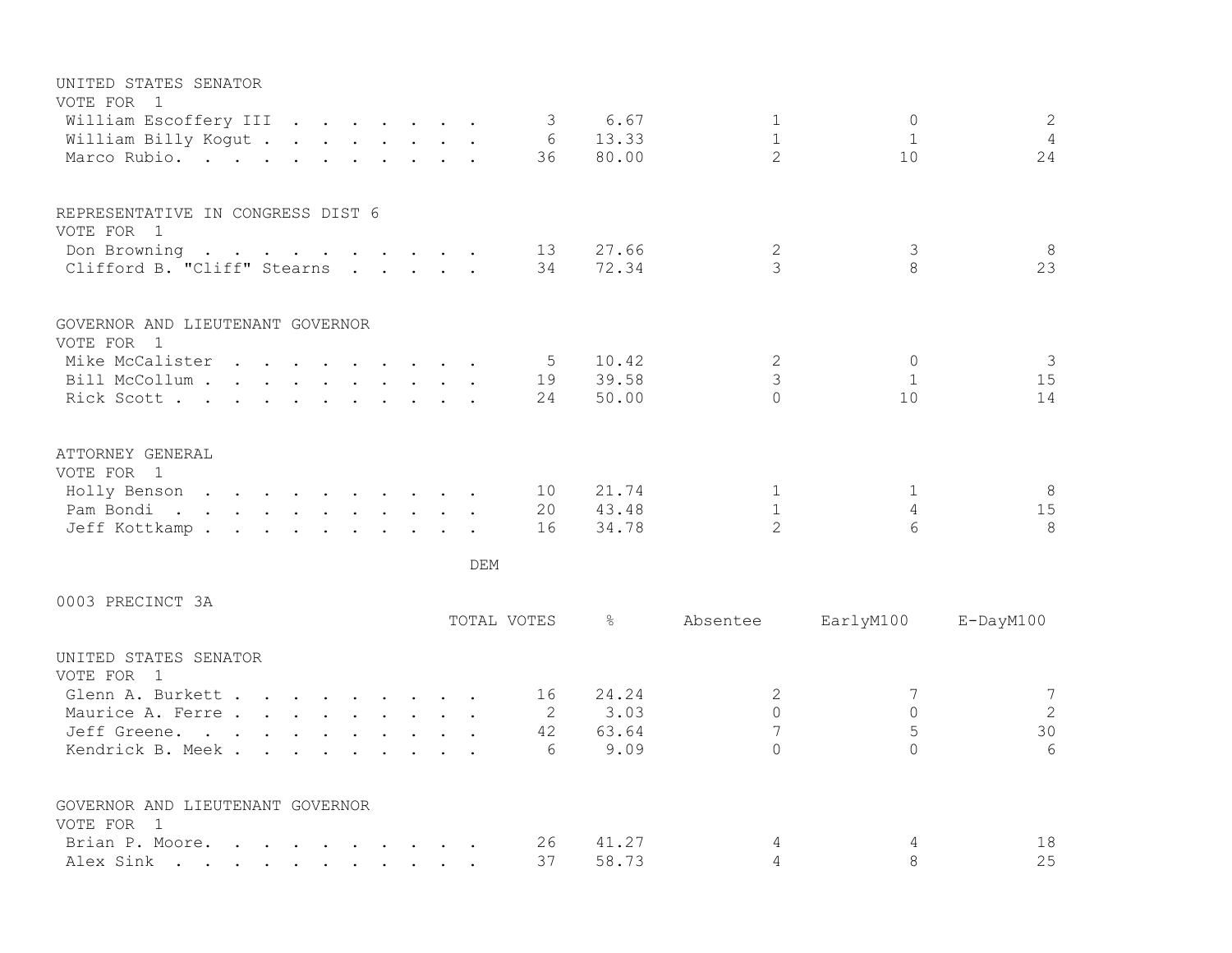| ATTORNEY GENERAL<br>VOTE FOR 1<br>Dave Aronberg                                                                                                                                                                                                                                                                                                             | 31                                                      | 55.36                                                                | 4                       | 8                  | 19                      |
|-------------------------------------------------------------------------------------------------------------------------------------------------------------------------------------------------------------------------------------------------------------------------------------------------------------------------------------------------------------|---------------------------------------------------------|----------------------------------------------------------------------|-------------------------|--------------------|-------------------------|
| Dan Gelber.                                                                                                                                                                                                                                                                                                                                                 | 25                                                      | 44.64                                                                | 3                       | 4                  | 18                      |
|                                                                                                                                                                                                                                                                                                                                                             | NONPARTISAN                                             |                                                                      |                         |                    |                         |
| 0003 PRECINCT 3A                                                                                                                                                                                                                                                                                                                                            | TOTAL VOTES                                             | $\frac{6}{6}$                                                        | Absentee                | EarlyM100          | E-DayM100               |
| SCHOOL BOARD MEMBER DIST 2<br>VOTE FOR 1<br>Stacey Shuford Creighton<br>Larry Paterson.                                                                                                                                                                                                                                                                     | 88<br>35                                                | 71.54<br>28.46                                                       | 6<br>11                 | 19<br>4            | 63<br>20                |
| 0004 PRECINCT 3B                                                                                                                                                                                                                                                                                                                                            | TOTAL VOTES                                             | $\frac{6}{6}$                                                        | Absentee                | EarlyM100          | E-DayM100               |
| REGISTERED VOTERS - TOTAL<br>REGISTERED VOTERS - REP.<br>REGISTERED VOTERS - DEM.<br>REGISTERED VOTERS - NONPARTISAN<br>BALLOTS CAST - TOTAL.<br>$\mathbf{r}$ , $\mathbf{r}$ , $\mathbf{r}$ , $\mathbf{r}$ , $\mathbf{r}$ , $\mathbf{r}$<br>BALLOTS CAST - REP<br>BALLOTS CAST - DEM<br>VOTER TURNOUT - TOTAL<br>VOTER TURNOUT - REP<br>VOTER TURNOUT - DEM | 326<br>117<br>164<br>45<br>51<br>26<br>25<br><b>REP</b> | 35.89<br>50.31<br>13.80<br>50.98<br>49.02<br>15.64<br>22.22<br>15.24 | 6<br>3<br>$\mathcal{L}$ | 13<br>9<br>4       | 32<br>14<br>18          |
| 0004 PRECINCT 3B                                                                                                                                                                                                                                                                                                                                            | TOTAL VOTES                                             | ိင                                                                   | Absentee                | EarlyM100          | E-DayM100               |
| UNITED STATES SENATOR<br>VOTE FOR 1<br>William Escoffery III<br>William Billy Kogut<br>Marco Rubio.                                                                                                                                                                                                                                                         | $\mathbf{1}$<br>1<br>24                                 | 3.85<br>3.85<br>92.31                                                | 0<br>$\Omega$<br>3      | 0<br>$\Omega$<br>9 | 1<br>$\mathbf{1}$<br>12 |
| REPRESENTATIVE IN CONGRESS DIST 6<br>VOTE FOR 1<br>Don Browning                                                                                                                                                                                                                                                                                             | 13                                                      | 50.00                                                                | 2                       | 5                  | 6                       |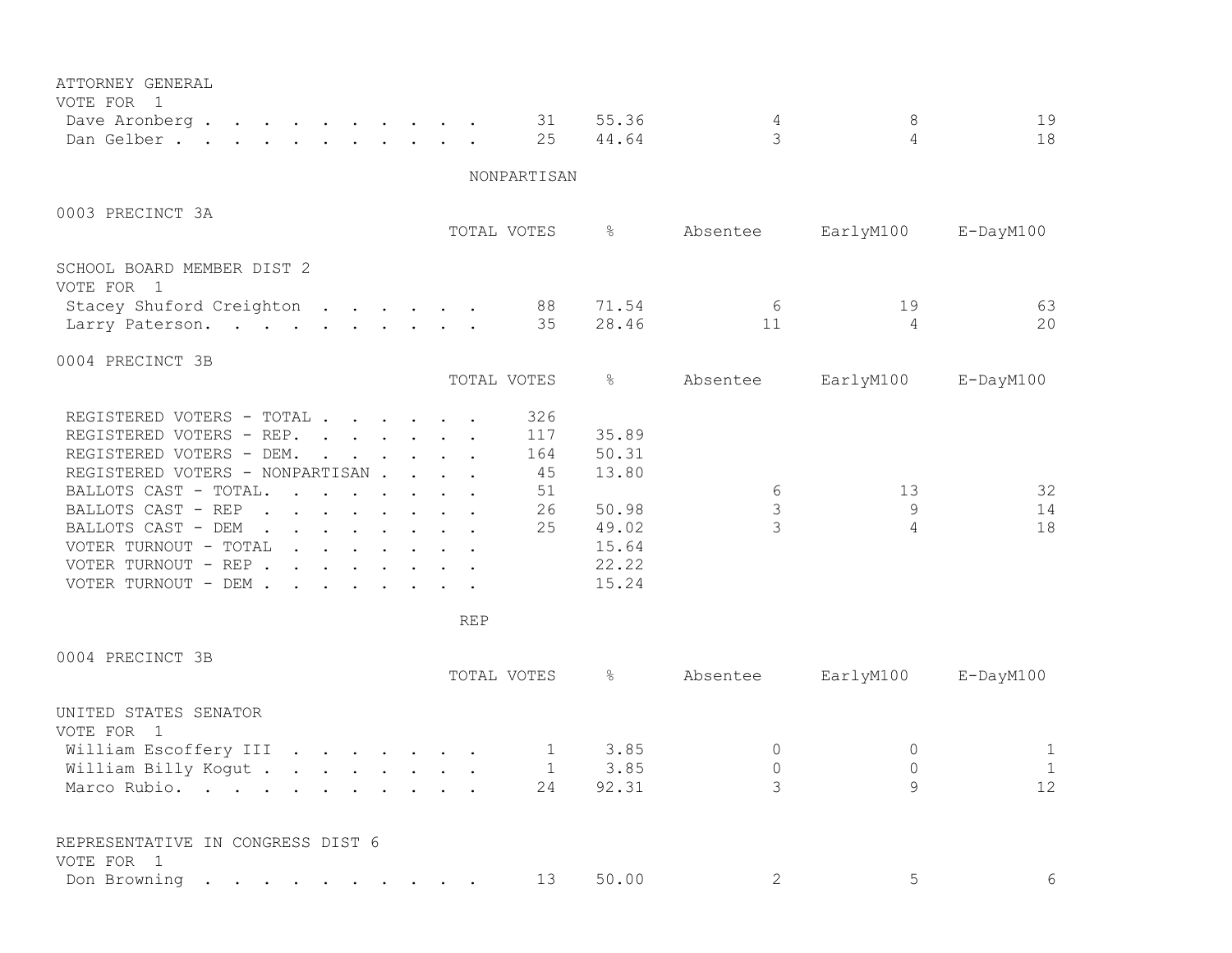| Clifford B. "Cliff" Stearns         |  |     | 13                  | 50.00         | $\mathbf{1}$         | 4              | 8               |
|-------------------------------------|--|-----|---------------------|---------------|----------------------|----------------|-----------------|
| GOVERNOR AND LIEUTENANT GOVERNOR    |  |     |                     |               |                      |                |                 |
| VOTE FOR 1                          |  |     |                     |               |                      |                |                 |
| Mike McCalister<br>Bill McCollum    |  |     | $\overline{2}$<br>6 | 7.69<br>23.08 | $\Omega$<br>$\Omega$ | 2<br>$\Omega$  | $\circ$<br>6    |
| Rick Scott                          |  |     | 18                  | 69.23         | 3                    | 7              | 8               |
|                                     |  |     |                     |               |                      |                |                 |
| ATTORNEY GENERAL                    |  |     |                     |               |                      |                |                 |
| VOTE FOR 1                          |  |     |                     |               |                      |                |                 |
| Holly Benson                        |  |     | 10                  | 38.46         | 3                    | 2              | 5               |
| Pam Bondi.                          |  |     | 8 <sup>8</sup>      | 30.77         | $\Omega$             | 4              | $\overline{4}$  |
| Jeff Kottkamp.                      |  |     | - 8                 | 30.77         | $\Omega$             | 3              | 5               |
|                                     |  | DEM |                     |               |                      |                |                 |
| 0004 PRECINCT 3B                    |  |     |                     |               |                      |                |                 |
|                                     |  |     | TOTAL VOTES         | ိင            | Absentee             | EarlyM100      | $E$ -DayM $100$ |
| UNITED STATES SENATOR<br>VOTE FOR 1 |  |     |                     |               |                      |                |                 |
| Glenn A. Burkett                    |  |     | $\overline{7}$      | 28.00         | $\Omega$             | 1              | $\epsilon$      |
| Maurice A. Ferre.                   |  |     |                     | 1 4.00        | $\Omega$             | $\Omega$       | $\mathbf{1}$    |
| Jeff Greene.                        |  |     |                     | 15 60.00      | 3                    | $\overline{2}$ | 10              |
| Kendrick B. Meek.                   |  |     | -2                  | 8.00          | $\cap$               | $\mathbf{1}$   | $\mathbf{1}$    |
| GOVERNOR AND LIEUTENANT GOVERNOR    |  |     |                     |               |                      |                |                 |
| VOTE FOR 1                          |  |     |                     |               |                      |                |                 |
| Brian P. Moore.                     |  |     | 10                  | 45.45         | 0                    | 1              | $\mathsf 9$     |
| Alex Sink                           |  |     | 12                  | 54.55         | $\overline{2}$       | 3              | $\overline{7}$  |
|                                     |  |     |                     |               |                      |                |                 |
| ATTORNEY GENERAL<br>VOTE FOR 1      |  |     |                     |               |                      |                |                 |
| Dave Aronberg.                      |  |     | 7                   | 30.43         | 1                    | 2              |                 |
| Dan Gelber.                         |  |     | 16                  | 69.57         | $\mathbf{1}$         | 2              | 13              |
|                                     |  |     |                     |               |                      |                |                 |
| 0005 PRECINCT 4                     |  |     | TOTAL VOTES         | $\frac{1}{6}$ | Absentee EarlyM100   |                | E-DayM100       |
|                                     |  |     |                     |               |                      |                |                 |
| REGISTERED VOTERS - TOTAL 1,510     |  |     |                     |               |                      |                |                 |
| REGISTERED VOTERS - REP.            |  |     | 489                 | 32.38         |                      |                |                 |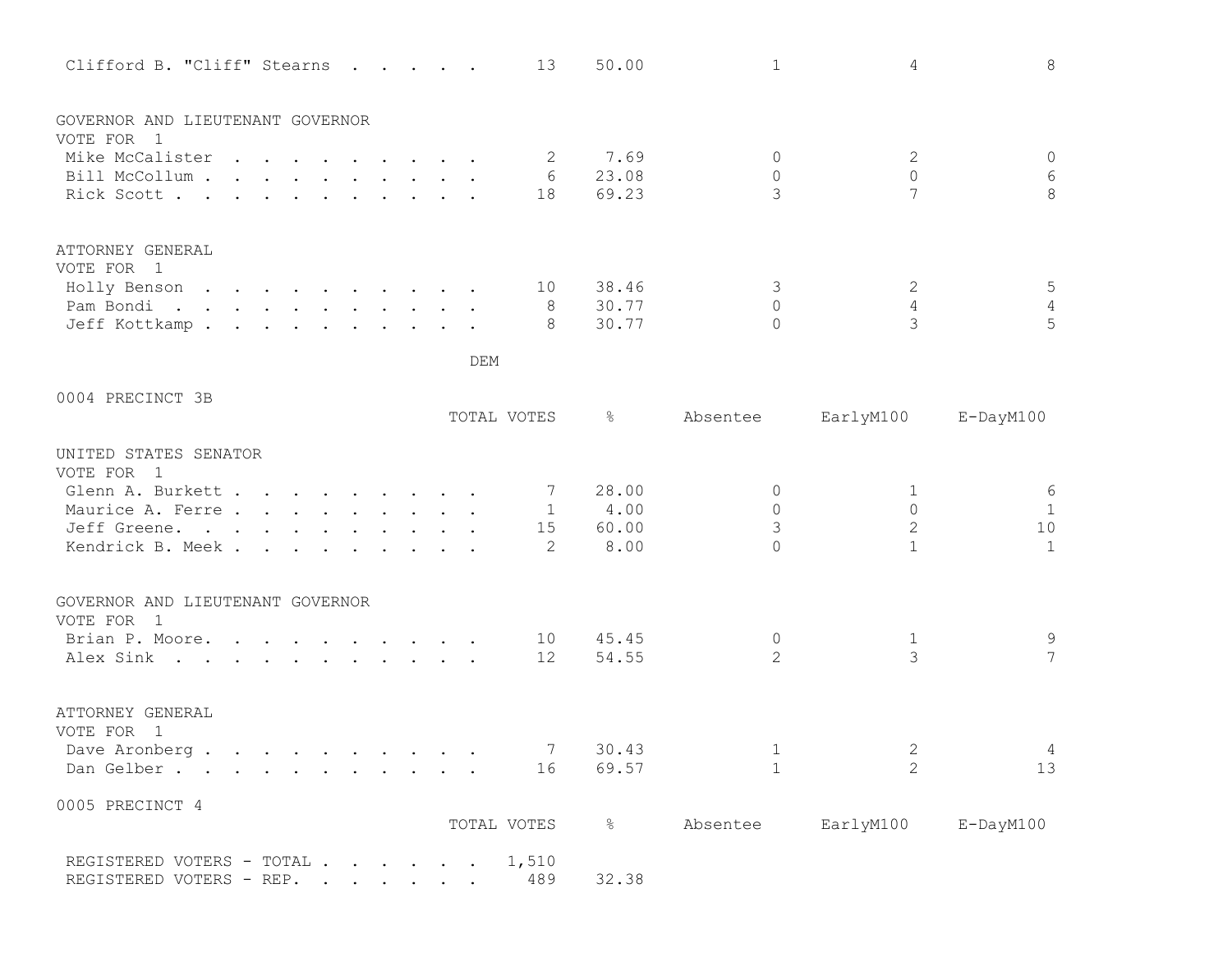| REGISTERED VOTERS - DEM.        |  |  | 869 | 57.55 |          |                |       |
|---------------------------------|--|--|-----|-------|----------|----------------|-------|
| REGISTERED VOTERS - NONPARTISAN |  |  | 152 | 10.07 |          |                |       |
| BALLOTS CAST - TOTAL.           |  |  | 487 |       | 77       | 134            | 276   |
| BALLOTS CAST - REP              |  |  | 183 | 37.58 | 33       | 52             | 98    |
| BALLOTS CAST - DEM              |  |  | 294 | 60.37 | 43       | 78             | 173   |
| BALLOTS CAST - NONPARTISAN. 10  |  |  |     | 2.05  | $\sim$ 1 | $\overline{4}$ | $5 -$ |
| VOTER TURNOUT - TOTAL           |  |  |     | 32.25 |          |                |       |
| VOTER TURNOUT - REP             |  |  |     | 37.42 |          |                |       |
| VOTER TURNOUT - DEM             |  |  |     | 33.83 |          |                |       |
| VOTER TURNOUT - NONPARTISAN     |  |  |     | 6.58  |          |                |       |

0005 PRECINCT 4

|                                   | TOTAL VOTES | $\approx$ | Absentee | EarlyM100 E-DayM100 |    |
|-----------------------------------|-------------|-----------|----------|---------------------|----|
| UNITED STATES SENATOR             |             |           |          |                     |    |
| VOTE FOR 1                        |             |           |          |                     |    |
| William Escoffery III 12 6.78     |             |           |          |                     |    |
| William Billy Kogut 19            |             | 10.73     | 5        | $\overline{2}$      | 12 |
| Marco Rubio.                      | 146         | 82.49     | 20       | 48                  | 78 |
| REPRESENTATIVE IN CONGRESS DIST 6 |             |           |          |                     |    |
| VOTE FOR 1                        |             |           |          |                     |    |
| Don Browning 39                   |             | 21.43     | 12       | 11                  | 16 |
| Clifford B. "Cliff" Stearns 143   |             | 78.57     | 20       | 41                  | 82 |
|                                   |             |           |          |                     |    |
| GOVERNOR AND LIEUTENANT GOVERNOR  |             |           |          |                     |    |
| VOTE FOR 1                        |             |           |          |                     |    |
| Mike McCalister                   | 22          | 12.15     | 3        | 6                   | 13 |
| Bill McCollum                     | 87 —        | 48.07     | 16       | 27                  | 44 |
| Rick Scott                        | 72          | 39.78     | 13       | 19                  | 40 |
| ATTORNEY GENERAL                  |             |           |          |                     |    |
| VOTE FOR 1                        |             |           |          |                     |    |
| Holly Benson                      | 51          | 29.65     | 10       | 9                   | 32 |
| Pam Bondi.                        | 60          | 34.88     | 10       | 14                  | 36 |
| Jeff Kottkamp                     | 61          | 35.47     | 8        | 27                  | 26 |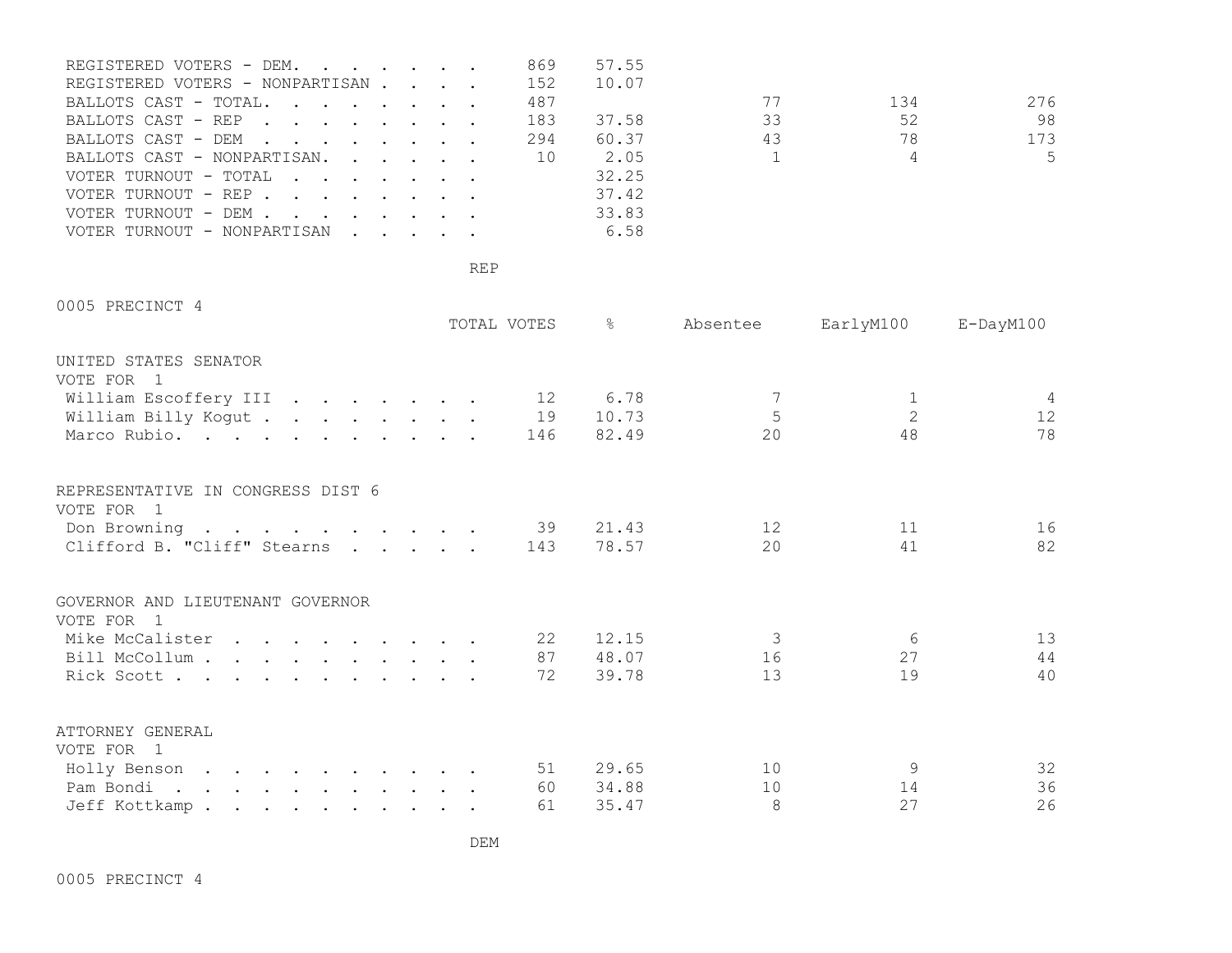|                                          |  | TOTAL VOTES | ႜ             | Absentee | EarlyM100     | E-DayM100       |
|------------------------------------------|--|-------------|---------------|----------|---------------|-----------------|
| UNITED STATES SENATOR                    |  |             |               |          |               |                 |
| VOTE FOR 1                               |  |             |               |          |               |                 |
| Glenn A. Burkett                         |  | 39          | 14.39         | 6        | 8             | 25              |
| Maurice A. Ferre                         |  | 10          | 3.69          | $\Omega$ | $\mathcal{S}$ | $7\phantom{.0}$ |
| Jeff Greene.                             |  |             | 118 43.54     | 23       | 32            | 63              |
| Kendrick B. Meek.                        |  | 104         | 38.38         | 7        | 27            | 70              |
| GOVERNOR AND LIEUTENANT GOVERNOR         |  |             |               |          |               |                 |
| VOTE FOR 1                               |  |             |               |          |               |                 |
| Brian P. Moore.                          |  | 82          | 31.42         | 12       | 18            | 52              |
| Alex Sink                                |  | 179         | 68.58         | 19       | 52            | 108             |
| ATTORNEY GENERAL                         |  |             |               |          |               |                 |
| VOTE FOR 1                               |  |             |               |          |               |                 |
| Dave Aronberg                            |  | 116         | 47.74         | 13       | 33            | 70              |
| Dan Gelber.                              |  | 127         | 52.26         | 15       | 32            | 80              |
|                                          |  | NONPARTISAN |               |          |               |                 |
|                                          |  |             |               |          |               |                 |
| 0005 PRECINCT 4                          |  |             |               |          |               |                 |
|                                          |  | TOTAL VOTES | $\frac{8}{6}$ | Absentee | EarlyM100     | E-DayM100       |
| SCHOOL BOARD MEMBER DIST 2<br>VOTE FOR 1 |  |             |               |          |               |                 |
| Stacey Shuford Creighton                 |  | 314         | 64.61         | 45       | 93            | 176             |
| Larry Paterson.                          |  | 172         | 35.39         | 32       | 41            | 99              |
| 0006 PRECINCT 5A                         |  |             | $\frac{6}{6}$ |          |               |                 |
|                                          |  | TOTAL VOTES |               | Absentee | EarlyM100     | E-DayM100       |
| REGISTERED VOTERS - TOTAL                |  | 410         |               |          |               |                 |
| REGISTERED VOTERS - REP.                 |  | 141         | 34.39         |          |               |                 |
| REGISTERED VOTERS - DEM.                 |  | 228         | 55.61         |          |               |                 |
| REGISTERED VOTERS - NONPARTISAN          |  | 41          | 10.00         |          |               |                 |
| BALLOTS CAST - TOTAL.                    |  | 107         |               | 25       | 24            | 58              |
| BALLOTS CAST - REP                       |  | 51          | 47.66         | 11       | 12            | 28              |
| BALLOTS CAST - DEM                       |  | 56          | 52.34         | 14       | 12            | 30              |
| VOTER TURNOUT - TOTAL                    |  |             | 26.10         |          |               |                 |
| VOTER TURNOUT - REP                      |  |             | 36.17         |          |               |                 |
| VOTER TURNOUT - DEM                      |  |             | 24.56         |          |               |                 |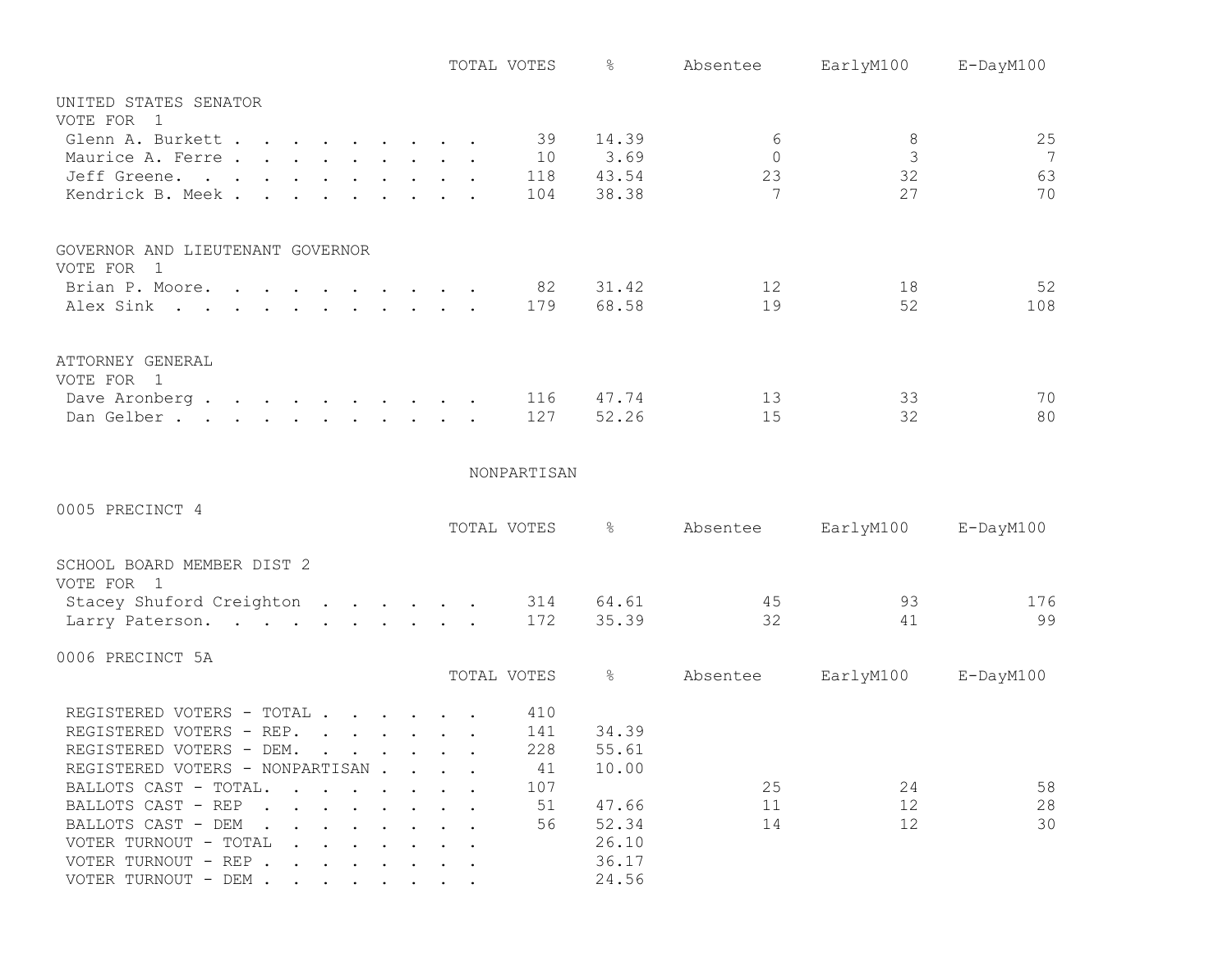| 0006 PRECINCT 5A                                |  |     |             |       |                |                  |                 |
|-------------------------------------------------|--|-----|-------------|-------|----------------|------------------|-----------------|
|                                                 |  |     | TOTAL VOTES | ⊱     | Absentee       | EarlyM100        | E-DayM100       |
| UNITED STATES SENATOR                           |  |     |             |       |                |                  |                 |
| VOTE FOR 1                                      |  |     |             |       |                |                  |                 |
| William Escoffery III                           |  |     | 3           | 6.12  | 2              | $\mathbf 0$      | 1               |
| William Billy Kogut                             |  |     | 4           | 8.16  | $\mathbf{1}$   | 1                | 2               |
| Marco Rubio.                                    |  |     | 42          | 85.71 | 6              | 11               | 25              |
| REPRESENTATIVE IN CONGRESS DIST 6<br>VOTE FOR 1 |  |     |             |       |                |                  |                 |
| Don Browning                                    |  |     | 16          | 31.37 | 4              | 5                | 7               |
| Clifford B. "Cliff" Stearns                     |  |     | 35          | 68.63 | 7              | 7                | 21              |
| GOVERNOR AND LIEUTENANT GOVERNOR<br>VOTE FOR 1  |  |     |             |       |                |                  |                 |
| Mike McCalister                                 |  |     | 5           | 10.00 | $\mathbf{1}$   | 2                | 2               |
| Bill McCollum                                   |  |     | 13          | 26.00 | $\overline{2}$ | $\overline{4}$   | 7               |
| Rick Scott                                      |  |     | 32          | 64.00 | 7              | $6 \overline{6}$ | 19              |
| ATTORNEY GENERAL<br>VOTE FOR 1                  |  |     |             |       |                |                  |                 |
| Holly Benson                                    |  |     | 15          | 31.25 | 4              | 4                | 7               |
| Pam Bondi.                                      |  |     | 8           | 16.67 | $\Omega$       | $\Omega$         | 8               |
| Jeff Kottkamp.                                  |  |     | 25          | 52.08 | 5              | 8                | 12              |
|                                                 |  | DEM |             |       |                |                  |                 |
| 0006 PRECINCT 5A                                |  |     |             |       |                |                  |                 |
|                                                 |  |     | TOTAL VOTES | ⊱     | Absentee       | EarlyM100        | $E$ -DayM $100$ |
| UNITED STATES SENATOR<br>VOTE FOR 1             |  |     |             |       |                |                  |                 |
| Glenn A. Burkett                                |  |     | 2           | 3.85  | 0              | 1                | $\mathbf{1}$    |
| Maurice A. Ferre                                |  |     | 3           | 5.77  | $\mathbf{1}$   | $\circ$          | 2               |
| Jeff Greene.                                    |  |     | 35          | 67.31 | $\mathsf 9$    | $\,8\,$          | 18              |
| Kendrick B. Meek.                               |  |     | 12          | 23.08 | 3              | 3                | 6               |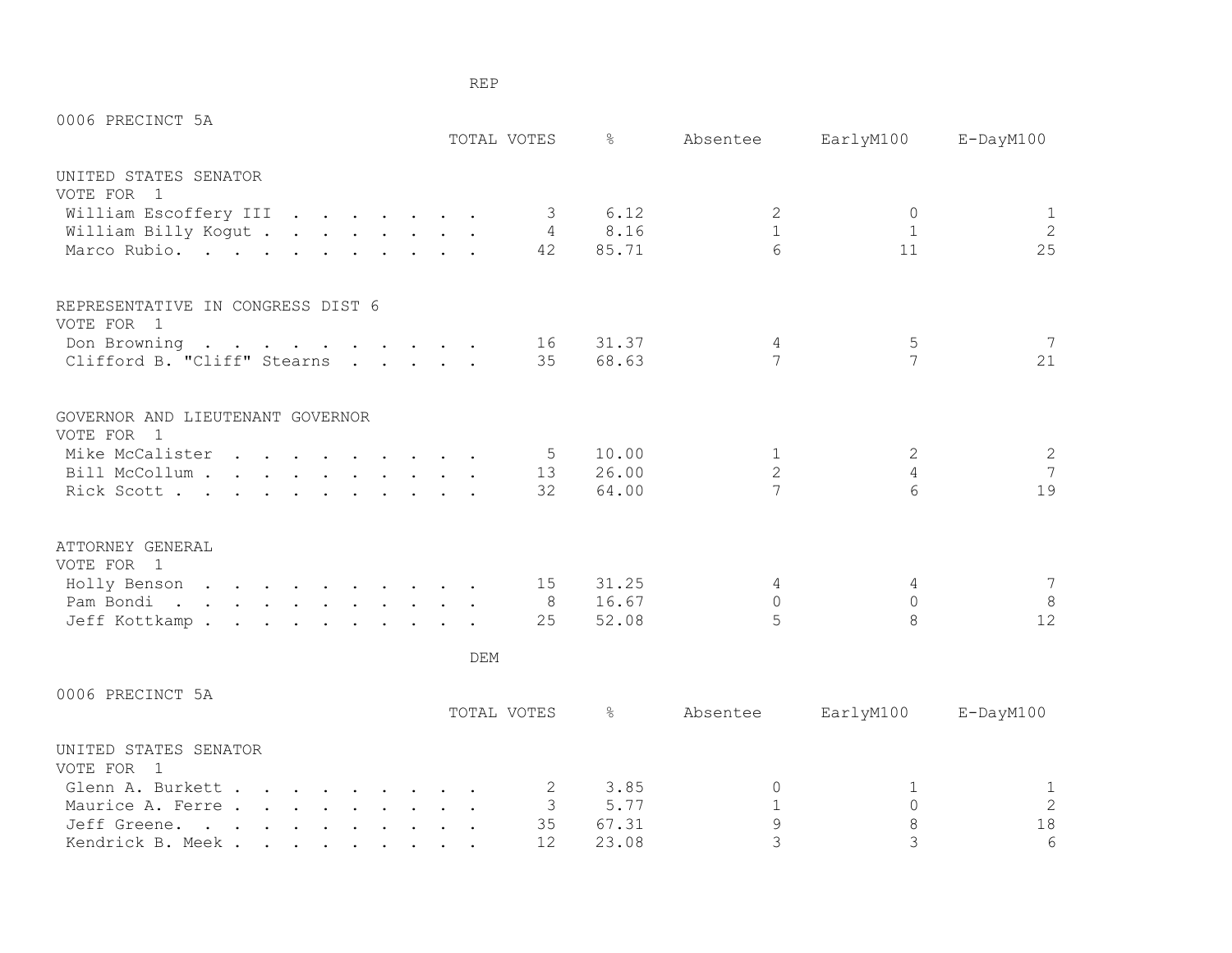| GOVERNOR AND LIEUTENANT GOVERNOR                                                                                                                                                                                                                          |                                                           |  |             |       |          |           |                 |
|-----------------------------------------------------------------------------------------------------------------------------------------------------------------------------------------------------------------------------------------------------------|-----------------------------------------------------------|--|-------------|-------|----------|-----------|-----------------|
| VOTE FOR<br>$\overline{1}$                                                                                                                                                                                                                                |                                                           |  |             |       |          | 7         | 7               |
| Brian P. Moore.                                                                                                                                                                                                                                           |                                                           |  | 22          | 43.14 | 8        |           |                 |
| Alex Sink                                                                                                                                                                                                                                                 |                                                           |  | 29          | 56.86 | 6        | 4         | 19              |
| ATTORNEY GENERAL                                                                                                                                                                                                                                          |                                                           |  |             |       |          |           |                 |
| VOTE FOR<br>$\overline{1}$                                                                                                                                                                                                                                |                                                           |  |             |       |          |           |                 |
| Dave Aronberg.<br>$\mathbf{r}$ , and $\mathbf{r}$ , and $\mathbf{r}$ , and $\mathbf{r}$ , and $\mathbf{r}$                                                                                                                                                |                                                           |  | 20          | 41.67 | 5        | 5         | 10              |
| Dan Gelber.                                                                                                                                                                                                                                               |                                                           |  | 28          | 58.33 | 8        | 5         | 15              |
| 0007 PRECINCT 5B                                                                                                                                                                                                                                          |                                                           |  |             |       |          |           |                 |
|                                                                                                                                                                                                                                                           |                                                           |  | TOTAL VOTES | &     | Absentee | EarlyM100 | $E$ -DayM $100$ |
| REGISTERED VOTERS - TOTAL.                                                                                                                                                                                                                                |                                                           |  | 290         |       |          |           |                 |
| REGISTERED VOTERS - REP.                                                                                                                                                                                                                                  | $\mathbf{r}$ , $\mathbf{r}$ , $\mathbf{r}$ , $\mathbf{r}$ |  | 81          | 27.93 |          |           |                 |
| REGISTERED VOTERS - DEM.                                                                                                                                                                                                                                  | $\mathbf{r}$ , $\mathbf{r}$ , $\mathbf{r}$ , $\mathbf{r}$ |  | 174         | 60.00 |          |           |                 |
| REGISTERED VOTERS - NONPARTISAN                                                                                                                                                                                                                           |                                                           |  | 35          | 12.07 |          |           |                 |
| BALLOTS CAST - TOTAL.<br>$\cdot$ $\cdot$ $\cdot$ $\cdot$ $\cdot$ $\cdot$ $\cdot$ $\cdot$                                                                                                                                                                  |                                                           |  | 99          |       | 16       | 21        | 62              |
| BALLOTS CAST - REP<br>$\mathbf{r}$ , $\mathbf{r}$ , $\mathbf{r}$ , $\mathbf{r}$ , $\mathbf{r}$<br>$\sim$                                                                                                                                                  |                                                           |  | 31          | 31.31 | 3        | 9         | 19              |
| BALLOTS CAST - DEM<br>$\mathbf{r}$ , and $\mathbf{r}$ , and $\mathbf{r}$ , and $\mathbf{r}$                                                                                                                                                               |                                                           |  | 65          | 65.66 | 12       | 11        | 42              |
| BALLOTS CAST - NONPARTISAN.                                                                                                                                                                                                                               | $\cdot$ $\cdot$ $\cdot$ $\cdot$ $\cdot$                   |  | 3           | 3.03  |          | 1         | 1               |
| VOTER TURNOUT - TOTAL                                                                                                                                                                                                                                     |                                                           |  |             | 34.14 |          |           |                 |
| VOTER TURNOUT - REP.<br>$\mathbf{r}$ . The contract of the contract of the contract of the contract of the contract of the contract of the contract of the contract of the contract of the contract of the contract of the contract of the contract of th |                                                           |  |             | 38.27 |          |           |                 |
| VOTER TURNOUT - DEM .<br>$\mathbf{r}$                                                                                                                                                                                                                     |                                                           |  |             | 37.36 |          |           |                 |
| VOTER TURNOUT - NONPARTISAN                                                                                                                                                                                                                               | $\cdot$ $\cdot$ $\cdot$ $\cdot$ $\cdot$ $\cdot$           |  |             | 8.57  |          |           |                 |
|                                                                                                                                                                                                                                                           |                                                           |  |             |       |          |           |                 |

| 0007 PRECINCT 5B                                                                                                                                               |  |  |  |             |               |          |              |                 |
|----------------------------------------------------------------------------------------------------------------------------------------------------------------|--|--|--|-------------|---------------|----------|--------------|-----------------|
|                                                                                                                                                                |  |  |  | TOTAL VOTES | $\frac{6}{6}$ | Absentee | EarlyM100    | $E$ -DayM $100$ |
| UNITED STATES SENATOR                                                                                                                                          |  |  |  |             |               |          |              |                 |
| VOTE FOR 1                                                                                                                                                     |  |  |  |             |               |          |              |                 |
| William Escoffery III                                                                                                                                          |  |  |  |             | 3.23          |          |              |                 |
| William Billy Kogut                                                                                                                                            |  |  |  |             | 9.68          |          |              | $\mathbf{2}$    |
| Marco Rubio.                                                                                                                                                   |  |  |  | 27          | 87.10         |          | $\mathsf{Q}$ | 16              |
| REPRESENTATIVE IN CONGRESS DIST 6                                                                                                                              |  |  |  |             |               |          |              |                 |
| VOTE FOR 1                                                                                                                                                     |  |  |  |             |               |          |              |                 |
| $\mathbf{r} = \mathbf{r} + \mathbf{r} + \mathbf{r} + \mathbf{r} + \mathbf{r} + \mathbf{r} + \mathbf{r} + \mathbf{r} + \mathbf{r} + \mathbf{r}$<br>Don Browning |  |  |  |             | 22.58         |          |              | 5.              |
| Clifford B. "Cliff" Stearns                                                                                                                                    |  |  |  | 24          | 77.42         |          |              | 14              |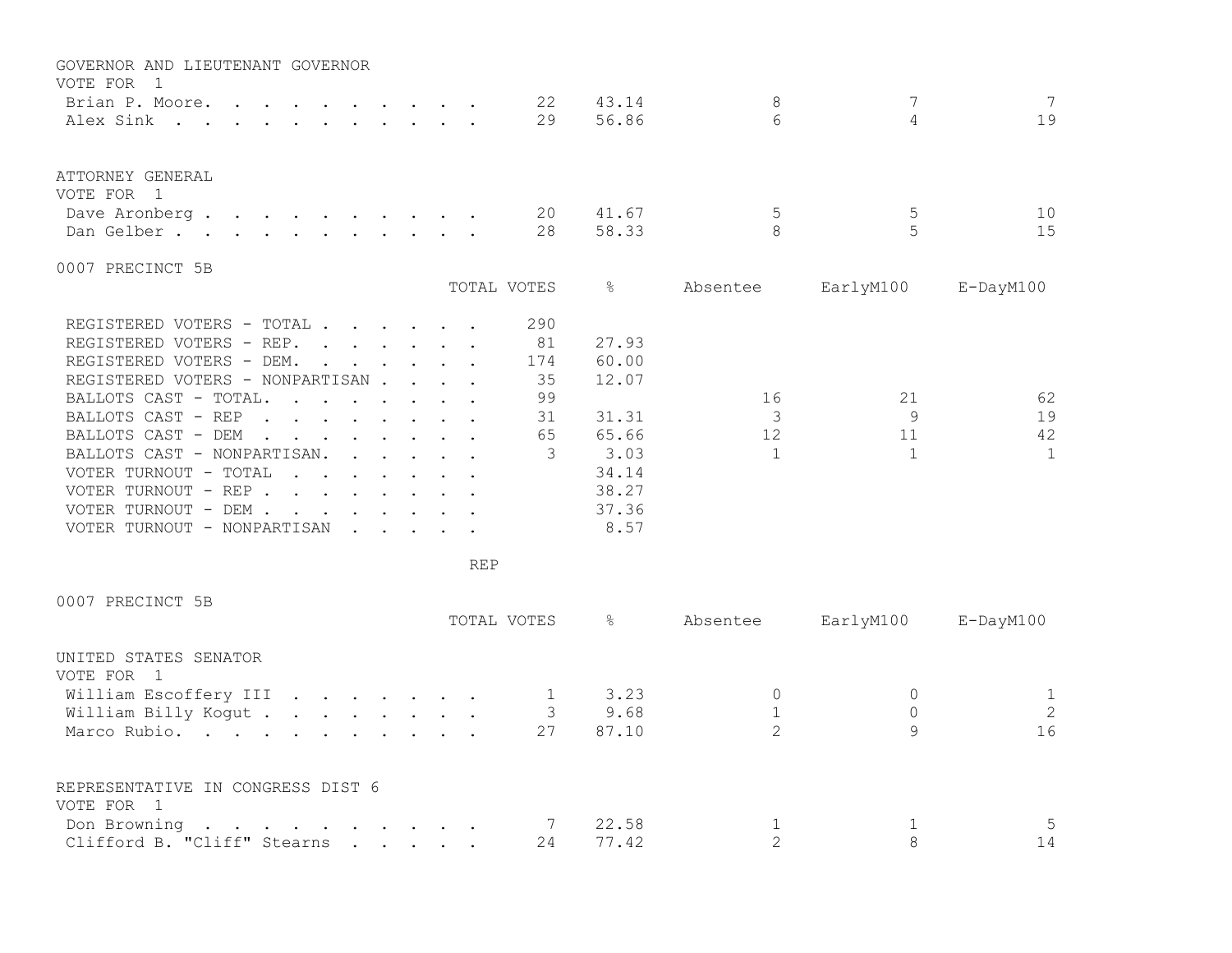| GOVERNOR AND LIEUTENANT GOVERNOR |  |  |  |  |    |       |   |   |
|----------------------------------|--|--|--|--|----|-------|---|---|
| VOTE FOR                         |  |  |  |  |    |       |   |   |
| Mike McCalister                  |  |  |  |  |    | 3.33  | 0 |   |
| Bill McCollum                    |  |  |  |  | 13 | 43.33 |   | 8 |
| Rick Scott                       |  |  |  |  | 16 | 53.33 |   | 9 |
|                                  |  |  |  |  |    |       |   |   |
| ATTORNEY GENERAL                 |  |  |  |  |    |       |   |   |
| VOTE FOR 1                       |  |  |  |  |    |       |   |   |
| Holly Benson                     |  |  |  |  |    | 24.14 |   |   |
| Pam Bondi.                       |  |  |  |  | 9  | 31.03 |   | 6 |
| Jeff Kottkamp                    |  |  |  |  | 13 | 44.83 |   | 8 |

| 0007 PRECINCT 5B                                    |  |  |  |  | TOTAL VOTES  | $\frac{6}{6}$ | Absentee       | EarlyM100      | E-DayM100    |
|-----------------------------------------------------|--|--|--|--|--------------|---------------|----------------|----------------|--------------|
| UNITED STATES SENATOR<br>VOTE FOR<br>$\overline{1}$ |  |  |  |  |              |               |                |                |              |
| Glenn A. Burkett                                    |  |  |  |  | 5            | 8.06          | 1              | 1              | 3            |
| Maurice A. Ferre                                    |  |  |  |  | $\mathbf{1}$ | 1.61          | $\mathsf{O}$   | $\circ$        | $\mathbf{1}$ |
| Jeff Greene.                                        |  |  |  |  | 30           | 48.39         |                | $\overline{4}$ | 25           |
| Kendrick B. Meek.                                   |  |  |  |  | 26           | 41.94         | $\mathsf{Q}$   |                | 12           |
| GOVERNOR AND LIEUTENANT GOVERNOR                    |  |  |  |  |              |               |                |                |              |
| VOTE FOR<br>$\overline{1}$                          |  |  |  |  | 23           | 36.51         |                | $\Omega$       | 16           |
| Brian P. Moore.<br>Alex Sink                        |  |  |  |  | 40           | 63.49         | 4              | 11             | 25           |
|                                                     |  |  |  |  |              |               |                |                |              |
| ATTORNEY GENERAL<br>VOTE FOR 1                      |  |  |  |  |              |               |                |                |              |
| Dave Aronberg 26                                    |  |  |  |  |              | 44.07         |                | 4              | 15           |
| Dan Gelber.                                         |  |  |  |  | 33           | 55.93         | $\overline{4}$ | 4              | 25           |
|                                                     |  |  |  |  | NONPARTISAN  |               |                |                |              |
| 0007 PRECINCT 5B                                    |  |  |  |  |              |               |                |                |              |
|                                                     |  |  |  |  | TOTAL VOTES  | $\frac{6}{6}$ | Absentee       | EarlyM100      | E-DayM100    |

SCHOOL BOARD MEMBER DIST 2 VOTE FOR 1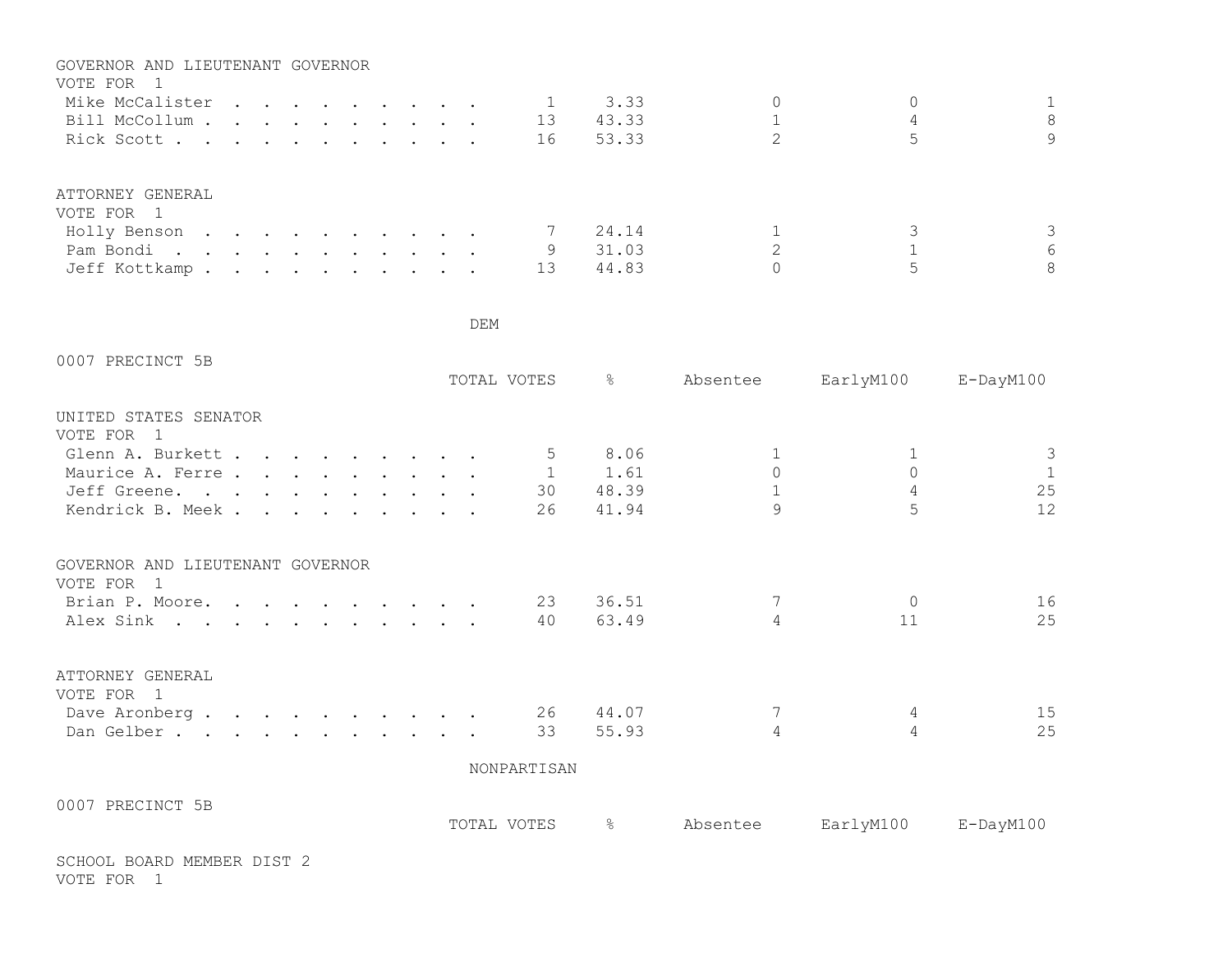| Stacey Shuford Creighton 54 55.67 |  |  |  |  |  |  |
|-----------------------------------|--|--|--|--|--|--|
| Larry Paterson. 43 44.33          |  |  |  |  |  |  |

0008 PRECINCT 6A

|                                                                                                               | TOTAL VOTES | ⊱     | Absentee | EarlyM100 | $E$ -DayM $100$ |
|---------------------------------------------------------------------------------------------------------------|-------------|-------|----------|-----------|-----------------|
| REGISTERED VOTERS - TOTAL .<br>$\cdot$ $\cdot$ $\cdot$ $\cdot$ $\cdot$ $\cdot$                                | 391         |       |          |           |                 |
| REGISTERED VOTERS - REP.                                                                                      | 159         | 40.66 |          |           |                 |
| REGISTERED VOTERS - DEM.<br>$\mathbf{r}$ , $\mathbf{r}$ , $\mathbf{r}$ , $\mathbf{r}$                         | 188         | 48.08 |          |           |                 |
| REGISTERED VOTERS - NONPARTISAN                                                                               | 44          | 11.25 |          |           |                 |
| BALLOTS CAST - TOTAL.<br>$\mathbf{r}$ , and $\mathbf{r}$ , and $\mathbf{r}$ , and $\mathbf{r}$                | 160         |       | 16       | 32        | 112             |
| BALLOTS CAST - REP<br><b>Contract Contract</b>                                                                | 73          | 45.63 | 6        | 13        | 54              |
| BALLOTS CAST - DEM<br>$\mathbf{r}$ , $\mathbf{r}$ , $\mathbf{r}$ , $\mathbf{r}$ , $\mathbf{r}$ , $\mathbf{r}$ | 82          | 51.25 | $\circ$  | 19        | 54              |
| BALLOTS CAST - NONPARTISAN.<br>$\cdot$ $\cdot$ $\cdot$ $\cdot$ $\cdot$ $\cdot$                                | 5           | 3.13  |          |           | 4               |
| VOTER TURNOUT - TOTAL<br>$\mathbf{r}$ , $\mathbf{r}$ , $\mathbf{r}$ , $\mathbf{r}$ , $\mathbf{r}$             |             | 40.92 |          |           |                 |
| VOTER TURNOUT - REP                                                                                           |             | 45.91 |          |           |                 |
| VOTER TURNOUT - DEM .<br>$\cdots$                                                                             |             | 43.62 |          |           |                 |
| VOTER TURNOUT - NONPARTISAN                                                                                   |             | 11.36 |          |           |                 |

REP

| 0008 PRECINCT 6A                                                                                                                   |  |             |                      |          |           |                       |
|------------------------------------------------------------------------------------------------------------------------------------|--|-------------|----------------------|----------|-----------|-----------------------|
|                                                                                                                                    |  | TOTAL VOTES | $\frac{1}{\sqrt{2}}$ | Absentee | EarlyM100 | E-DayM100             |
| UNITED STATES SENATOR                                                                                                              |  |             |                      |          |           |                       |
| VOTE FOR 1                                                                                                                         |  |             |                      |          |           |                       |
| William Escoffery III                                                                                                              |  |             | 4.17                 |          |           | $\mathbf{2}^{\prime}$ |
| William Billy Kogut                                                                                                                |  | 11          | 15.28                | 2        |           | $7\overline{ }$       |
| Marco Rubio.                                                                                                                       |  | 58          | 80.56                |          | 11        | 44                    |
| REPRESENTATIVE IN CONGRESS DIST 6<br>VOTE FOR 1                                                                                    |  |             |                      |          |           |                       |
| Don Browning                                                                                                                       |  | 20          | 28.17                | 2        | 3         | 15                    |
| Clifford B. "Cliff" Stearns                                                                                                        |  | 51          | 71.83                |          | 9         | 38                    |
| GOVERNOR AND LIEUTENANT GOVERNOR<br>VOTE FOR 1                                                                                     |  |             |                      |          |           |                       |
| Mike McCalister<br>the contract of the contract of the contract of the contract of the contract of the contract of the contract of |  |             | 5.48                 |          |           | 1                     |
| Bill McCollum                                                                                                                      |  | 24          | 32.88                |          |           | 20                    |
| Rick Scott                                                                                                                         |  | 45          | 61.64                |          | 9         | 33                    |

ATTORNEY GENERAL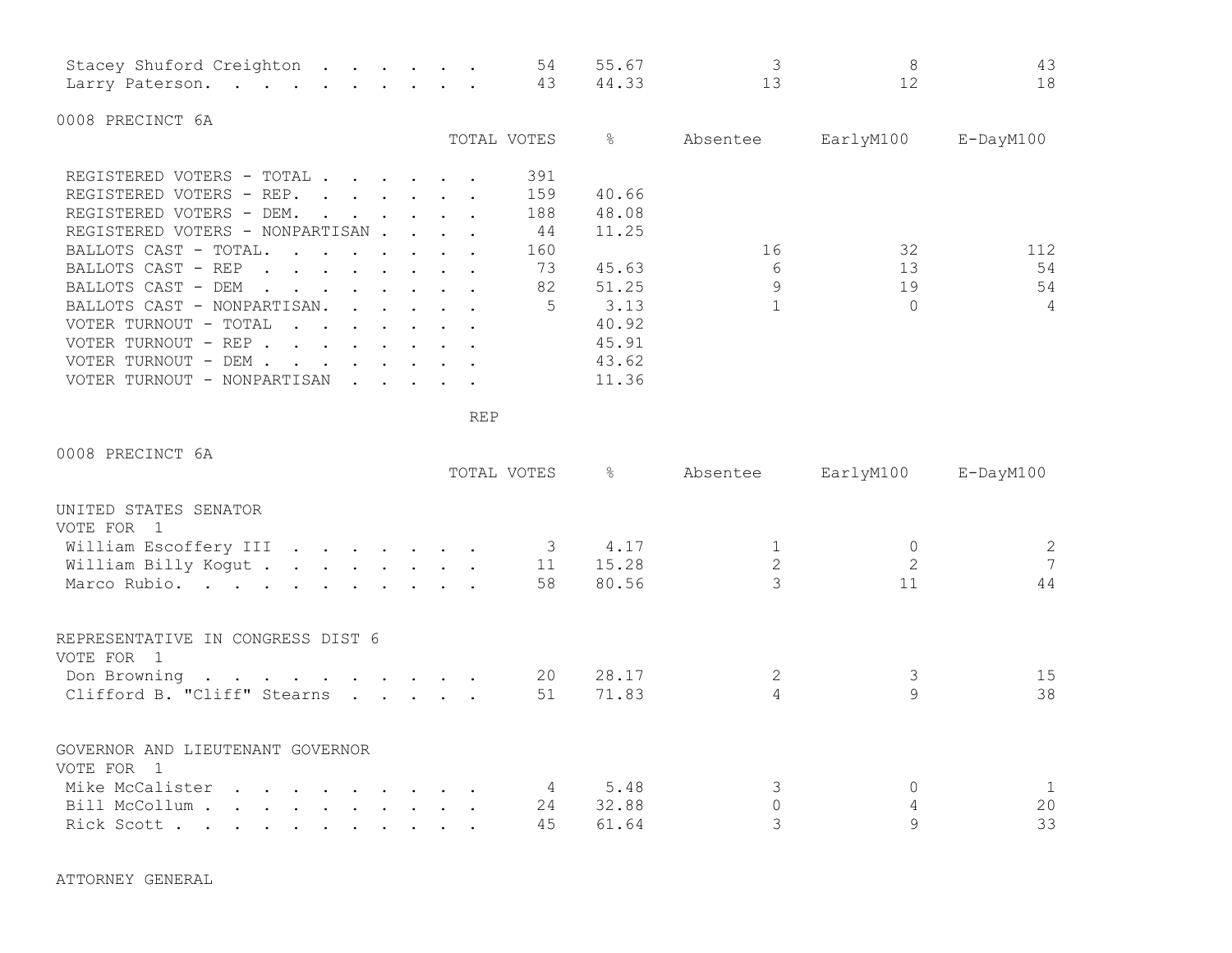| VOTE FOR 1             |  |  |  |  |  |          |               |                                 |    |
|------------------------|--|--|--|--|--|----------|---------------|---------------------------------|----|
| Holly Benson 26 36.11  |  |  |  |  |  |          | $\mathcal{S}$ | $\overline{7}$                  |    |
|                        |  |  |  |  |  | 23 31.94 |               |                                 | 19 |
| Jeff Kottkamp 23 31.94 |  |  |  |  |  |          |               | $\mathcal{L}$ and $\mathcal{L}$ | 18 |

| TOTAL VOTES | န္                                                                                                                                                                                                                                                                                             | Absentee                                                                    |                                     | E-DayM100                                                           |
|-------------|------------------------------------------------------------------------------------------------------------------------------------------------------------------------------------------------------------------------------------------------------------------------------------------------|-----------------------------------------------------------------------------|-------------------------------------|---------------------------------------------------------------------|
|             |                                                                                                                                                                                                                                                                                                |                                                                             |                                     |                                                                     |
|             |                                                                                                                                                                                                                                                                                                |                                                                             |                                     |                                                                     |
|             |                                                                                                                                                                                                                                                                                                |                                                                             |                                     | 15                                                                  |
|             |                                                                                                                                                                                                                                                                                                |                                                                             |                                     | $\overline{0}$                                                      |
|             |                                                                                                                                                                                                                                                                                                |                                                                             |                                     | 28                                                                  |
| 9           | 11.84                                                                                                                                                                                                                                                                                          | $\Omega$                                                                    | 2                                   | $\overline{7}$                                                      |
|             |                                                                                                                                                                                                                                                                                                |                                                                             |                                     |                                                                     |
|             |                                                                                                                                                                                                                                                                                                |                                                                             |                                     |                                                                     |
|             | 30.26                                                                                                                                                                                                                                                                                          | 4                                                                           | 7                                   | 12                                                                  |
| 53          |                                                                                                                                                                                                                                                                                                | $\overline{4}$                                                              | 10                                  | 39                                                                  |
|             |                                                                                                                                                                                                                                                                                                |                                                                             |                                     |                                                                     |
|             |                                                                                                                                                                                                                                                                                                |                                                                             |                                     | 17                                                                  |
| 41          | 57.75                                                                                                                                                                                                                                                                                          | $\overline{2}$                                                              | 10                                  | 29                                                                  |
|             |                                                                                                                                                                                                                                                                                                |                                                                             |                                     |                                                                     |
|             |                                                                                                                                                                                                                                                                                                |                                                                             |                                     |                                                                     |
| TOTAL VOTES | $\frac{6}{6}$                                                                                                                                                                                                                                                                                  | Absentee                                                                    |                                     | $E$ -DayM $100$                                                     |
|             |                                                                                                                                                                                                                                                                                                |                                                                             |                                     |                                                                     |
| 78          | 49.06                                                                                                                                                                                                                                                                                          | $\mathcal{S}$                                                               | 18                                  | 57                                                                  |
| 81          | 50.94                                                                                                                                                                                                                                                                                          | 13                                                                          | 13                                  | 55                                                                  |
|             |                                                                                                                                                                                                                                                                                                |                                                                             |                                     |                                                                     |
|             |                                                                                                                                                                                                                                                                                                |                                                                             |                                     | $E$ -DayM $100$                                                     |
| 392         |                                                                                                                                                                                                                                                                                                |                                                                             |                                     |                                                                     |
|             | Glenn A. Burkett<br>16<br>Maurice A. Ferre<br>2<br>Jeff Greene.<br>49<br>Kendrick B. Meek.<br>Brian P. Moore.<br>Alex Sink<br>Dave Aronberg<br>30<br>Dan Gelber.<br>Stacey Shuford Creighton<br>Larry Paterson.<br>TOTAL VOTES<br>REGISTERED VOTERS - TOTAL<br>184<br>REGISTERED VOTERS - REP. | 21.05<br>2.63<br>64.47<br>23<br>69.74<br>42.25<br>NONPARTISAN<br>&<br>46.94 | 1<br>$\Omega$<br>8<br>6<br>Absentee | EarlyM100<br>$\mathbf{0}$<br>2<br>13<br>7<br>EarlyM100<br>EarlyM100 |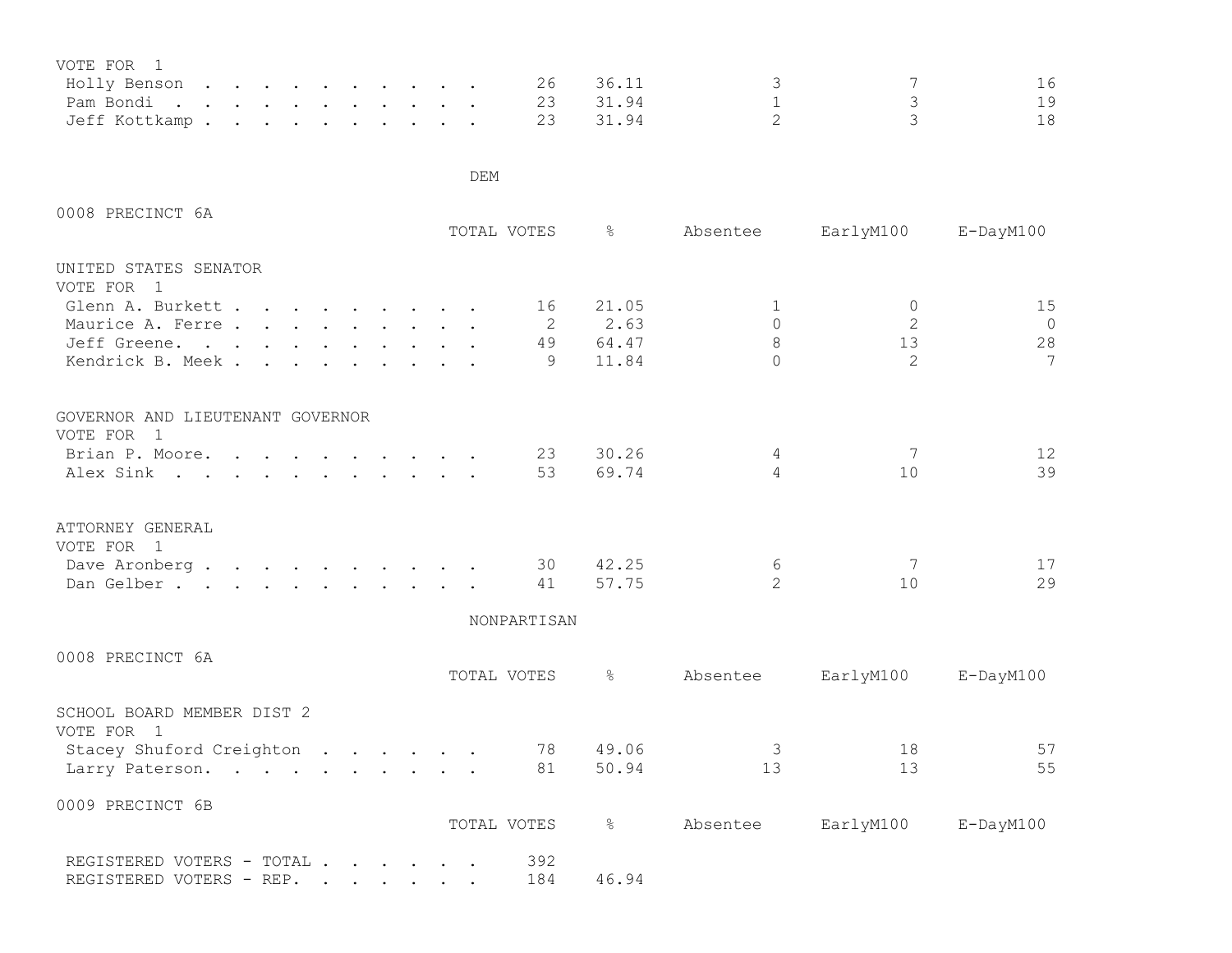| REGISTERED VOTERS - DEM. 171     |  |  |     | 43.62 |    |        |              |
|----------------------------------|--|--|-----|-------|----|--------|--------------|
| REGISTERED VOTERS - NONPARTISAN  |  |  | 37  | 9.44  |    |        |              |
| BALLOTS CAST - TOTAL.            |  |  | 129 |       | 21 | 29     | 79           |
| BALLOTS CAST - REP               |  |  | 65  | 50.39 | 18 | 10     | 37           |
| BALLOTS CAST - DEM               |  |  | 63  | 48.84 |    | 19     | 41           |
| BALLOTS CAST - NONPARTISAN       |  |  |     | .78   |    | $\cap$ | $\mathbf{1}$ |
| VOTER TURNOUT - TOTAL            |  |  |     | 32.91 |    |        |              |
| VOTER TURNOUT - REP              |  |  |     | 35.33 |    |        |              |
| VOTER TURNOUT - DEM              |  |  |     | 36.84 |    |        |              |
| VOTER TURNOUT - NONPARTISAN 2.70 |  |  |     |       |    |        |              |

0009 PRECINCT 6B

|                                     |  | TOTAL VOTES | $\approx$ | Absentee       | EarlyM100 E-DayM100 |                                       |
|-------------------------------------|--|-------------|-----------|----------------|---------------------|---------------------------------------|
| UNITED STATES SENATOR<br>VOTE FOR 1 |  |             |           |                |                     |                                       |
|                                     |  |             |           |                |                     |                                       |
| William Escoffery III 4 6.35        |  |             |           | 2              |                     | $\begin{array}{c} 2 \\ 3 \end{array}$ |
| William Billy Kogut 3 4.76          |  |             |           | $\Omega$       | $\circ$             |                                       |
| Marco Rubio.                        |  |             | 56 88.89  | 16             |                     | 32                                    |
| REPRESENTATIVE IN CONGRESS DIST 6   |  |             |           |                |                     |                                       |
| VOTE FOR 1                          |  |             |           |                |                     |                                       |
| Don Browning                        |  |             | 21 32.31  | 10             | $\Omega$            | 11                                    |
| Clifford B. "Cliff" Stearns         |  | 44          | 67.69     | 8              | 10                  | 26                                    |
|                                     |  |             |           |                |                     |                                       |
| GOVERNOR AND LIEUTENANT GOVERNOR    |  |             |           |                |                     |                                       |
| VOTE FOR 1                          |  |             |           |                |                     |                                       |
| Mike McCalister 6 9.38              |  |             |           | $\mathbf{1}$   | 0                   | - 5                                   |
| Bill McCollum 23 35.94              |  |             |           | $\mathcal{S}$  |                     | 13                                    |
| Rick Scott                          |  | 35          | 54.69     | 13             |                     | 19                                    |
| ATTORNEY GENERAL                    |  |             |           |                |                     |                                       |
| VOTE FOR 1                          |  |             |           |                |                     |                                       |
| Holly Benson 15                     |  |             | 24.19     | 2              | 3                   | 10                                    |
| Pam Bondi.                          |  | 25          | 40.32     | $\overline{7}$ |                     | 14                                    |
| Jeff Kottkamp                       |  | 22          | 35.48     | 8              | 3                   | 11                                    |
|                                     |  |             |           |                |                     |                                       |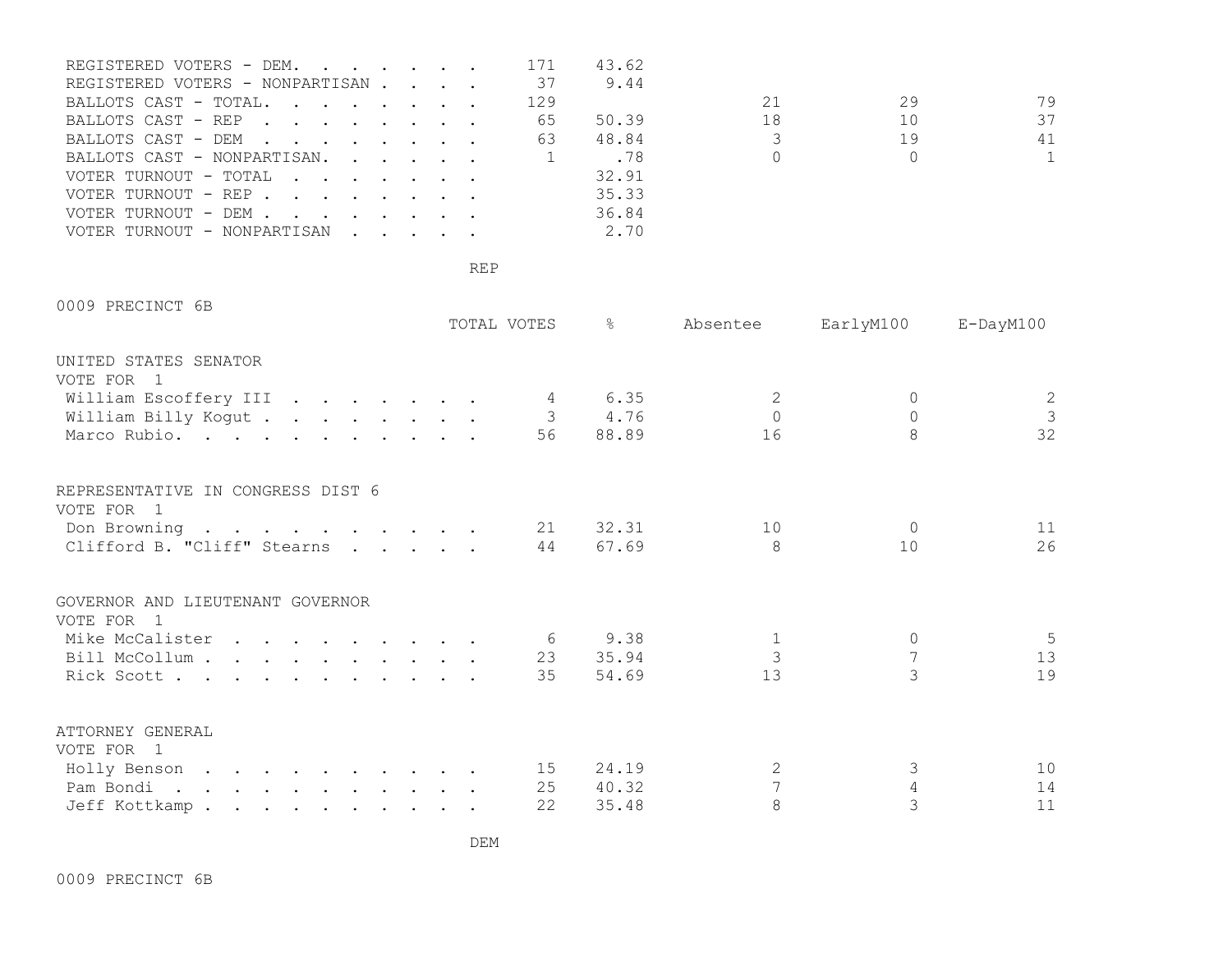|                                                                            | TOTAL VOTES | ိင            | Absentee       | EarlyM100      | E-DayM100 |
|----------------------------------------------------------------------------|-------------|---------------|----------------|----------------|-----------|
| UNITED STATES SENATOR                                                      |             |               |                |                |           |
| VOTE FOR 1                                                                 |             |               |                |                |           |
| Glenn A. Burkett 15 25.86                                                  |             |               | 1              | 4              | 10        |
| Maurice A. Ferre                                                           |             | 2 3.45        | $\Omega$       | $\Omega$       | 2         |
| Jeff Greene.                                                               |             | 31 53.45      | $\circ$        | 11             | 20        |
| Kendrick B. Meek.                                                          |             | 10 17.24      | $\overline{2}$ | $\overline{1}$ | 7         |
| GOVERNOR AND LIEUTENANT GOVERNOR                                           |             |               |                |                |           |
| VOTE FOR 1                                                                 |             |               |                |                |           |
| Brian P. Moore.                                                            | 20          | 35.71         | 3              | 4              | 13        |
| Alex Sink                                                                  | 36          | 64.29         | $\Omega$       | 9              | 27        |
| ATTORNEY GENERAL                                                           |             |               |                |                |           |
| VOTE FOR 1                                                                 |             |               |                |                |           |
| Dave Aronberg                                                              | 22          | 40.00         | $\mathbf{1}$   | 9              | 12        |
| Dan Gelber.                                                                | 33          | 60.00         | $\overline{2}$ | 6              | 25        |
|                                                                            | NONPARTISAN |               |                |                |           |
|                                                                            |             |               |                |                |           |
| 0009 PRECINCT 6B                                                           |             |               |                |                |           |
|                                                                            | TOTAL VOTES | $\frac{1}{6}$ | Absentee       | EarlyM100      | E-DayM100 |
| SCHOOL BOARD MEMBER DIST 5                                                 |             |               |                |                |           |
| VOTE FOR 1                                                                 |             |               |                |                |           |
| Roman Alvarez.                                                             | 70          | 54.26         | 10             | 21             | 39        |
| Mitchell Gunter                                                            | 26          | 20.16         | 7              | $\overline{4}$ | 15        |
| Gene Melvin.                                                               | 33          | 25.58         | 4              | 4              | 25        |
| 0010 PRECINCT 7                                                            |             |               |                |                |           |
|                                                                            | TOTAL VOTES | $\frac{1}{6}$ | Absentee       | EarlyM100      | E-DayM100 |
| REGISTERED VOTERS - TOTAL                                                  | 877         |               |                |                |           |
| REGISTERED VOTERS - REP.                                                   | 167         | 19.04         |                |                |           |
| REGISTERED VOTERS - DEM.                                                   | 629         | 71.72         |                |                |           |
| REGISTERED VOTERS - NONPARTISAN                                            | 81          | 9.24          |                |                |           |
| BALLOTS CAST - TOTAL.                                                      | 155         |               | 32             | 19             | 104       |
| BALLOTS CAST - REP                                                         | 29          | 18.71         | 7              | 5              | 17        |
| BALLOTS CAST - DEM                                                         | 126         | 81.29         | 25             | 14             | 87        |
| VOTER TURNOUT - TOTAL<br>$\mathbf{r}$ . The set of the set of $\mathbf{r}$ |             | 17.67         |                |                |           |
| VOTER TURNOUT - REP                                                        |             | 17.37         |                |                |           |
| VOTER TURNOUT - DEM                                                        |             | 20.03         |                |                |           |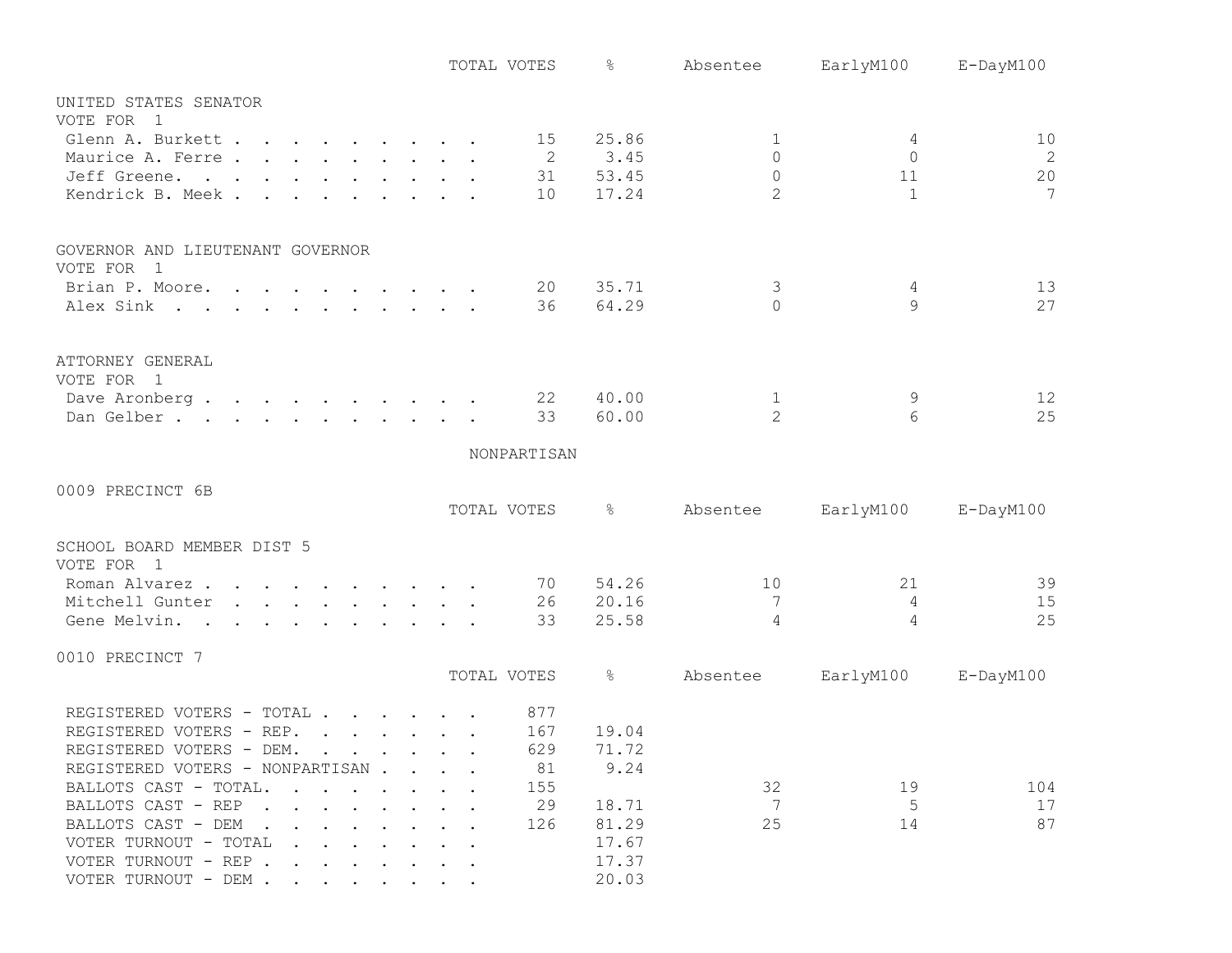| 0010 PRECINCT 7                                |  |            |                | TOTAL VOTES 8 |                | Absentee EarlyM100 | E-DayM100      |
|------------------------------------------------|--|------------|----------------|---------------|----------------|--------------------|----------------|
| UNITED STATES SENATOR                          |  |            |                |               |                |                    |                |
| VOTE FOR 1                                     |  |            |                |               |                |                    |                |
| William Escoffery III                          |  |            | $\overline{1}$ | 3.45          | $\Omega$       | 1                  | $\circ$        |
| William Billy Kogut                            |  |            | $\Omega$       |               | $\Omega$       | $\Omega$           | $\overline{0}$ |
| Marco Rubio.                                   |  |            | 28             | 96.55         | 7              | 4                  | 17             |
| REPRESENTATIVE IN CONGRESS DIST 6              |  |            |                |               |                |                    |                |
| VOTE FOR 1                                     |  |            |                |               |                |                    |                |
| Don Browning                                   |  |            | - 9            | 31.03         | 2              | 2                  | 5              |
| Clifford B. "Cliff" Stearns                    |  |            |                | 20 68.97      | $\overline{5}$ | $\overline{3}$     | 12             |
| GOVERNOR AND LIEUTENANT GOVERNOR<br>VOTE FOR 1 |  |            |                |               |                |                    |                |
| Mike McCalister 2                              |  |            |                | 6.90          | $\mathbf{1}$   | 1                  | $\circ$        |
| Bill McCollum                                  |  |            |                | 6 20.69       | $\bigcap$      | $\Omega$           | 6              |
| Rick Scott                                     |  |            | 21             | 72.41         | 6              | 4                  | 11             |
| ATTORNEY GENERAL<br>VOTE FOR 1                 |  |            |                |               |                |                    |                |
| Holly Benson                                   |  |            |                | 11 40.74      | $\Omega$       | 3                  | $\,8\,$        |
| Pam Bondi. 8                                   |  |            |                | 29.63         | $\overline{2}$ | $\circ$            | $\overline{6}$ |
| Jeff Kottkamp.                                 |  |            | $\mathcal{B}$  | 29.63         | 4              | $\overline{2}$     | $\overline{c}$ |
|                                                |  | <b>DEM</b> |                |               |                |                    |                |
| 0010 PRECINCT 7                                |  |            |                |               |                |                    |                |

| חחם<br>ヽ<br>-<br> |
|-------------------|
|-------------------|

|                                   |  |  |  |  | TOTAL VOTES | ⊁న    | Absentee | EarlyM100 | E-DayM100 |
|-----------------------------------|--|--|--|--|-------------|-------|----------|-----------|-----------|
| UNITED STATES SENATOR<br>VOTE FOR |  |  |  |  |             |       |          |           |           |
| Glenn A. Burkett                  |  |  |  |  |             | 2.44  |          |           | 2         |
| Maurice A. Ferre                  |  |  |  |  |             | 2.44  |          |           |           |
| Jeff Greene.                      |  |  |  |  | 32          | 26.02 |          |           | 20        |
| Kendrick B. Meek.                 |  |  |  |  | 85          | 69.11 |          |           | 61        |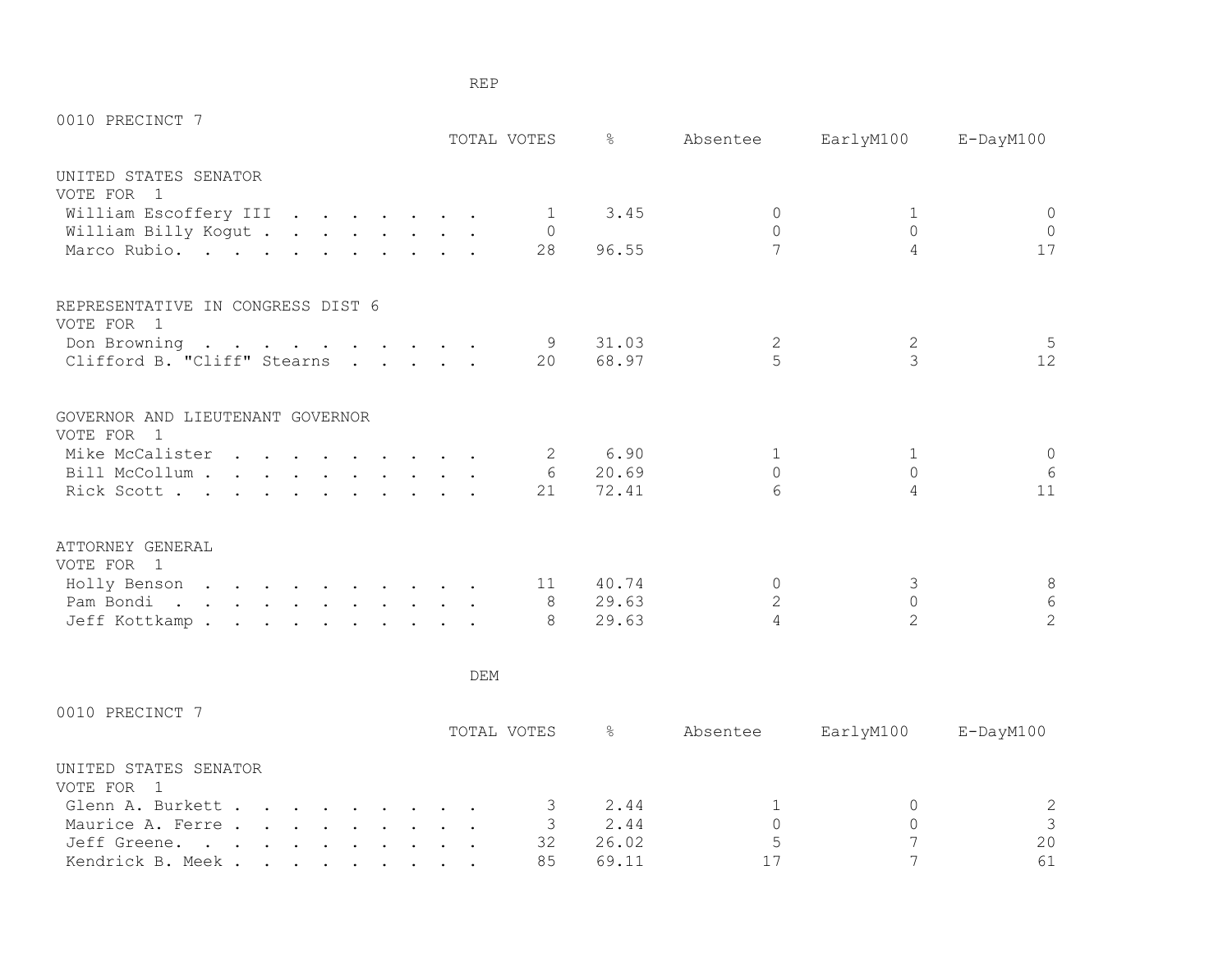| GOVERNOR AND LIEUTENANT GOVERNOR<br>VOTE FOR 1<br>Brian P. Moore.<br>Alex Sink |  |  |  |  | 45<br>78 | 36.59<br>63.41 | 19       | 37<br>48           |
|--------------------------------------------------------------------------------|--|--|--|--|----------|----------------|----------|--------------------|
| ATTORNEY GENERAL<br>VOTE FOR 1<br>Dave Aronberg.<br>Dan Gelber.                |  |  |  |  | 57<br>66 | 46.34<br>53.66 | 12<br>12 | 37<br>8<br>48<br>6 |

0011 PRECINCT 8

|                                                                                                                                                                                                                                                         |  | TOTAL VOTES | &     | Absentee | EarlyM100 | $E$ -DayM $100$ |
|---------------------------------------------------------------------------------------------------------------------------------------------------------------------------------------------------------------------------------------------------------|--|-------------|-------|----------|-----------|-----------------|
| REGISTERED VOTERS - TOTAL                                                                                                                                                                                                                               |  | 1,202       |       |          |           |                 |
| REGISTERED VOTERS - REP.                                                                                                                                                                                                                                |  | 522         | 43.43 |          |           |                 |
| REGISTERED VOTERS - DEM.                                                                                                                                                                                                                                |  | 553         | 46.01 |          |           |                 |
| REGISTERED VOTERS - NONPARTISAN                                                                                                                                                                                                                         |  | 127         | 10.57 |          |           |                 |
| BALLOTS CAST - TOTAL.                                                                                                                                                                                                                                   |  | 325         |       | 37       | 78        | 210             |
| BALLOTS CAST - REP                                                                                                                                                                                                                                      |  | 181         | 55.69 | 17       | 45        | 119             |
| BALLOTS CAST - DEM<br>$\mathbf{r}$ . The set of the set of the set of the set of the set of the set of the set of the set of the set of the set of the set of the set of the set of the set of the set of the set of the set of the set of the set of t |  | 144         | 44.31 | 20       | 33        | 91              |
| VOTER TURNOUT - TOTAL<br>$\mathbf{r}$ , $\mathbf{r}$ , $\mathbf{r}$ , $\mathbf{r}$ , $\mathbf{r}$                                                                                                                                                       |  |             | 27.04 |          |           |                 |
| VOTER TURNOUT - REP<br>$\mathbf{r}$ , $\mathbf{r}$ , $\mathbf{r}$ , $\mathbf{r}$ , $\mathbf{r}$                                                                                                                                                         |  |             | 34.67 |          |           |                 |
| VOTER TURNOUT - DEM .<br>$\mathbf{r}$ , and $\mathbf{r}$ , and $\mathbf{r}$ , and $\mathbf{r}$ , and $\mathbf{r}$                                                                                                                                       |  |             | 26.04 |          |           |                 |

REP

0011 PRECINCT 8

|                                                     |  | TOTAL VOTES | ⊱     | Absentee | EarlyM100 | E-DayM100    |
|-----------------------------------------------------|--|-------------|-------|----------|-----------|--------------|
| UNITED STATES SENATOR<br>VOTE FOR<br>$\blacksquare$ |  |             |       |          |           |              |
| William Escoffery III                               |  | 8           | 4.55  |          |           | 4            |
| William Billy Kogut                                 |  | 24          | 13.64 |          | 12        | $\mathsf{Q}$ |
| Marco Rubio.                                        |  | 144         | 81.82 | 12       | 29        | 103          |
| REPRESENTATIVE IN CONGRESS DIST 6                   |  |             |       |          |           |              |
| VOTE FOR 1                                          |  |             |       |          |           |              |
| Don Browning                                        |  | 46          | 25.56 | 4        | 12        | 30           |
| Clifford B. "Cliff" Stearns                         |  | 134         | 74.44 |          | 32        | 89           |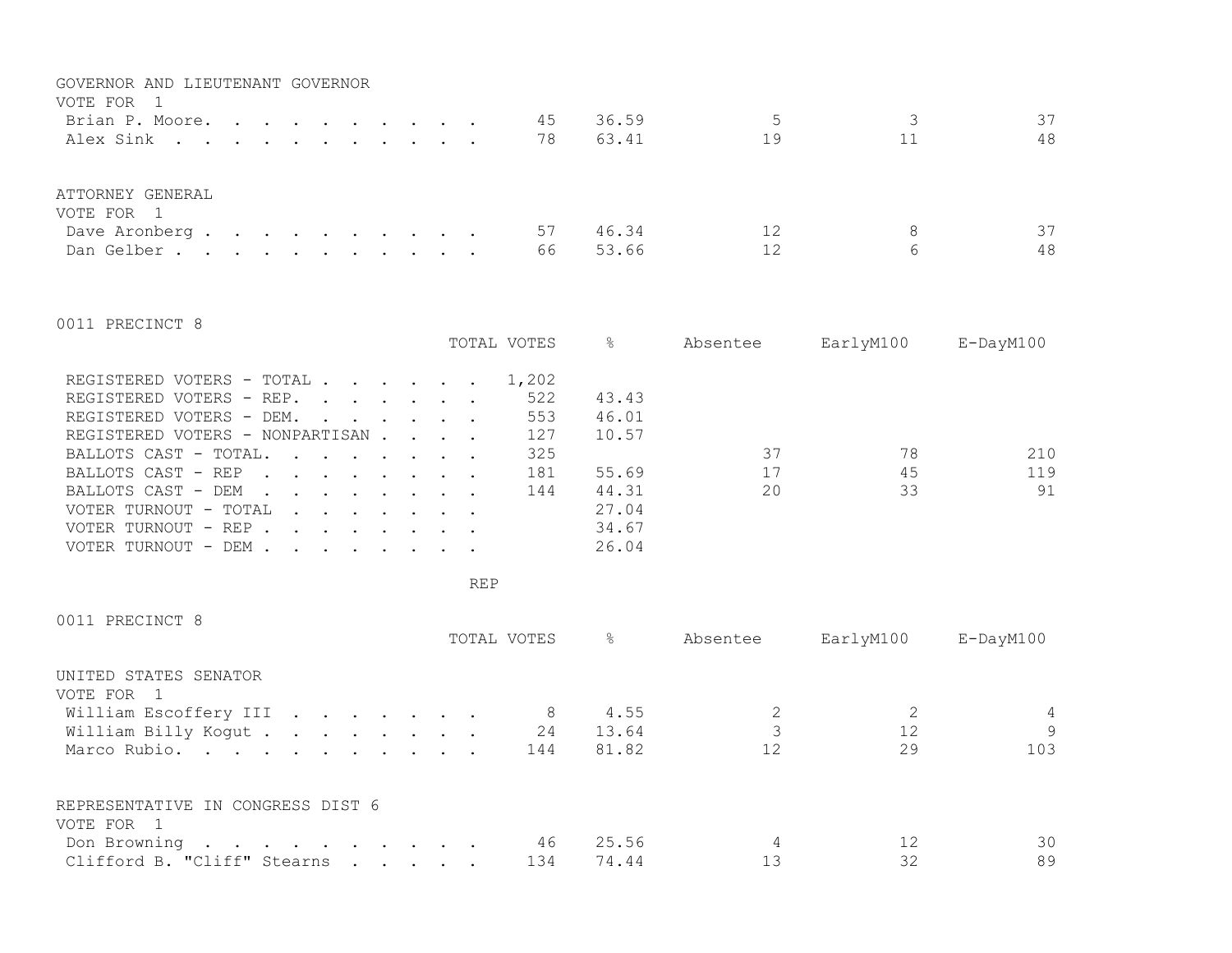| GOVERNOR AND LIEUTENANT GOVERNOR<br>VOTE FOR 1                                                                               |  |     |                |               |                   |              |                 |
|------------------------------------------------------------------------------------------------------------------------------|--|-----|----------------|---------------|-------------------|--------------|-----------------|
| Mike McCalister                                                                                                              |  |     | 24             | 13.41         | 4                 | 8            | 12              |
| Bill McCollum                                                                                                                |  |     | 75             | 41.90         | 6                 | 17           | 52              |
| Rick Scott                                                                                                                   |  |     | 80             | 44.69         | 6                 | 20           | 54              |
|                                                                                                                              |  |     |                |               |                   |              |                 |
| ATTORNEY GENERAL<br>VOTE FOR 1                                                                                               |  |     |                |               |                   |              |                 |
| Holly Benson                                                                                                                 |  |     | 65             | 37.79         | 4                 | 19           | 42              |
| Pam Bondi.                                                                                                                   |  |     | 48             | 27.91         | 4                 | 6            | 38              |
| Jeff Kottkamp.                                                                                                               |  |     | 59             | 34.30         | 7                 | 17           | 35              |
|                                                                                                                              |  | DEM |                |               |                   |              |                 |
| 0011 PRECINCT 8                                                                                                              |  |     |                |               |                   |              |                 |
|                                                                                                                              |  |     | TOTAL VOTES    | $\frac{6}{6}$ | Absentee          | EarlyM100    | $E$ -DayM $100$ |
| UNITED STATES SENATOR<br>VOTE FOR 1                                                                                          |  |     |                |               |                   |              |                 |
| Glenn A. Burkett                                                                                                             |  |     | 9              | 6.38          | $\Omega$          | $\Omega$     | $\overline{9}$  |
| Maurice A. Ferre.                                                                                                            |  |     | $\overline{4}$ | 2.84          | $\bigcap$         | $\mathbf{0}$ | $\overline{4}$  |
| Jeff Greene.                                                                                                                 |  |     | 77             | 54.61         | 11                | 26           | 40              |
| Kendrick B. Meek.<br>$\mathbf{r}$ , $\mathbf{r}$ , $\mathbf{r}$<br>$\mathbf{r}$ , $\mathbf{r}$ , $\mathbf{r}$ , $\mathbf{r}$ |  |     | 51             | 36.17         | 9                 | 7            | 35              |
| GOVERNOR AND LIEUTENANT GOVERNOR<br>VOTE FOR 1                                                                               |  |     |                |               |                   |              |                 |
|                                                                                                                              |  |     |                |               |                   |              |                 |
| Brian P. Moore.                                                                                                              |  |     | 39             | 29.32         | 6                 | 9            | 24              |
| Alex Sink                                                                                                                    |  |     | 94             | 70.68         | $12 \overline{ }$ | 24           | 58              |
| ATTORNEY GENERAL<br>VOTE FOR 1                                                                                               |  |     |                |               |                   |              |                 |
| Dave Aronberg.                                                                                                               |  |     | 54             | 41.54         | 4                 | 15           | 35              |
| Dan Gelber.                                                                                                                  |  |     | 76             | 58.46         | 14                | 16           | 46              |
| 0012 PRECINCT 9                                                                                                              |  |     |                |               |                   |              |                 |
|                                                                                                                              |  |     | TOTAL VOTES    | $\frac{6}{6}$ | Absentee          | EarlyM100    | $E$ -DayM $100$ |
| REGISTERED VOTERS - TOTAL                                                                                                    |  |     | 889            |               |                   |              |                 |
| REGISTERED VOTERS - REP.                                                                                                     |  |     | 379            | 42.63         |                   |              |                 |
| REGISTERED VOTERS - DEM.<br>$\cdot$ $\cdot$ $\cdot$ $\cdot$ $\cdot$ $\cdot$ $\cdot$                                          |  |     | 400            | 44.99         |                   |              |                 |
| REGISTERED VOTERS - NONPARTISAN                                                                                              |  |     | 110            | 12.37         |                   |              |                 |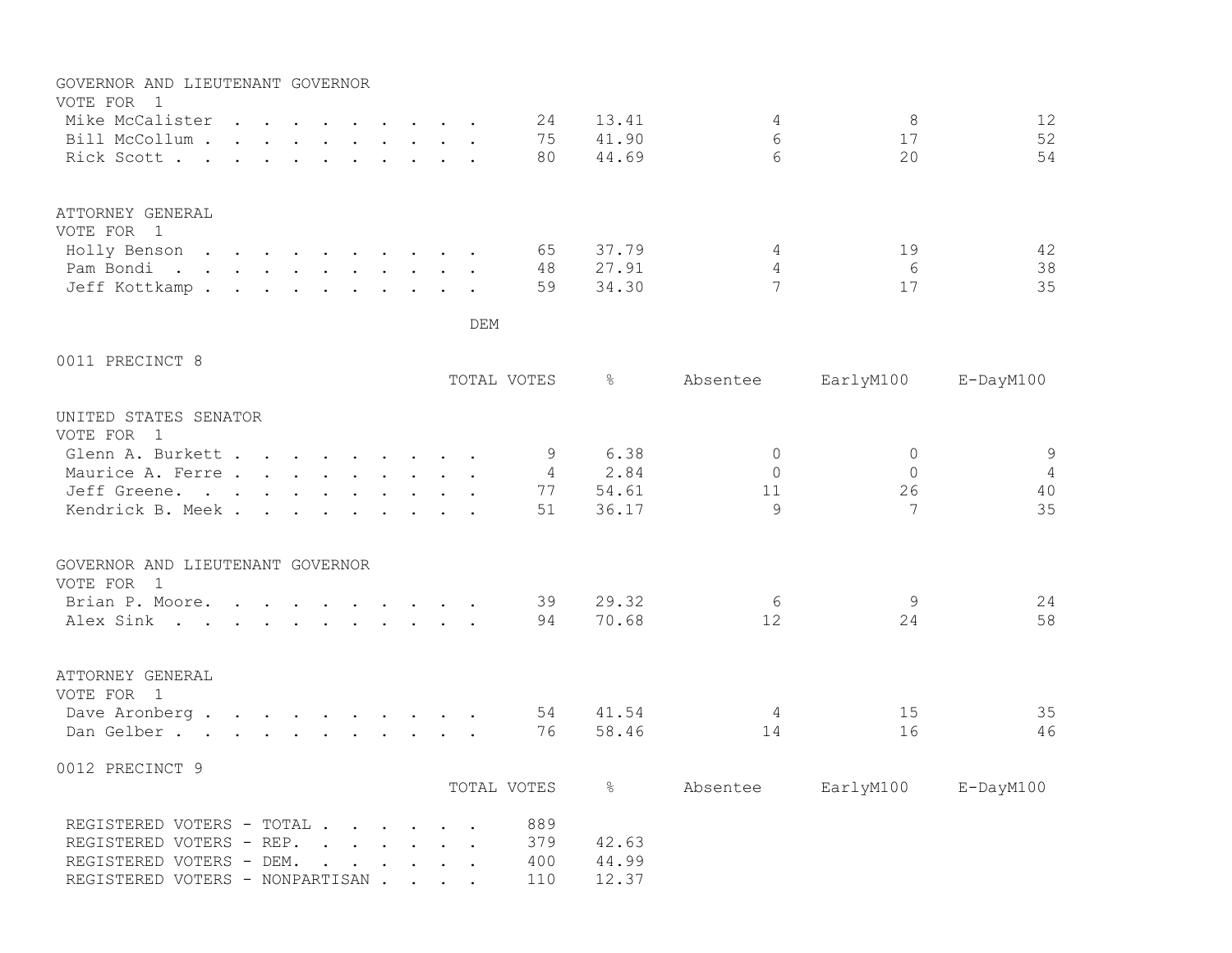| BALLOTS CAST - TOTAL. |  |  |  | 216 |       | 42 | 39 | 135 |
|-----------------------|--|--|--|-----|-------|----|----|-----|
| BALLOTS CAST - REP    |  |  |  | 119 | 55.09 | 16 | 27 | 76  |
| BALLOTS CAST - DEM    |  |  |  |     | 44.91 | 26 | 12 | 59  |
| VOTER TURNOUT - TOTAL |  |  |  |     | 24.30 |    |    |     |
| VOTER TURNOUT - REP   |  |  |  |     | 31.40 |    |    |     |
| VOTER TURNOUT - DEM   |  |  |  |     | 24.25 |    |    |     |

| 0012 PRECINCT 9                                 |  |             |                |          |                |                |                 |
|-------------------------------------------------|--|-------------|----------------|----------|----------------|----------------|-----------------|
|                                                 |  | TOTAL VOTES |                | - 옹      | Absentee       | EarlyM100      | $E$ -DayM $100$ |
| UNITED STATES SENATOR<br>VOTE FOR 1             |  |             |                |          |                |                |                 |
| William Escoffery III                           |  |             | $\overline{4}$ | 3.51     | 1              | 1              | $\mathbf{Z}$    |
| William Billy Kogut                             |  |             | 10             | 8.77     | $\overline{2}$ | 3              | 5               |
| Marco Rubio.                                    |  |             | 100            | 87.72    | 13             | 21             | 66              |
| REPRESENTATIVE IN CONGRESS DIST 6<br>VOTE FOR 1 |  |             |                |          |                |                |                 |
|                                                 |  |             | 32             | 27.59    | 2              | 8              | 22              |
| Don Browning<br>Clifford B. "Cliff" Stearns     |  |             | 84             | 72.41    | 14             | 19             | 51              |
|                                                 |  |             |                |          |                |                |                 |
| GOVERNOR AND LIEUTENANT GOVERNOR<br>VOTE FOR 1  |  |             |                |          |                |                |                 |
| Mike McCalister                                 |  |             | 16             | 13.91    | 6              | $\mathbf{2}$   | 8               |
| Bill McCollum                                   |  |             |                | 36 31.30 | 8              | $\overline{4}$ | 24              |
| Rick Scott                                      |  |             | 63             | 54.78    | $\mathcal{L}$  | 19             | 42              |
| ATTORNEY GENERAL                                |  |             |                |          |                |                |                 |
| VOTE FOR 1                                      |  |             |                |          |                |                |                 |
| Holly Benson                                    |  |             | 43             | 38.39    | 9              | 9              | 25              |
| Pam Bondi.                                      |  |             | 30             | 26.79    | 3              | 6              | 21              |
| Jeff Kottkamp.                                  |  |             | 39             | 34.82    | 4              | 10             | 25              |
|                                                 |  | <b>DEM</b>  |                |          |                |                |                 |
| 0012 PRECINCT 9                                 |  |             |                |          |                |                |                 |
|                                                 |  | TOTAL VOTES |                | ိင       | Absentee       | EarlyM100      | $E$ -DayM $100$ |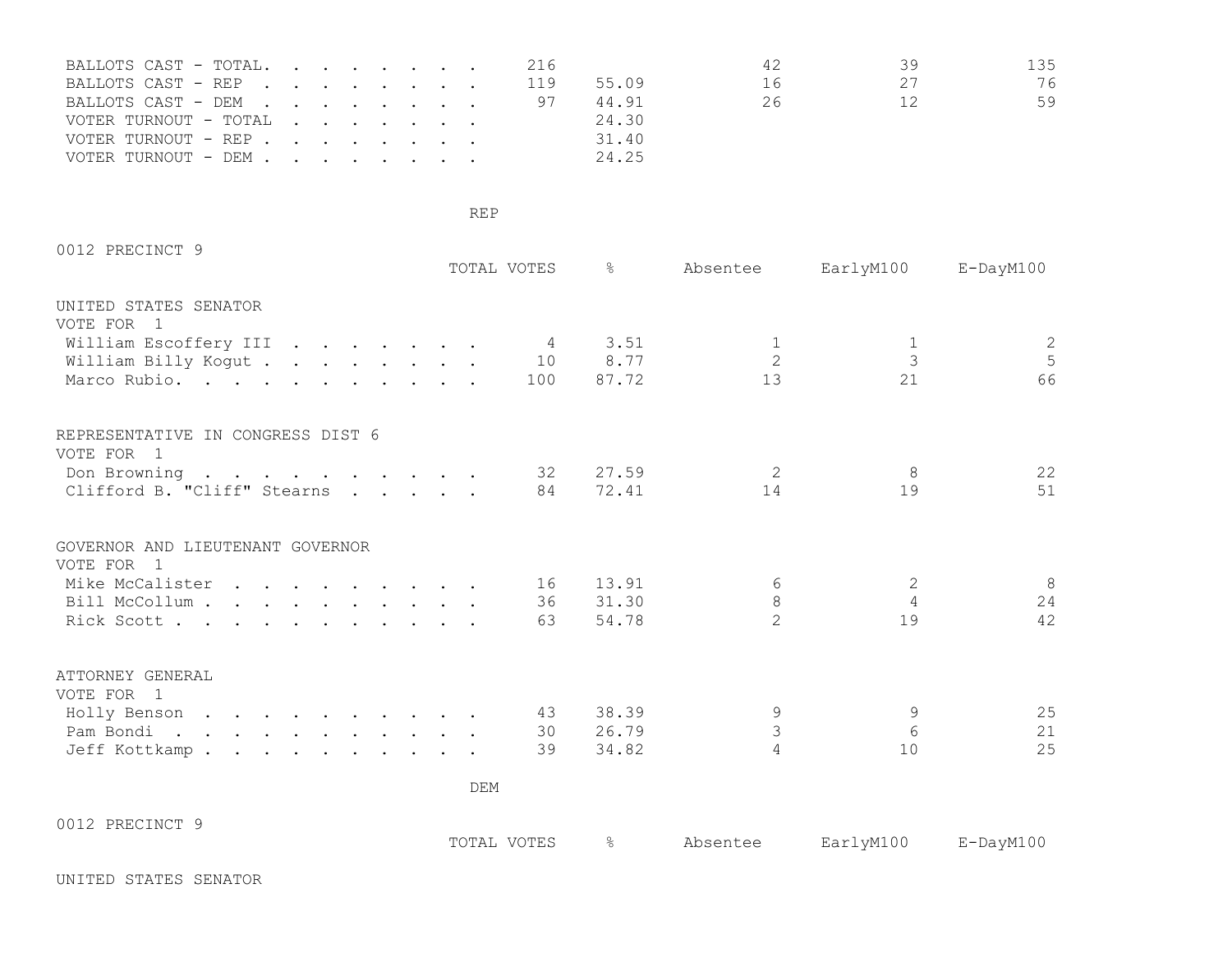| VOTE FOR<br>$\overline{1}$<br>Glenn A. Burkett                                                                                                                                                                                                          |            | 19          | 20.21     | 3              | 4               | 12              |
|---------------------------------------------------------------------------------------------------------------------------------------------------------------------------------------------------------------------------------------------------------|------------|-------------|-----------|----------------|-----------------|-----------------|
| Maurice A. Ferre                                                                                                                                                                                                                                        |            | 8           | 8.51      | 4              | $\mathbf{1}$    | $\mathcal{S}$   |
| Jeff Greene.                                                                                                                                                                                                                                            |            | 49          | 52.13     | 17             | 6               | 26              |
| Kendrick B. Meek.                                                                                                                                                                                                                                       |            | 18          | 19.15     | $\overline{2}$ | $\mathbf{1}$    | 15              |
|                                                                                                                                                                                                                                                         |            |             |           |                |                 |                 |
| GOVERNOR AND LIEUTENANT GOVERNOR<br>VOTE FOR 1                                                                                                                                                                                                          |            |             |           |                |                 |                 |
| Brian P. Moore.                                                                                                                                                                                                                                         |            | 21          | 22.58     | 6              | 2               | 13              |
| Alex Sink                                                                                                                                                                                                                                               |            | 72          | 77.42     | 17             | 10              | 45              |
| ATTORNEY GENERAL<br>VOTE FOR 1                                                                                                                                                                                                                          |            |             |           |                |                 |                 |
| Dave Aronberg                                                                                                                                                                                                                                           |            | 42          | 45.16     | 14             | 6               | 22              |
| Dan Gelber.                                                                                                                                                                                                                                             |            | 51          | 54.84     | 10             | $6\overline{6}$ | 35              |
|                                                                                                                                                                                                                                                         |            |             |           |                |                 |                 |
| 0013 PRECINCT 10A                                                                                                                                                                                                                                       |            |             |           |                |                 |                 |
|                                                                                                                                                                                                                                                         |            | TOTAL VOTES | $\approx$ | Absentee       | EarlyM100       | E-DayM100       |
| REGISTERED VOTERS - TOTAL                                                                                                                                                                                                                               |            | 688         |           |                |                 |                 |
| REGISTERED VOTERS - REP.                                                                                                                                                                                                                                |            | 331         | 48.11     |                |                 |                 |
| REGISTERED VOTERS - DEM.                                                                                                                                                                                                                                |            | 289         | 42.01     |                |                 |                 |
| REGISTERED VOTERS - NONPARTISAN                                                                                                                                                                                                                         |            | 68          | 9.88      |                |                 |                 |
| BALLOTS CAST - TOTAL.<br>$\mathcal{A}$ . The set of the set of the set of $\mathcal{A}$                                                                                                                                                                 |            | 301         |           | 33             | 43              | 225             |
| BALLOTS CAST - REP<br>$\mathbf{r}$ , $\mathbf{r}$ , $\mathbf{r}$ , $\mathbf{r}$ , $\mathbf{r}$ , $\mathbf{r}$                                                                                                                                           |            | 159         | 52.82     | 9              | 26              | 124             |
| BALLOTS CAST - DEM<br>$\mathbf{r}$ . The set of the set of the set of the set of the set of the set of the set of the set of the set of the set of the set of the set of the set of the set of the set of the set of the set of the set of the set of t |            | 136         | 45.18     | 24             | 17              | 95              |
| BALLOTS CAST - NONPARTISAN.<br>$\mathbf{r}$ . The set of $\mathbf{r}$                                                                                                                                                                                   |            | 6           | 1.99      | $\bigcap$      | $\Omega$        | 6               |
| VOTER TURNOUT - TOTAL                                                                                                                                                                                                                                   |            |             | 43.75     |                |                 |                 |
| VOTER TURNOUT - REP                                                                                                                                                                                                                                     |            |             | 48.04     |                |                 |                 |
| VOTER TURNOUT - DEM                                                                                                                                                                                                                                     |            |             | 47.06     |                |                 |                 |
| VOTER TURNOUT - NONPARTISAN                                                                                                                                                                                                                             |            |             | 8.82      |                |                 |                 |
|                                                                                                                                                                                                                                                         | <b>REP</b> |             |           |                |                 |                 |
| 0013 PRECINCT 10A                                                                                                                                                                                                                                       |            |             |           |                |                 |                 |
|                                                                                                                                                                                                                                                         |            | TOTAL VOTES | န္        | Absentee       | EarlyM100       | $E$ -DayM $100$ |
| UNITED STATES SENATOR                                                                                                                                                                                                                                   |            |             |           |                |                 |                 |

| VOTE FOR 1                   |  |  |  |  |      |  |     |
|------------------------------|--|--|--|--|------|--|-----|
| William Escoffery III 7 4.52 |  |  |  |  |      |  |     |
| William Billy Kogut 15       |  |  |  |  | 9.68 |  |     |
| Marco Rubio. 133 85.81       |  |  |  |  |      |  | 105 |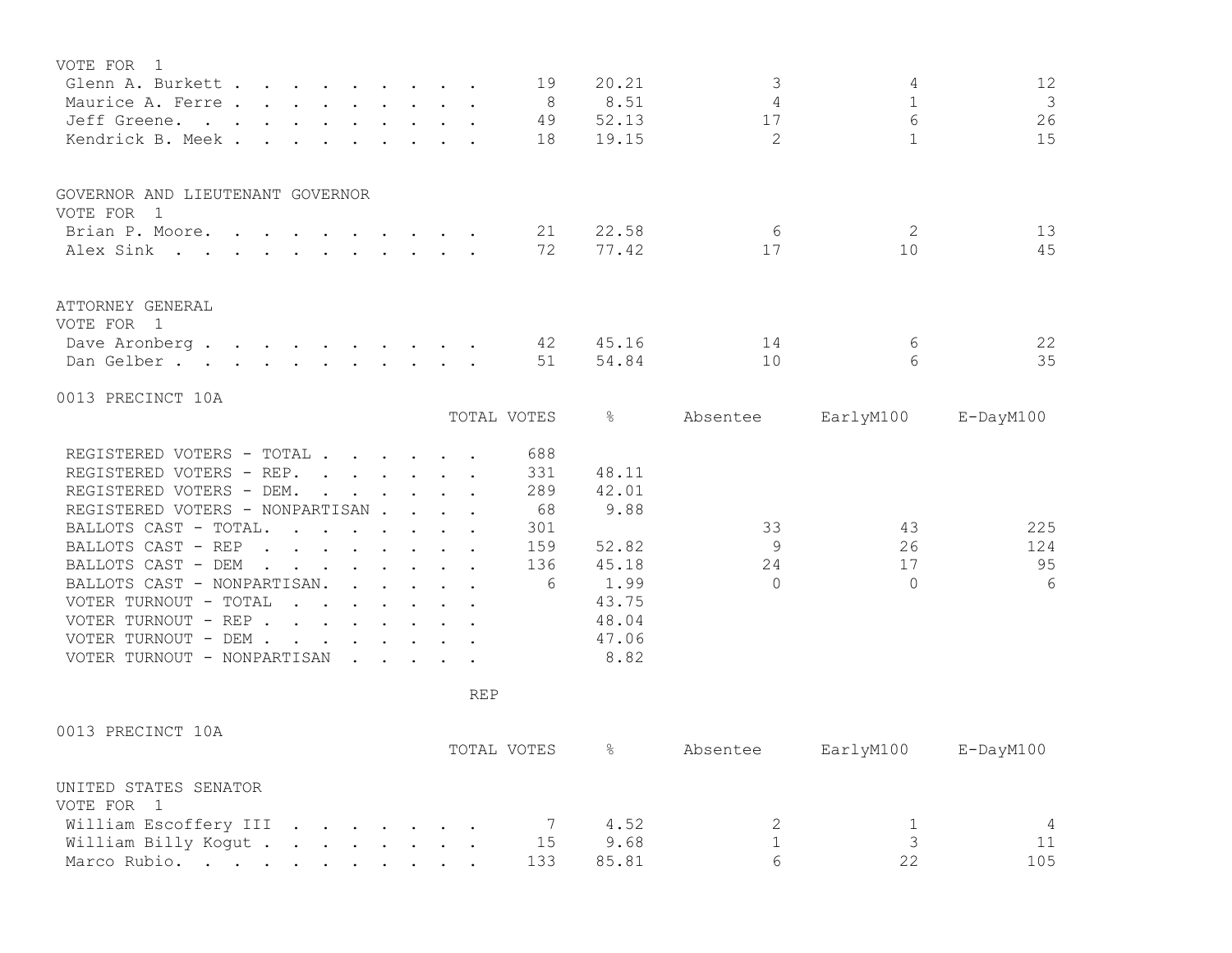| REPRESENTATIVE IN CONGRESS DIST 6                                                                                                                     |  |  |  |  |     |                |                |                     |                |                 |
|-------------------------------------------------------------------------------------------------------------------------------------------------------|--|--|--|--|-----|----------------|----------------|---------------------|----------------|-----------------|
| VOTE FOR 1<br>Don Browning<br>$\mathbf{r}$ , and $\mathbf{r}$ , and $\mathbf{r}$ , and $\mathbf{r}$ , and $\mathbf{r}$<br>Clifford B. "Cliff" Stearns |  |  |  |  |     | 44<br>113      | 28.03<br>71.97 | $\mathbf{2}$<br>7   | 5<br>21        | 37<br>85        |
|                                                                                                                                                       |  |  |  |  |     |                |                |                     |                |                 |
| GOVERNOR AND LIEUTENANT GOVERNOR                                                                                                                      |  |  |  |  |     |                |                |                     |                |                 |
| VOTE FOR 1                                                                                                                                            |  |  |  |  |     |                |                |                     |                |                 |
| Mike McCalister                                                                                                                                       |  |  |  |  |     | 15<br>63       | 9.49<br>39.87  | $\Omega$            | 3<br>8         | 12<br>50        |
| Bill McCollum                                                                                                                                         |  |  |  |  |     |                | 50.63          | 5<br>$\overline{4}$ |                |                 |
| Rick Scott                                                                                                                                            |  |  |  |  |     | 80             |                |                     | 15             | 61              |
| ATTORNEY GENERAL                                                                                                                                      |  |  |  |  |     |                |                |                     |                |                 |
| VOTE FOR 1                                                                                                                                            |  |  |  |  |     |                |                |                     |                |                 |
| Holly Benson                                                                                                                                          |  |  |  |  |     | 48             | 32.65          | $\mathcal{S}$       | 7              | 38              |
| Pam Bondi.                                                                                                                                            |  |  |  |  |     | 52             | 35.37          | $\mathsf S$         | 6              | 41              |
| Jeff Kottkamp.                                                                                                                                        |  |  |  |  |     | 47             | 31.97          | $\mathbf{1}$        | 11             | 35              |
|                                                                                                                                                       |  |  |  |  | DEM |                |                |                     |                |                 |
| 0013 PRECINCT 10A                                                                                                                                     |  |  |  |  |     |                |                |                     |                |                 |
|                                                                                                                                                       |  |  |  |  |     | TOTAL VOTES    | $\frac{6}{6}$  | Absentee            | EarlyM100      | $E$ -DayM $100$ |
| UNITED STATES SENATOR<br>VOTE FOR 1                                                                                                                   |  |  |  |  |     |                |                |                     |                |                 |
| Glenn A. Burkett                                                                                                                                      |  |  |  |  |     | 23             | 18.40          | 4                   | 2              | 17              |
| Maurice A. Ferre                                                                                                                                      |  |  |  |  |     | $\overline{3}$ | 2.40           | $\Omega$            | $\mathbf{1}$   | 2               |
| Jeff Greene.                                                                                                                                          |  |  |  |  |     | 72             | 57.60          | 12                  | $\overline{7}$ | 53              |
| Kendrick B. Meek.                                                                                                                                     |  |  |  |  |     | 27             | 21.60          | 5                   | 7              | 15              |
|                                                                                                                                                       |  |  |  |  |     |                |                |                     |                |                 |
| GOVERNOR AND LIEUTENANT GOVERNOR                                                                                                                      |  |  |  |  |     |                |                |                     |                |                 |
| VOTE FOR 1                                                                                                                                            |  |  |  |  |     |                |                |                     |                |                 |
| Brian P. Moore.                                                                                                                                       |  |  |  |  |     | 36             | 30.25          | 7                   | 6              | 23              |
| Alex Sink                                                                                                                                             |  |  |  |  |     | 83             | 69.75          | 11                  | 11             | 61              |
| ATTORNEY GENERAL                                                                                                                                      |  |  |  |  |     |                |                |                     |                |                 |
| VOTE FOR 1                                                                                                                                            |  |  |  |  |     |                |                |                     |                |                 |
| Dave Aronberg                                                                                                                                         |  |  |  |  |     | 48             | 41.74          | 6                   | 7              | 35              |
| Dan Gelber.                                                                                                                                           |  |  |  |  |     | 67             | 58.26          | 11                  | 10             | 46              |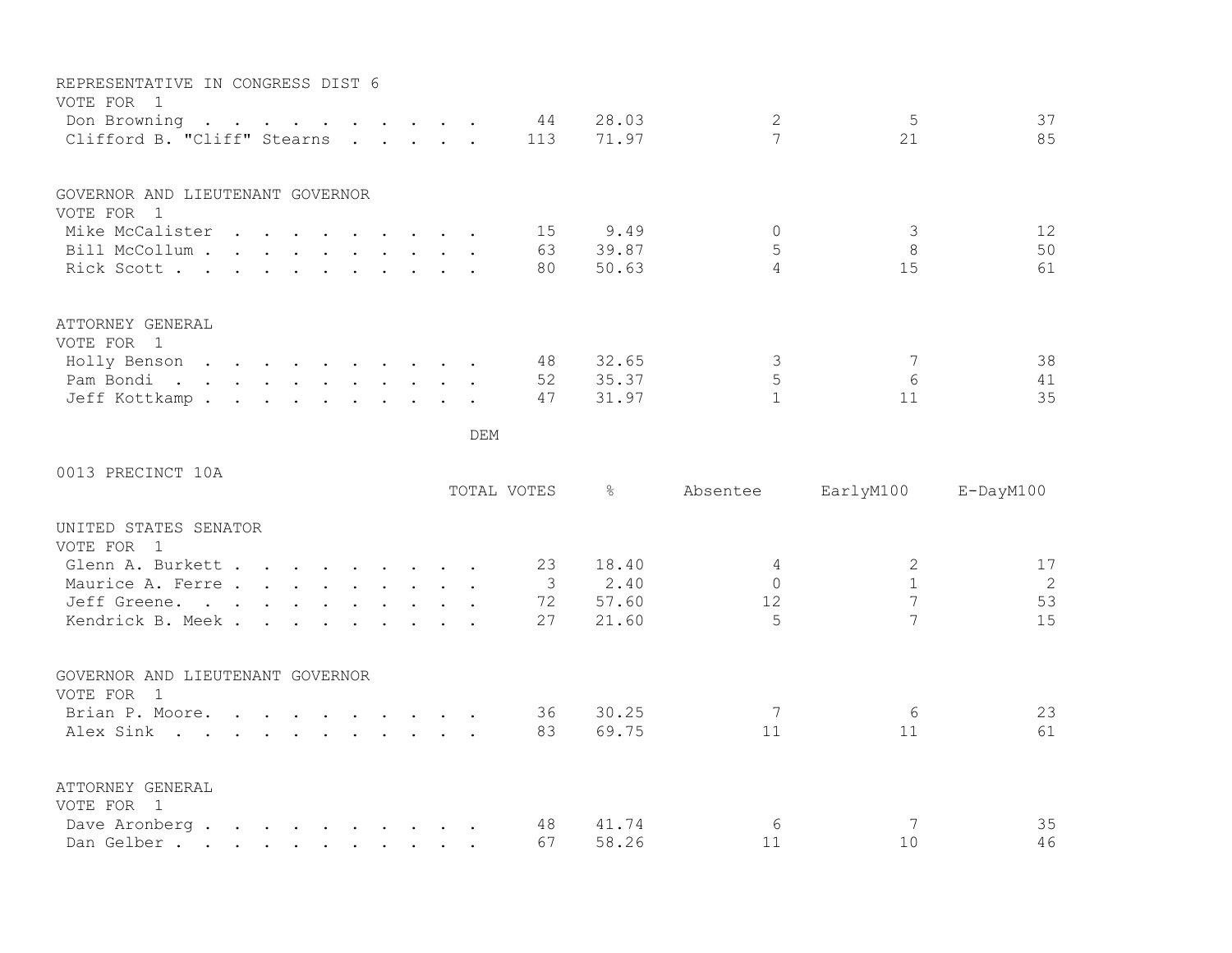| COUNTY COMMISSIONER DIST 4                                                                                     |                                                                                                                                     |  |             |           |          |           |           |
|----------------------------------------------------------------------------------------------------------------|-------------------------------------------------------------------------------------------------------------------------------------|--|-------------|-----------|----------|-----------|-----------|
| VOTE FOR 1                                                                                                     |                                                                                                                                     |  |             |           | 14       | 18        | 111       |
| John Wayne Hersey.                                                                                             |                                                                                                                                     |  | 143         | 48.15     |          |           |           |
| Danny Riddick                                                                                                  |                                                                                                                                     |  | 154         | 51.85     | 19       | 24        | 111       |
| 0014 PRECINCT 10B                                                                                              |                                                                                                                                     |  |             |           |          |           |           |
|                                                                                                                |                                                                                                                                     |  | TOTAL VOTES | $\approx$ | Absentee | EarlyM100 | E-DayM100 |
| REGISTERED VOTERS - TOTAL .<br>$\mathbf{r}$ , and $\mathbf{r}$ , and $\mathbf{r}$                              |                                                                                                                                     |  | 1,742       |           |          |           |           |
| REGISTERED VOTERS - REP.                                                                                       |                                                                                                                                     |  | 849         | 48.74     |          |           |           |
| REGISTERED VOTERS - DEM.<br>$\cdot$                                                                            |                                                                                                                                     |  | 661         | 37.94     |          |           |           |
| REGISTERED VOTERS - NONPARTISAN                                                                                |                                                                                                                                     |  | 232         | 13.32     |          |           |           |
| BALLOTS CAST - TOTAL.                                                                                          |                                                                                                                                     |  | 609         |           | 114      | 55        | 440       |
| BALLOTS CAST - REP<br>$\mathbf{r}$ , and $\mathbf{r}$ , and $\mathbf{r}$ , and $\mathbf{r}$                    |                                                                                                                                     |  | 372         | 61.08     | 84       | 35        | 253       |
| BALLOTS CAST - DEM<br>$\mathbf{r}$ , and $\mathbf{r}$ , and $\mathbf{r}$ , and $\mathbf{r}$ , and $\mathbf{r}$ |                                                                                                                                     |  | 216         | 35.47     | 26       | 17        | 173       |
| BALLOTS CAST - NONPARTISAN.                                                                                    | $\begin{array}{cccccccccccccc} \bullet & \bullet & \bullet & \bullet & \bullet & \bullet & \bullet & \bullet & \bullet \end{array}$ |  | 21          | 3.45      | 4        | 3         | 14        |
| VOTER TURNOUT - TOTAL<br>$\mathbf{L} = \mathbf{L} \mathbf{L}$<br>$\cdot$ $\cdot$ $\cdot$ $\cdot$ $\cdot$       |                                                                                                                                     |  |             | 34.96     |          |           |           |
| VOTER TURNOUT - REP.<br>$\mathbf{r}$ , and $\mathbf{r}$ , and $\mathbf{r}$ , and $\mathbf{r}$                  |                                                                                                                                     |  |             | 43.82     |          |           |           |
| VOTER TURNOUT - DEM .<br>$\mathbf{A}$ and $\mathbf{A}$ and $\mathbf{A}$                                        | $\cdot$ $\cdot$ $\cdot$ $\cdot$ $\cdot$                                                                                             |  |             | 32.68     |          |           |           |
| VOTER TURNOUT - NONPARTISAN<br>$\ddot{\phantom{0}}$                                                            | $\mathcal{L}(\mathbf{r},\mathbf{r})$ , and the contribution of $\mathcal{L}(\mathbf{r},\mathbf{r})$                                 |  |             | 9.05      |          |           |           |

| 0014 PRECINCT 10B                                                                                                                 | TOTAL VOTES | န္    | Absentee | EarlyM100      | $E$ -DayM $100$ |
|-----------------------------------------------------------------------------------------------------------------------------------|-------------|-------|----------|----------------|-----------------|
|                                                                                                                                   |             |       |          |                |                 |
| UNITED STATES SENATOR<br>VOTE FOR<br>$\sqrt{1}$                                                                                   |             |       |          |                |                 |
| William Escoffery III                                                                                                             | 18          | 5.00  | 2        |                | 15              |
| William Billy Kogut                                                                                                               | 29          | 8.06  | 9        | $\overline{4}$ | 16              |
| Marco Rubio.                                                                                                                      | 313         | 86.94 | 71       | 30             | 212             |
| REPRESENTATIVE IN CONGRESS DIST 6<br>VOTE FOR 1                                                                                   |             |       |          |                |                 |
| Don Browning                                                                                                                      | 91          | 25.00 | 19       | 8              | 64              |
| Clifford B. "Cliff" Stearns<br>$\cdot$ $\cdot$ $\cdot$ $\cdot$ $\cdot$                                                            | 273         | 75.00 | 63       | 27             | 183             |
| GOVERNOR AND LIEUTENANT GOVERNOR<br>VOTE FOR 1                                                                                    |             |       |          |                |                 |
| Mike McCalister                                                                                                                   | 37          | 10.08 |          |                | 29              |
| Bill McCollum.<br>the contract of the contract of the contract of the contract of the contract of the contract of the contract of | 133         | 36.24 | 41       | 13             | 79              |
| Rick Scott.<br>$\mathbf{r}$ , and $\mathbf{r}$ , and $\mathbf{r}$ , and $\mathbf{r}$ , and $\mathbf{r}$                           | 197         | 53.68 | 36       | 21             | 140             |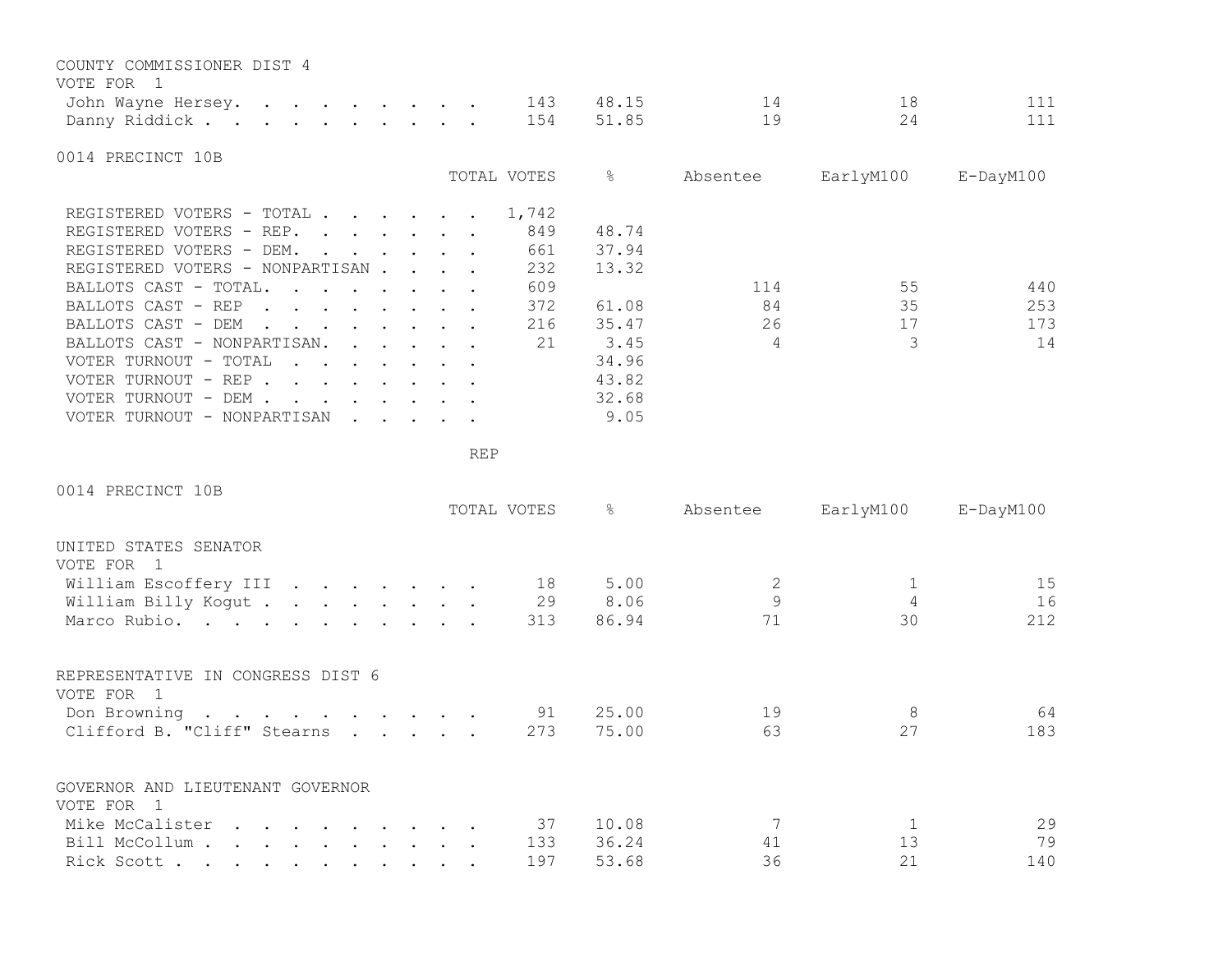| ATTORNEY GENERAL<br>VOTE FOR 1                                                                                      |                                                                                         |                                        |          |  |     |             |               |                   |               |                 |
|---------------------------------------------------------------------------------------------------------------------|-----------------------------------------------------------------------------------------|----------------------------------------|----------|--|-----|-------------|---------------|-------------------|---------------|-----------------|
| Holly Benson                                                                                                        |                                                                                         |                                        |          |  |     | 118         | 33.15         | 31                | 6             | 81              |
| Pam Bondi<br>$\mathbf{r}$ , $\mathbf{r}$ , $\mathbf{r}$ , $\mathbf{r}$ , $\mathbf{r}$ , $\mathbf{r}$ , $\mathbf{r}$ |                                                                                         |                                        |          |  |     | 118         | 33.15         | 20                | $\mathcal{G}$ | 89              |
| Jeff Kottkamp.                                                                                                      |                                                                                         |                                        |          |  |     | 120         | 33.71         | 31                | 17            | 72              |
|                                                                                                                     |                                                                                         |                                        |          |  | DEM |             |               |                   |               |                 |
| 0014 PRECINCT 10B                                                                                                   |                                                                                         |                                        |          |  |     |             |               |                   |               |                 |
|                                                                                                                     |                                                                                         |                                        |          |  |     | TOTAL VOTES | $\frac{6}{6}$ | Absentee          | EarlyM100     | E-DayM100       |
| UNITED STATES SENATOR<br>VOTE FOR 1                                                                                 |                                                                                         |                                        |          |  |     |             |               |                   |               |                 |
| Glenn A. Burkett                                                                                                    |                                                                                         |                                        |          |  |     | 24          | 11.76         | $\mathcal{S}$     | 2             | 19              |
| Maurice A. Ferre.                                                                                                   |                                                                                         |                                        |          |  |     | 6           | 2.94          | $\mathbf{1}$      | $\Omega$      | 5               |
| Jeff Greene.                                                                                                        |                                                                                         |                                        |          |  |     | 106         | 51.96         | 15                | 9             | 82              |
| Kendrick B. Meek.                                                                                                   | $\ddot{\phantom{a}}$                                                                    | $\mathbf{r}$ . The set of $\mathbf{r}$ |          |  |     | 68          | 33.33         | 3                 | 5             | 60              |
| GOVERNOR AND LIEUTENANT GOVERNOR<br>VOTE FOR 1                                                                      |                                                                                         |                                        |          |  |     |             |               |                   |               |                 |
| Brian P. Moore. .                                                                                                   | $\mathbf{r}$ , $\mathbf{r}$ , $\mathbf{r}$ , $\mathbf{r}$ , $\mathbf{r}$ , $\mathbf{r}$ |                                        |          |  |     | 49          | 24.26         | 10                | 3             | 36              |
| Alex Sink                                                                                                           |                                                                                         |                                        |          |  |     | 153         | 75.74         | 10                | 14            | 129             |
| ATTORNEY GENERAL<br>VOTE FOR 1                                                                                      |                                                                                         |                                        |          |  |     |             |               |                   |               |                 |
| Dave Aronberg.                                                                                                      |                                                                                         |                                        |          |  |     | 64          | 34.22         | $12 \overline{ }$ | 3             | 49              |
| Dan Gelber.                                                                                                         |                                                                                         |                                        |          |  |     | 123         | 65.78         | 7                 | 11            | 105             |
| COUNTY COMMISSIONER DIST 4<br>VOTE FOR 1                                                                            |                                                                                         |                                        |          |  |     |             |               |                   |               |                 |
| John Wayne Hersey.                                                                                                  |                                                                                         |                                        |          |  |     | 281         | 48.70         | 66                | 20            | 195             |
| Danny Riddick                                                                                                       |                                                                                         |                                        |          |  |     | 296         | 51.30         | 39                | 32            | 225             |
| 0015 PRECINCT 11                                                                                                    |                                                                                         |                                        |          |  |     |             |               |                   |               |                 |
|                                                                                                                     |                                                                                         |                                        |          |  |     | TOTAL VOTES | $\frac{6}{5}$ | Absentee          | EarlyM100     | $E$ -DayM $100$ |
| REGISTERED VOTERS - TOTAL                                                                                           |                                                                                         |                                        |          |  |     | 1,148       |               |                   |               |                 |
| REGISTERED VOTERS - REP.                                                                                            |                                                                                         |                                        |          |  |     | 388         | 33.80         |                   |               |                 |
| REGISTERED VOTERS - DEM.                                                                                            |                                                                                         | $\mathbf{r}$                           | $\cdots$ |  |     | 591         | 51.48         |                   |               |                 |
| REGISTERED VOTERS - NONPARTISAN                                                                                     |                                                                                         |                                        |          |  |     | 169         | 14.72         |                   |               |                 |
| BALLOTS CAST - TOTAL.                                                                                               |                                                                                         |                                        |          |  |     | 323         |               | 45                | 59            | 219             |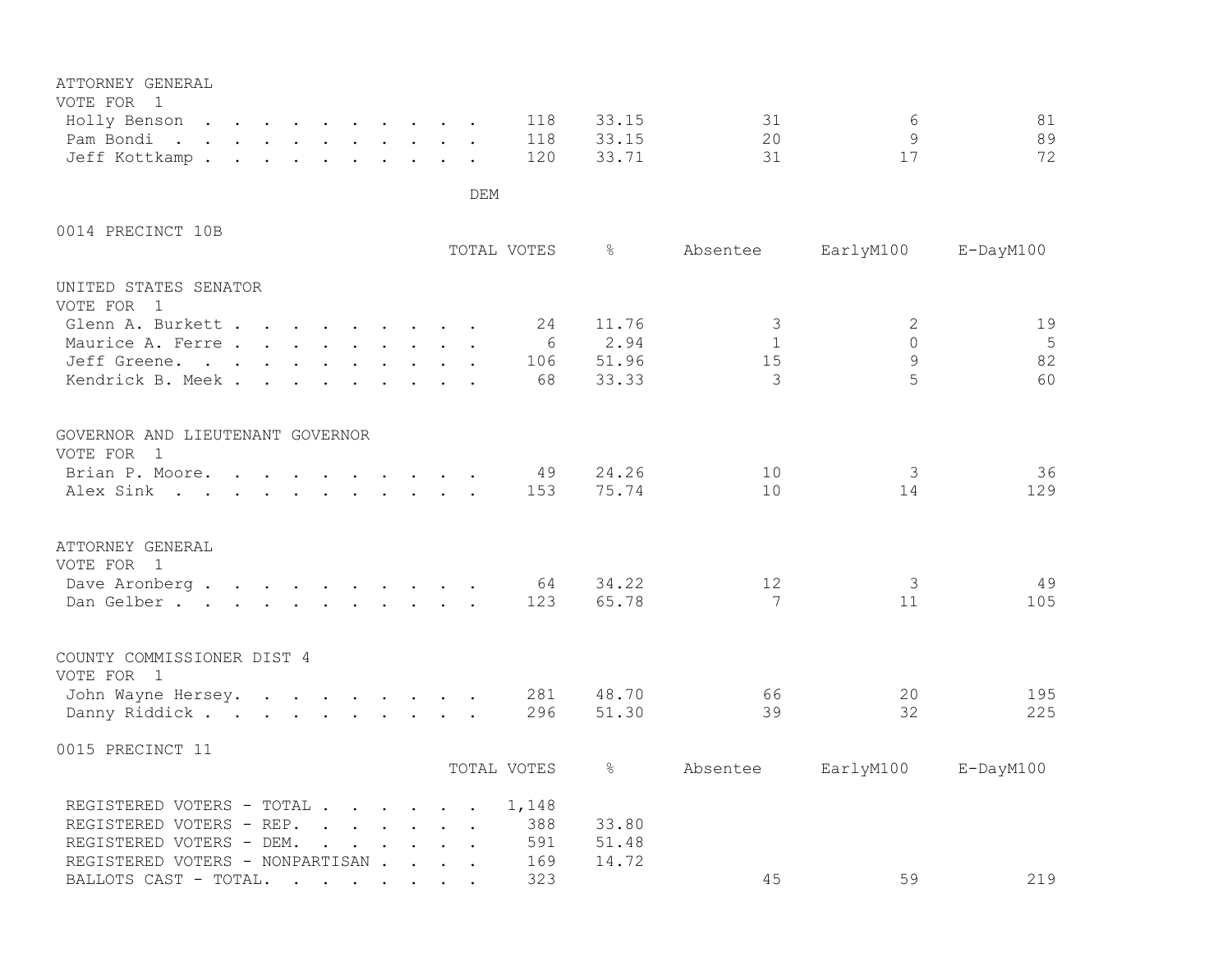| BALLOTS CAST - REP          |  |  | 130 | 40.25 | 14            | 28 | 88. |
|-----------------------------|--|--|-----|-------|---------------|----|-----|
| BALLOTS CAST - DEM          |  |  | 178 | 55.11 | 28.           | 30 | 120 |
| BALLOTS CAST - NONPARTISAN. |  |  | -15 | 4.64  | $\mathcal{S}$ |    | 11  |
| VOTER TURNOUT - TOTAL       |  |  |     | 28.14 |               |    |     |
| VOTER TURNOUT - REP         |  |  |     | 33.51 |               |    |     |
| VOTER TURNOUT - DEM         |  |  |     | 30.12 |               |    |     |
| VOTER TURNOUT - NONPARTISAN |  |  |     | 8.88  |               |    |     |

0015 PRECINCT 11

|                                                                      |  |  |  |  |     | TOTAL VOTES | $\approx$     | Absentee        | EarlyM100      | $E$ -DayM $100$ |
|----------------------------------------------------------------------|--|--|--|--|-----|-------------|---------------|-----------------|----------------|-----------------|
| UNITED STATES SENATOR<br>VOTE FOR 1                                  |  |  |  |  |     |             |               |                 |                |                 |
| William Escoffery III 8                                              |  |  |  |  |     |             | 6.67          | 2               | $\Omega$       | $\sqrt{6}$      |
| William Billy Kogut                                                  |  |  |  |  |     | 8           | 6.67          | $\Omega$        | $\mathbf{1}$   | $7\overline{ }$ |
| Marco Rubio.                                                         |  |  |  |  |     | 104         | 86.67         | 10              | 26             | 68              |
| REPRESENTATIVE IN CONGRESS DIST 6                                    |  |  |  |  |     |             |               |                 |                |                 |
| VOTE FOR 1                                                           |  |  |  |  |     |             |               |                 |                |                 |
| Don Browning $\cdot \cdot \cdot \cdot \cdot \cdot \cdot \cdot \cdot$ |  |  |  |  |     | 36          | 28.80         | 8               | 5              | 23              |
| Clifford B. "Cliff" Stearns                                          |  |  |  |  |     | 89          | 71.20         | 6               | 23             | 60              |
| GOVERNOR AND LIEUTENANT GOVERNOR<br>VOTE FOR 1                       |  |  |  |  |     |             |               |                 |                |                 |
| Mike McCalister                                                      |  |  |  |  |     | 13          | 10.40         | 2               | 1              | 10              |
| Bill McCollum                                                        |  |  |  |  |     | 58          | 46.40         | $\overline{2}$  | 13             | 43              |
| Rick Scott                                                           |  |  |  |  |     | 54          | 43.20         | $\mathsf{Q}$    | 14             | 31              |
| ATTORNEY GENERAL<br>VOTE FOR 1                                       |  |  |  |  |     |             |               |                 |                |                 |
| Holly Benson                                                         |  |  |  |  |     | 38          | 30.89         | $\mathcal{S}$   | 8              | 27              |
| Pam Bondi.                                                           |  |  |  |  |     | 40          | 32.52         | $\overline{4}$  | $\overline{4}$ | 32              |
| Jeff Kottkamp.                                                       |  |  |  |  |     | 45          | 36.59         | $6\overline{6}$ | 14             | 25              |
|                                                                      |  |  |  |  |     |             |               |                 |                |                 |
|                                                                      |  |  |  |  | DEM |             |               |                 |                |                 |
| 0015 PRECINCT 11                                                     |  |  |  |  |     | TOTAL VOTES | $\frac{8}{6}$ | Absentee        | EarlyM100      | E-DayM100       |
|                                                                      |  |  |  |  |     |             |               |                 |                |                 |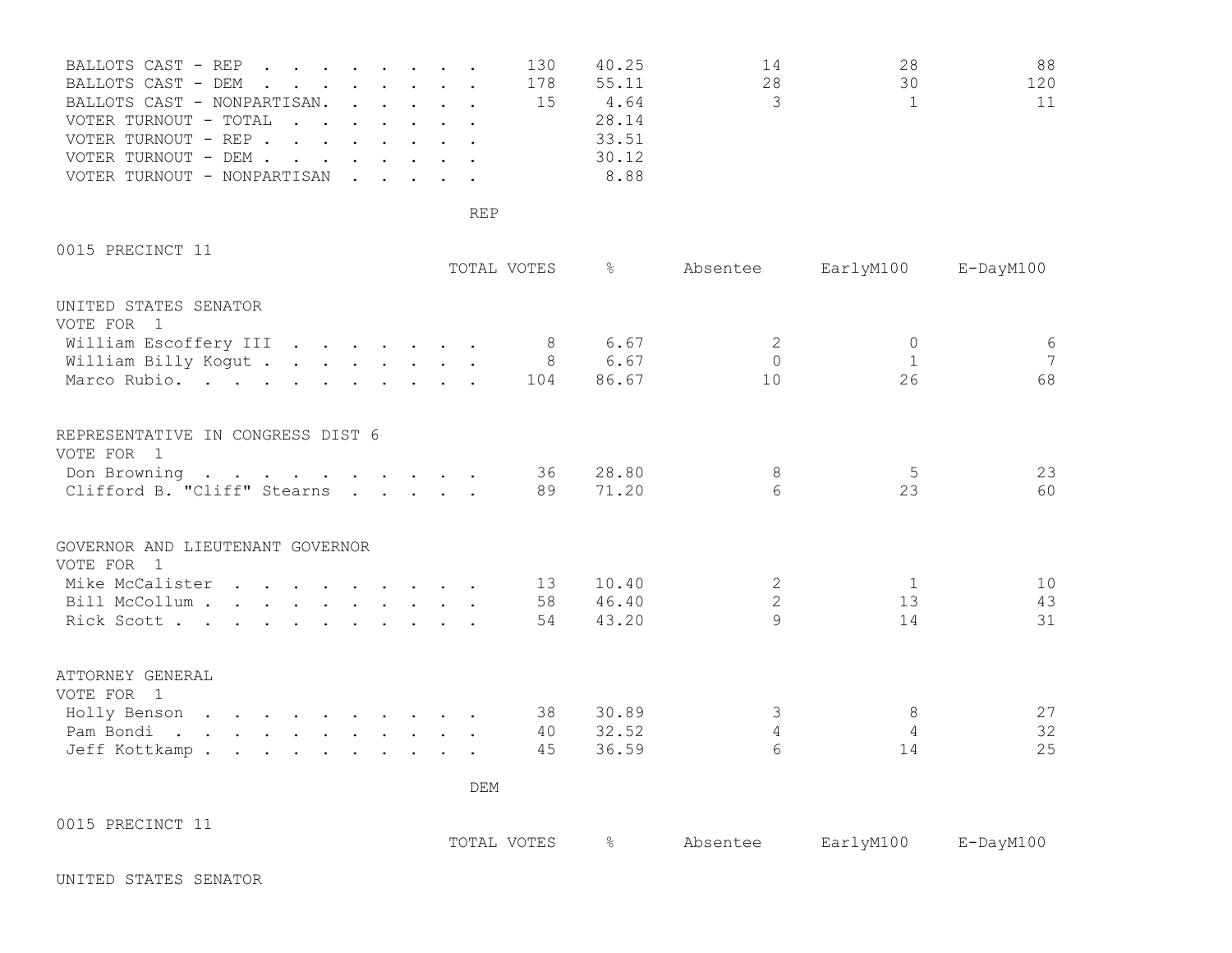| VOTE FOR<br>- 1                                                                                               |  |                              |               |                |                  |                 |
|---------------------------------------------------------------------------------------------------------------|--|------------------------------|---------------|----------------|------------------|-----------------|
| Glenn A. Burkett                                                                                              |  | 21                           | 12.96         | 3              | 5                | 13              |
| Maurice A. Ferre                                                                                              |  | $7\phantom{.0}\phantom{.0}7$ | 4.32          | $\Omega$       | $\overline{2}$   | 5               |
| Jeff Greene.<br>$\mathbf{r}$ , and $\mathbf{r}$ , and $\mathbf{r}$ , and $\mathbf{r}$ , and $\mathbf{r}$      |  | 92                           | 56.79         | 11             | 16               | 65              |
| Kendrick B. Meek.                                                                                             |  | 42                           | 25.93         | 7              | $6 \overline{6}$ | 29              |
|                                                                                                               |  |                              |               |                |                  |                 |
| GOVERNOR AND LIEUTENANT GOVERNOR                                                                              |  |                              |               |                |                  |                 |
| VOTE FOR 1                                                                                                    |  |                              |               |                |                  |                 |
| Brian P. Moore.                                                                                               |  | 49                           | 31.82         | 6              | 10               | 33              |
| Alex Sink                                                                                                     |  | 105                          | 68.18         | 15             | 17               | 73              |
| ATTORNEY GENERAL                                                                                              |  |                              |               |                |                  |                 |
| VOTE FOR 1                                                                                                    |  |                              |               |                |                  |                 |
| Dave Aronberg.<br>$\mathbf{r}$ , and $\mathbf{r}$ , and $\mathbf{r}$ , and $\mathbf{r}$ , and $\mathbf{r}$    |  | 55                           | 37.93         | 10             | 6                | 39              |
| Dan Gelber.                                                                                                   |  | 90                           | 62.07         | 11             | 17               | 62              |
|                                                                                                               |  |                              |               |                |                  |                 |
| COUNTY COMMISSIONER DIST 4<br>VOTE FOR 1                                                                      |  |                              |               |                |                  |                 |
| John Wayne Hersey.                                                                                            |  | 83                           | 26.18         | 17             | 12               | 54              |
| Danny Riddick                                                                                                 |  | 234                          | 73.82         | 28             | 45               | 161             |
| 0016 PRECINCT 12                                                                                              |  |                              |               |                |                  |                 |
|                                                                                                               |  | TOTAL VOTES                  | $\frac{8}{6}$ | Absentee       | EarlyM100        | $E$ -DayM $100$ |
| REGISTERED VOTERS - TOTAL                                                                                     |  | 898                          |               |                |                  |                 |
| REGISTERED VOTERS - REP.                                                                                      |  | 266                          | 29.62         |                |                  |                 |
| REGISTERED VOTERS - DEM.                                                                                      |  | 514                          | 57.24         |                |                  |                 |
| REGISTERED VOTERS - NONPARTISAN                                                                               |  | 118                          | 13.14         |                |                  |                 |
| BALLOTS CAST - TOTAL.<br>$\mathbf{r}$ . The set of the set of $\mathbf{r}$<br>$\sim$                          |  | 184                          |               | 42             | 37               | 105             |
| BALLOTS CAST - REP<br>$\mathbf{r}$ , and $\mathbf{r}$ , and $\mathbf{r}$ , and $\mathbf{r}$                   |  | 78                           | 42.39         | 15             | 16               | 47              |
| BALLOTS CAST - DEM<br>$\mathbf{r}$ , $\mathbf{r}$ , $\mathbf{r}$ , $\mathbf{r}$ , $\mathbf{r}$ , $\mathbf{r}$ |  | 97                           | 52.72         | 22             | 21               | 54              |
| BALLOTS CAST - NONPARTISAN.<br>$\mathcal{A}=\mathcal{A}=\mathcal{A}=\mathcal{A}=\mathcal{A}=\mathcal{A}$      |  | 9                            | 4.89          | $\overline{5}$ | $\bigcap$        | $\overline{4}$  |
| VOTER TURNOUT - TOTAL<br>$\mathbf{r}$ . The set of $\mathbf{r}$                                               |  |                              | 20.49         |                |                  |                 |
| VOTER TURNOUT - REP                                                                                           |  |                              | 29.32         |                |                  |                 |
| VOTER TURNOUT - DEM .                                                                                         |  |                              | 18.87         |                |                  |                 |
| VOTER TURNOUT - NONPARTISAN                                                                                   |  |                              | 7.63          |                |                  |                 |
|                                                                                                               |  |                              |               |                |                  |                 |

0016 PRECINCT 12

TOTAL VOTES % Absentee EarlyM100 E-DayM100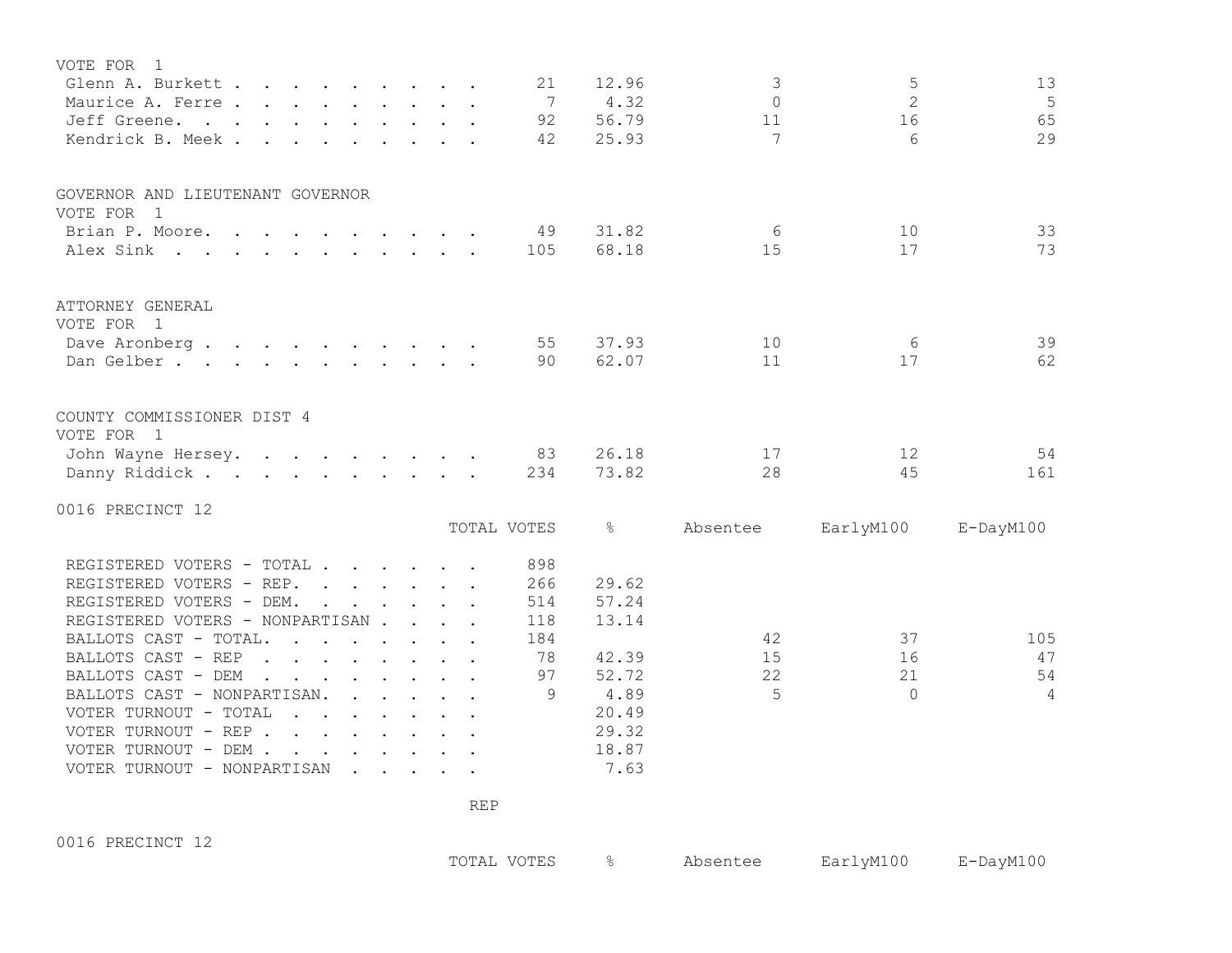| UNITED STATES SENATOR                                                                                                        |  |             |                |               |               |                |                 |
|------------------------------------------------------------------------------------------------------------------------------|--|-------------|----------------|---------------|---------------|----------------|-----------------|
| VOTE FOR 1                                                                                                                   |  |             |                |               |               |                |                 |
| William Escoffery III                                                                                                        |  |             |                | 4 5.33        | $\mathbf{1}$  | $\mathbf{1}$   | 2               |
| William Billy Kogut                                                                                                          |  |             |                | 9 12.00       | $\mathbf{1}$  | $\mathbf{2}$   | 6               |
| Marco Rubio.                                                                                                                 |  |             | 62             | 82.67         | 13            | 13             | 36              |
| REPRESENTATIVE IN CONGRESS DIST 6                                                                                            |  |             |                |               |               |                |                 |
| VOTE FOR 1                                                                                                                   |  |             |                |               |               |                |                 |
| Don Browning                                                                                                                 |  |             |                | 20 26.32      | $\mathcal{S}$ | 8              | 9               |
| Clifford B. "Cliff" Stearns                                                                                                  |  |             | 56             | 73.68         | 12            | 8              | 36              |
| GOVERNOR AND LIEUTENANT GOVERNOR                                                                                             |  |             |                |               |               |                |                 |
| VOTE FOR 1                                                                                                                   |  |             |                |               |               |                |                 |
| Mike McCalister                                                                                                              |  |             | 5 <sup>5</sup> | 6.58          | $\mathbf{1}$  | $\overline{2}$ | 2               |
| Bill McCollum                                                                                                                |  |             | 30             | 39.47         | 8             | 6              | 16              |
| Rick Scott                                                                                                                   |  |             | 41             | 53.95         | 6             | 8              | 27              |
| ATTORNEY GENERAL                                                                                                             |  |             |                |               |               |                |                 |
| VOTE FOR 1                                                                                                                   |  |             |                |               |               |                |                 |
| Holly Benson                                                                                                                 |  |             | 25             | 32.89         | 9             | 4              | 12              |
| Pam Bondi.                                                                                                                   |  |             | 27             | 35.53         | 3             | $\overline{4}$ | 20              |
| Jeff Kottkamp.                                                                                                               |  |             | 24             | 31.58         | 3             | 7              | 14              |
|                                                                                                                              |  | DEM         |                |               |               |                |                 |
| 0016 PRECINCT 12                                                                                                             |  |             |                |               |               |                |                 |
|                                                                                                                              |  | TOTAL VOTES |                | $\frac{8}{6}$ | Absentee      | EarlyM100      | $E$ -DayM $100$ |
| UNITED STATES SENATOR<br>VOTE FOR 1                                                                                          |  |             |                |               |               |                |                 |
| Glenn A. Burkett                                                                                                             |  |             | $5^{\circ}$    | 5.26          | $\mathbf{0}$  | 2              | $\mathcal{S}$   |
| Maurice A. Ferre                                                                                                             |  |             |                | 2 2.11        | $\mathbf{1}$  | $\Omega$       | $\overline{1}$  |
| Jeff Greene.                                                                                                                 |  |             |                | 48 50.53      | $\,8\,$       | 10             | 30              |
| Kendrick B. Meek                                                                                                             |  |             | 40             | 42.11         | 12            | 9              | 19              |
| GOVERNOR AND LIEUTENANT GOVERNOR                                                                                             |  |             |                |               |               |                |                 |
| VOTE FOR 1                                                                                                                   |  |             |                |               |               |                |                 |
| Brian P. Moore.<br>$\mathbf{r}$ , and $\mathbf{r}$ , and $\mathbf{r}$ , and $\mathbf{r}$ , and $\mathbf{r}$                  |  |             | 32             | 34.04         | 11            | 5              | 16              |
| Alex Sink<br>the contract of the contract of the contract of the contract of the contract of the contract of the contract of |  |             | 62             | 65.96         | $\mathsf{Q}$  | 16             | 37              |
|                                                                                                                              |  |             |                |               |               |                |                 |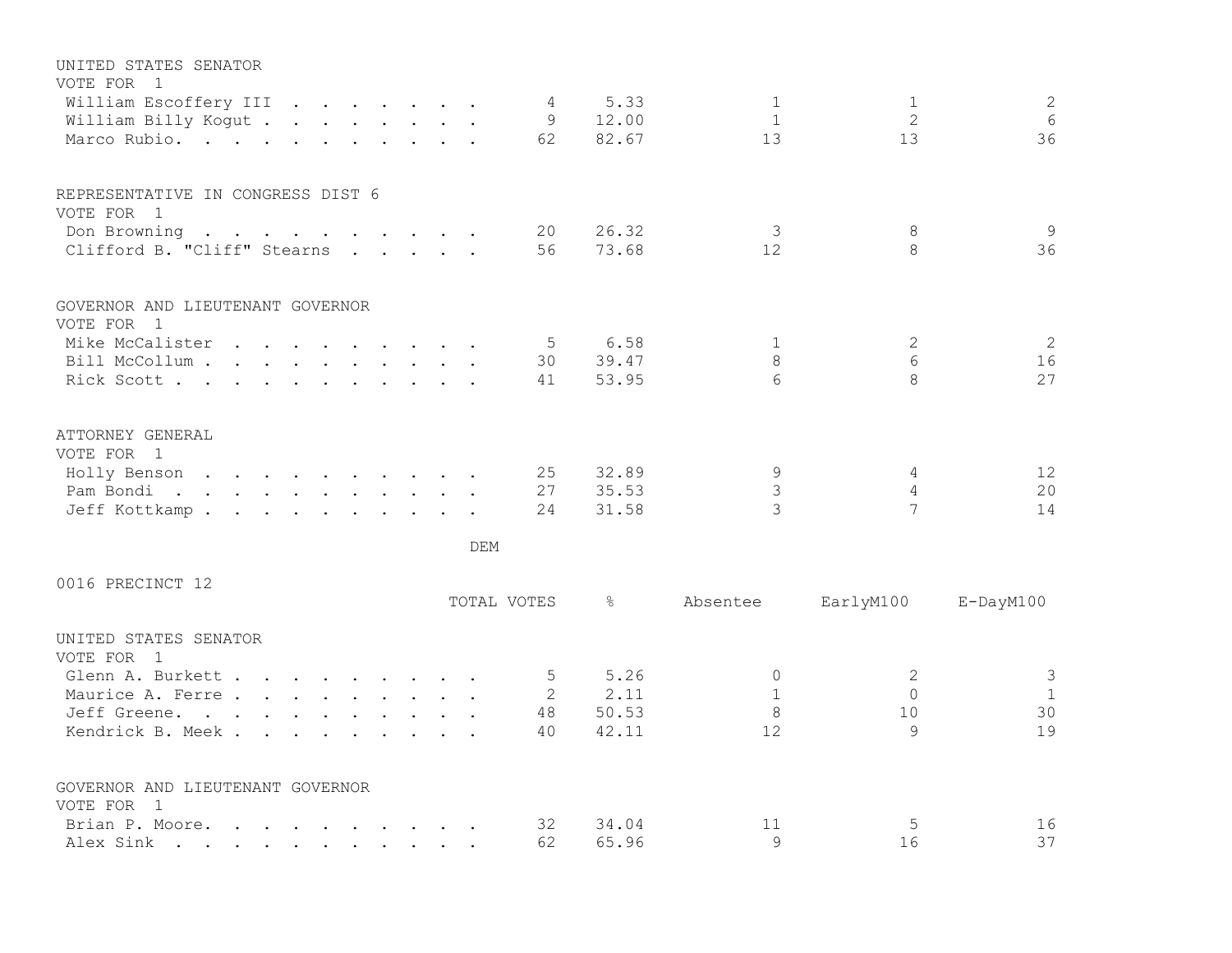| ATTORNEY GENERAL                                                                                                                                                                                                                                           |  |            |              |               |                |                |                 |
|------------------------------------------------------------------------------------------------------------------------------------------------------------------------------------------------------------------------------------------------------------|--|------------|--------------|---------------|----------------|----------------|-----------------|
| VOTE FOR 1<br>Dave Aronberg.<br>$\mathcal{A}$ . The set of the set of the set of the set of the $\mathcal{A}$                                                                                                                                              |  |            | 27           | 31.03         | 8              | 6              | 13              |
| Dan Gelber.                                                                                                                                                                                                                                                |  |            | 60           | 68.97         | 10             | 15             | 35              |
|                                                                                                                                                                                                                                                            |  |            |              |               |                |                |                 |
|                                                                                                                                                                                                                                                            |  |            | NONPARTISAN  |               |                |                |                 |
| 0016 PRECINCT 12                                                                                                                                                                                                                                           |  |            |              |               |                |                |                 |
|                                                                                                                                                                                                                                                            |  |            | TOTAL VOTES  | $\frac{8}{6}$ | Absentee       | EarlyM100      | $E$ -DayM $100$ |
| SCHOOL BOARD MEMBER DIST 5                                                                                                                                                                                                                                 |  |            |              |               |                |                |                 |
| VOTE FOR 1                                                                                                                                                                                                                                                 |  |            |              |               |                |                |                 |
| Roman Alvarez.<br>$\mathbf{r}$ , and $\mathbf{r}$ , and $\mathbf{r}$ , and $\mathbf{r}$                                                                                                                                                                    |  |            | 102          | 56.35         | 28             | 16             | 58              |
| Mitchell Gunter<br>$\mathbf{r}$ , $\mathbf{r}$ , $\mathbf{r}$ , $\mathbf{r}$ , $\mathbf{r}$ , $\mathbf{r}$ , $\mathbf{r}$                                                                                                                                  |  |            | 30           | 16.57         | $\mathsf S$    | 11             | 14              |
| Gene Melvin.<br>$\mathbf{r}$ , $\mathbf{r}$ , $\mathbf{r}$ , $\mathbf{r}$ , $\mathbf{r}$ , $\mathbf{r}$<br>$\sim$ 100 $\mu$                                                                                                                                |  |            | 49           | 27.07         | $\mathsf{Q}$   | 9              | 31              |
| 0017 PRECINCT 13                                                                                                                                                                                                                                           |  |            |              |               |                |                |                 |
|                                                                                                                                                                                                                                                            |  |            | TOTAL VOTES  | &             | Absentee       | EarlyM100      | $E$ -DayM $100$ |
| REGISTERED VOTERS - TOTAL                                                                                                                                                                                                                                  |  |            | 536          |               |                |                |                 |
| REGISTERED VOTERS - REP.                                                                                                                                                                                                                                   |  |            | 221          | 41.23         |                |                |                 |
| REGISTERED VOTERS - DEM.                                                                                                                                                                                                                                   |  |            | 225          | 41.98         |                |                |                 |
| REGISTERED VOTERS - NONPARTISAN                                                                                                                                                                                                                            |  |            | 90           | 16.79         |                |                |                 |
| BALLOTS CAST - TOTAL.<br>$\mathbf{r}$ , $\mathbf{r}$ , $\mathbf{r}$ , $\mathbf{r}$ , $\mathbf{r}$ , $\mathbf{r}$                                                                                                                                           |  |            | 149          |               | 17             | 11             | 121             |
| BALLOTS CAST - REP<br>$\mathbf{r}$ , $\mathbf{r}$ , $\mathbf{r}$ , $\mathbf{r}$ , $\mathbf{r}$ , $\mathbf{r}$                                                                                                                                              |  |            | 72           | 48.32         | 7              | 3              | 62              |
| BALLOTS CAST - DEM<br>$\sim$ $\sim$<br>$\mathbf{r}$ , $\mathbf{r}$ , $\mathbf{r}$ , $\mathbf{r}$ , $\mathbf{r}$ , $\mathbf{r}$                                                                                                                             |  |            | 71           | 47.65         | $8\,$          | 7              | 56              |
| BALLOTS CAST - NONPARTISAN.                                                                                                                                                                                                                                |  |            | 6            | 4.03          | $\overline{2}$ | $\mathbf{1}$   | 3               |
| VOTER TURNOUT - TOTAL<br>$\mathbf{r}$ . The set of the set of the set of the set of the set of the set of the set of the set of the set of the set of the set of the set of the set of the set of the set of the set of the set of the set of the set of t |  |            |              | 27.80         |                |                |                 |
| VOTER TURNOUT - REP                                                                                                                                                                                                                                        |  |            |              | 32.58         |                |                |                 |
| VOTER TURNOUT - DEM                                                                                                                                                                                                                                        |  |            |              | 31.56         |                |                |                 |
| VOTER TURNOUT - NONPARTISAN                                                                                                                                                                                                                                |  |            |              | 6.67          |                |                |                 |
|                                                                                                                                                                                                                                                            |  | <b>REP</b> |              |               |                |                |                 |
|                                                                                                                                                                                                                                                            |  |            |              |               |                |                |                 |
| 0017 PRECINCT 13                                                                                                                                                                                                                                           |  |            |              |               |                |                |                 |
|                                                                                                                                                                                                                                                            |  |            | TOTAL VOTES  | ိင            | Absentee       | EarlyM100      | E-DayM100       |
| UNITED STATES SENATOR                                                                                                                                                                                                                                      |  |            |              |               |                |                |                 |
| VOTE FOR 1                                                                                                                                                                                                                                                 |  |            |              |               |                |                |                 |
| William Escoffery III                                                                                                                                                                                                                                      |  |            | 7            | 10.00         | 0              | 1              | $\sqrt{6}$      |
| William Billy Kogut                                                                                                                                                                                                                                        |  |            | $\mathbf{1}$ | 1.43          | $\mathbb O$    | $\circ$        | $\mathbf{1}$    |
| Marco Rubio.                                                                                                                                                                                                                                               |  |            | 62           | 88.57         | 6              | $\overline{2}$ | 54              |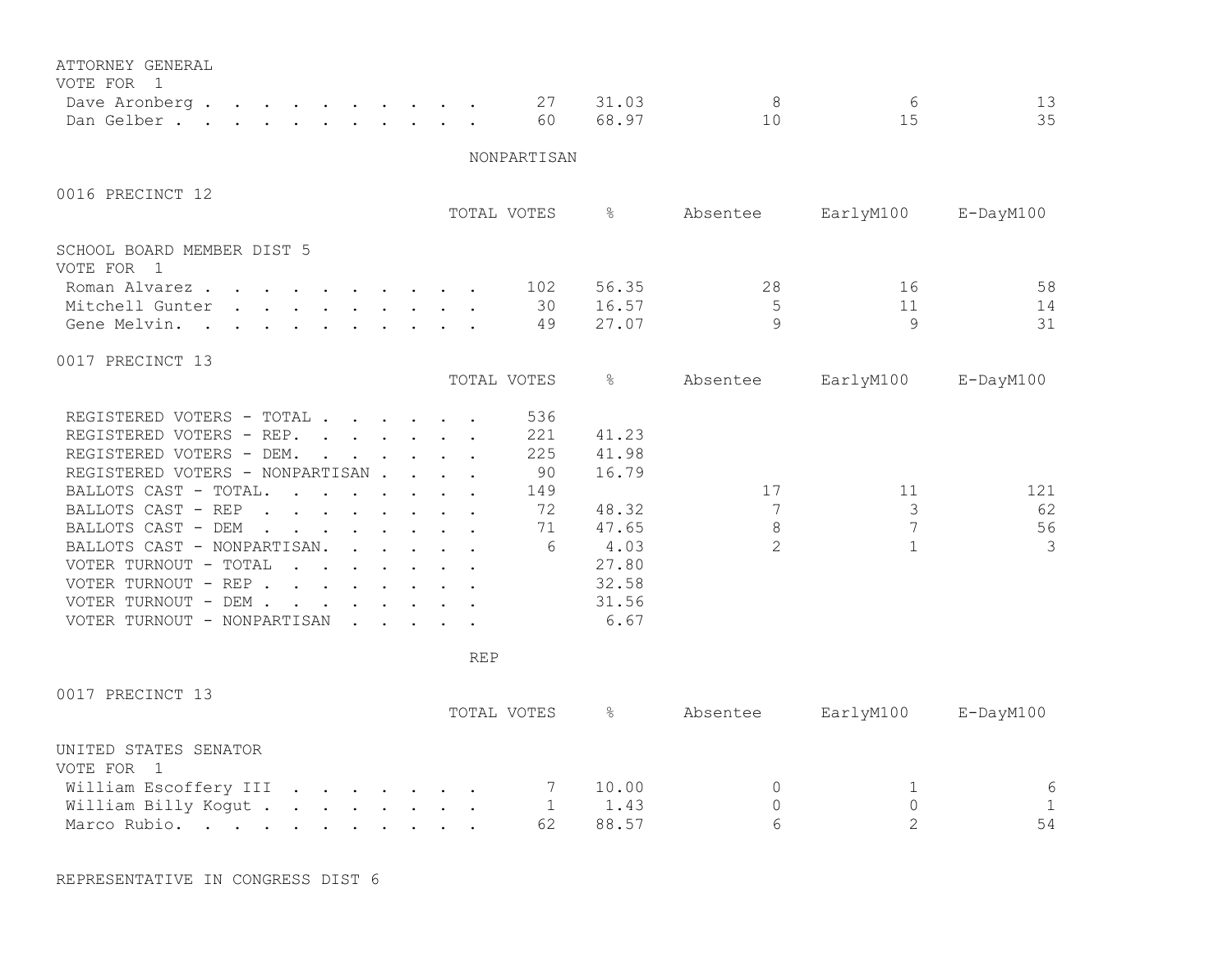| VOTE FOR 1<br>Don Browning<br>Clifford B. "Cliff" Stearns<br>$\cdot$                                                                                                                                                                            | 15<br>26.76<br>19<br>47<br>52<br>73.24 |
|-------------------------------------------------------------------------------------------------------------------------------------------------------------------------------------------------------------------------------------------------|----------------------------------------|
| GOVERNOR AND LIEUTENANT GOVERNOR<br>VOTE FOR 1                                                                                                                                                                                                  |                                        |
| Mike McCalister                                                                                                                                                                                                                                 | 5<br>5.<br>6.94                        |
| Bill McCollum                                                                                                                                                                                                                                   | 6<br>31<br>38<br>52.78                 |
| Rick Scott.<br>$\mathbf{r}$ , and $\mathbf{r}$ , and $\mathbf{r}$ , and $\mathbf{r}$                                                                                                                                                            | 26<br>29<br>40.28                      |
| ATTORNEY GENERAL                                                                                                                                                                                                                                |                                        |
| VOTE FOR 1                                                                                                                                                                                                                                      |                                        |
| Holly Benson<br>the contract of the contract of the contract of the contract of the contract of the contract of the contract of                                                                                                                 | 22<br>31.88<br>17                      |
| Pam Bondi.<br>$\cdot$ , , , , , , , ,                                                                                                                                                                                                           | 33<br>31<br>47.83                      |
| Jeff Kottkamp.<br>. The contract of the contract of the contract of the contract of the contract of the contract of the contract of the contract of the contract of the contract of the contract of the contract of the contract of the contrac | 12<br>14<br>20.29                      |

0017 PRECINCT 13

|                                                |                                                                                                                                                                                                                                   |  |  |  | TOTAL VOTES | &     | Absentee | EarlyM100 | $E$ -DayM $100$ |
|------------------------------------------------|-----------------------------------------------------------------------------------------------------------------------------------------------------------------------------------------------------------------------------------|--|--|--|-------------|-------|----------|-----------|-----------------|
| UNITED STATES SENATOR                          |                                                                                                                                                                                                                                   |  |  |  |             |       |          |           |                 |
| VOTE FOR                                       |                                                                                                                                                                                                                                   |  |  |  |             |       |          |           |                 |
| Glenn A. Burkett                               |                                                                                                                                                                                                                                   |  |  |  | 11          | 17.19 |          |           | 8               |
| Maurice A. Ferre                               |                                                                                                                                                                                                                                   |  |  |  |             | 4.69  |          |           | 3               |
| Jeff Greene.                                   |                                                                                                                                                                                                                                   |  |  |  | 34          | 53.13 |          |           | 30              |
| Kendrick B. Meek.                              | $\mathbf{r}$ , $\mathbf{r}$ , $\mathbf{r}$ , $\mathbf{r}$ , $\mathbf{r}$ , $\mathbf{r}$                                                                                                                                           |  |  |  | 16          | 25.00 |          |           | 11              |
| GOVERNOR AND LIEUTENANT GOVERNOR               |                                                                                                                                                                                                                                   |  |  |  |             |       |          |           |                 |
| VOTE FOR<br>$\overline{1}$                     |                                                                                                                                                                                                                                   |  |  |  | 19          | 30.65 |          |           | 17              |
| Brian P. Moore.                                |                                                                                                                                                                                                                                   |  |  |  |             |       |          |           |                 |
| Alex Sink                                      |                                                                                                                                                                                                                                   |  |  |  | 43          | 69.35 |          | 6         | 33              |
| ATTORNEY GENERAL<br>VOTE FOR<br>$\overline{1}$ |                                                                                                                                                                                                                                   |  |  |  |             |       |          |           |                 |
| Dave Aronberg.                                 | $\mathbf{a}$ . The contribution of the contribution of the contribution of the contribution of the contribution of the contribution of the contribution of the contribution of the contribution of the contribution of the contri |  |  |  | 25          | 40.32 |          |           | 23              |
| Dan Gelber                                     |                                                                                                                                                                                                                                   |  |  |  | 37          | 59.68 |          |           | 27              |
|                                                |                                                                                                                                                                                                                                   |  |  |  |             |       |          |           |                 |

NONPARTISAN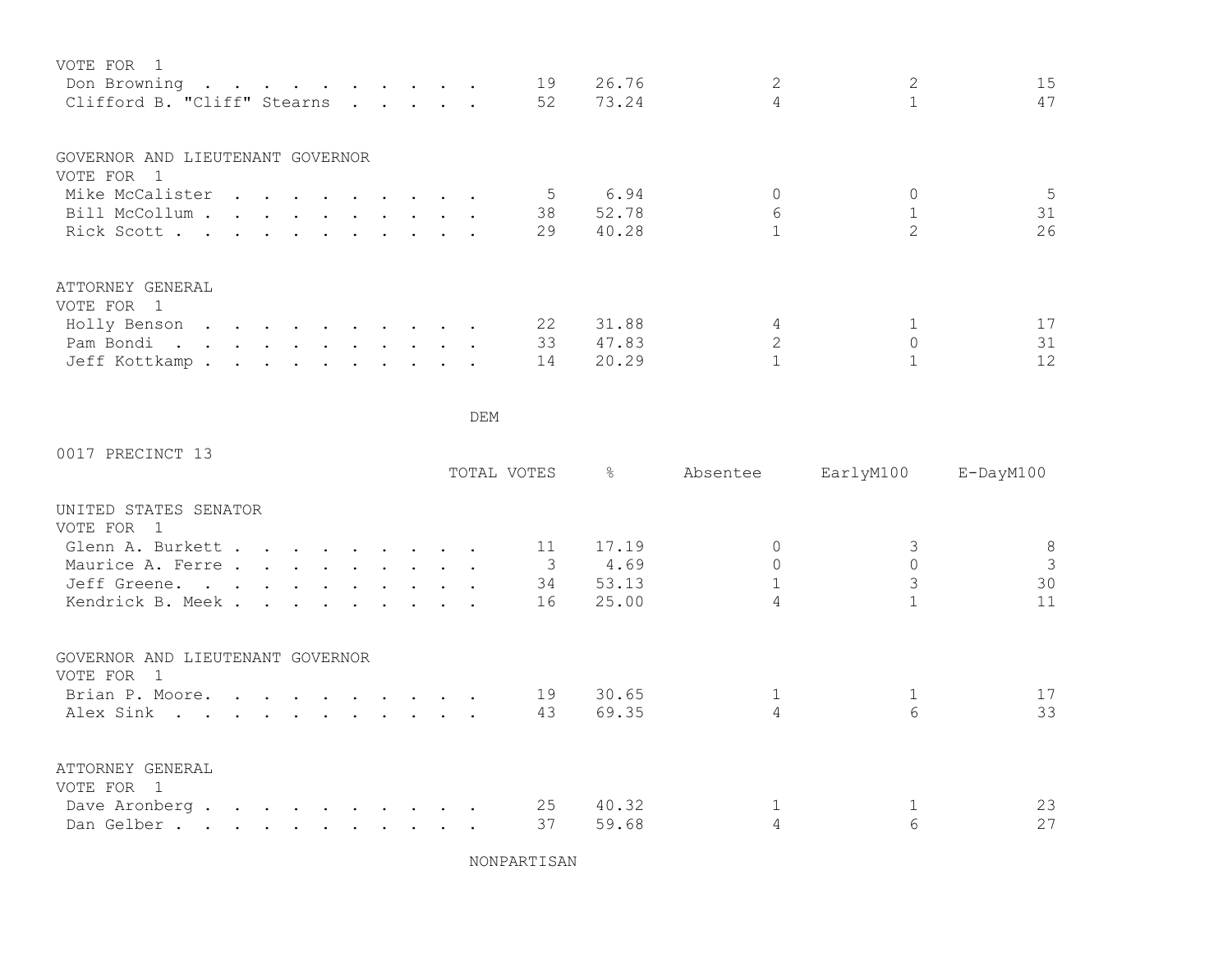| 0017 PRECINCT 13                                                                                                                                                                                                                                    |             |               |                |              |                 |
|-----------------------------------------------------------------------------------------------------------------------------------------------------------------------------------------------------------------------------------------------------|-------------|---------------|----------------|--------------|-----------------|
|                                                                                                                                                                                                                                                     | TOTAL VOTES | $\approx$     | Absentee       | EarlyM100    | $E$ -DayM $100$ |
| SCHOOL BOARD MEMBER DIST 5                                                                                                                                                                                                                          |             |               |                |              |                 |
| VOTE FOR 1                                                                                                                                                                                                                                          |             |               |                |              |                 |
| Roman Alvarez                                                                                                                                                                                                                                       | 44          | 30.56         | 6              | 5            | 33              |
| Mitchell Gunter                                                                                                                                                                                                                                     | 13          | 9.03          | $\mathbf{2}$   | $\mathbf 1$  | 10              |
| Gene Melvin.                                                                                                                                                                                                                                        | 87          | 60.42         | $\circ$        | 5            | 73              |
| 0018 PRECINCT 14                                                                                                                                                                                                                                    |             |               |                |              |                 |
|                                                                                                                                                                                                                                                     | TOTAL VOTES | $\frac{8}{6}$ | Absentee       | EarlyM100    | $E$ -DayM100    |
| REGISTERED VOTERS - TOTAL                                                                                                                                                                                                                           | 1,148       |               |                |              |                 |
| REGISTERED VOTERS - REP.                                                                                                                                                                                                                            | 448         | 39.02         |                |              |                 |
| REGISTERED VOTERS - DEM.                                                                                                                                                                                                                            | 541         | 47.13         |                |              |                 |
| REGISTERED VOTERS - NONPARTISAN                                                                                                                                                                                                                     | 159         | 13.85         |                |              |                 |
| BALLOTS CAST - TOTAL.<br>$\mathcal{A}$ . The set of the set of the set of the set of $\mathcal{A}$                                                                                                                                                  | 351         |               | 53             | 83           | 215             |
| BALLOTS CAST - REP<br>. The contract of the contract of the contract of the contract of the contract of the contract of the contract of the contract of the contract of the contract of the contract of the contract of the contract of the contrac | 167         | 47.58         | 26             | 50           | 91              |
| BALLOTS CAST - DEM<br>$\sim$<br>$\mathbf{r}$ . The set of the set of the set of $\mathbf{r}$                                                                                                                                                        | 175         | 49.86         | 25             | 29           | 121             |
| BALLOTS CAST - NONPARTISAN.<br>$\mathbf{r}$                                                                                                                                                                                                         | 9           | 2.56          | 2              | 4            | 3               |
| VOTER TURNOUT - TOTAL<br>$\mathbf{r}$ , $\mathbf{r}$ , $\mathbf{r}$ , $\mathbf{r}$ , $\mathbf{r}$ , $\mathbf{r}$                                                                                                                                    |             | 30.57         |                |              |                 |
| VOTER TURNOUT - REP                                                                                                                                                                                                                                 |             | 37.28         |                |              |                 |
| VOTER TURNOUT - DEM                                                                                                                                                                                                                                 |             | 32.35         |                |              |                 |
| VOTER TURNOUT - NONPARTISAN                                                                                                                                                                                                                         |             | 5.66          |                |              |                 |
|                                                                                                                                                                                                                                                     | <b>REP</b>  |               |                |              |                 |
| 0018 PRECINCT 14                                                                                                                                                                                                                                    |             |               |                |              |                 |
|                                                                                                                                                                                                                                                     | TOTAL VOTES | $\frac{6}{5}$ | Absentee       | EarlyM100    | $E$ -DayM100    |
| UNITED STATES SENATOR                                                                                                                                                                                                                               |             |               |                |              |                 |
| VOTE FOR 1                                                                                                                                                                                                                                          |             |               |                |              |                 |
| William Escoffery III                                                                                                                                                                                                                               | $5^{\circ}$ | 3.05          | $\overline{0}$ | $\mathbf{2}$ | 3               |
| William Billy Kogut                                                                                                                                                                                                                                 | 22          | 13.41         | $\overline{4}$ | 6            | 12              |
| Marco Rubio.                                                                                                                                                                                                                                        | 137         | 83.54         | 22             | 42           | 73              |
| REPRESENTATIVE IN CONGRESS DIST 6                                                                                                                                                                                                                   |             |               |                |              |                 |
| VOTE FOR 1                                                                                                                                                                                                                                          |             |               |                |              |                 |
| $\mathcal{A}$ is a set of the set of the set of $\mathcal{A}$ .<br>Don Browning                                                                                                                                                                     | 41          | 24.85         | 6              | 11           | 24              |
| Clifford B. "Cliff" Stearns                                                                                                                                                                                                                         | 124         | 75.15         | 20             | 39           | 65              |
|                                                                                                                                                                                                                                                     |             |               |                |              |                 |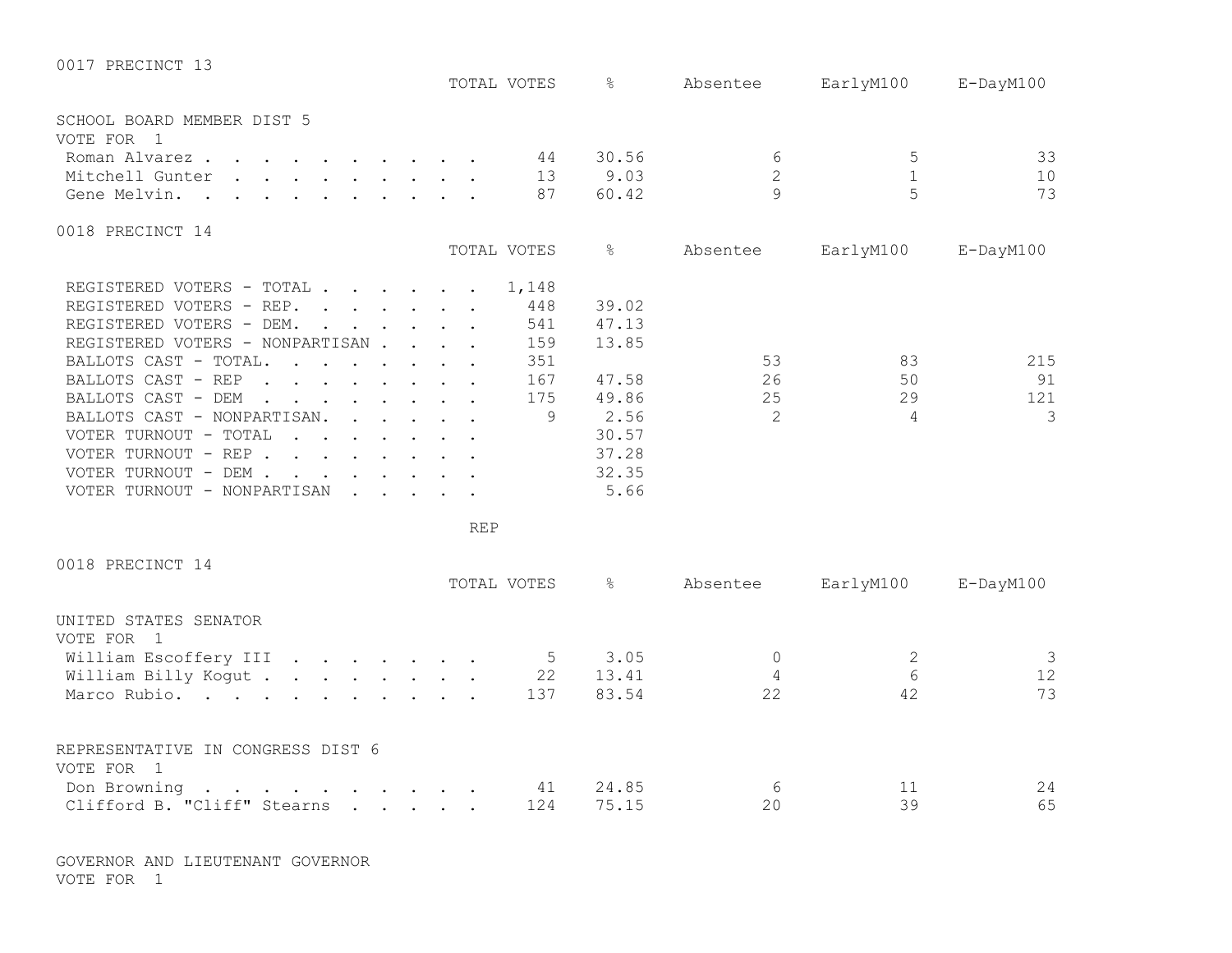| Mike McCalister  |  |  |  |  |  | 25 | 14.97 |    | 6  | 18 |
|------------------|--|--|--|--|--|----|-------|----|----|----|
| Bill McCollum    |  |  |  |  |  | 53 | 31.74 |    | 20 | 28 |
| Rick Scott       |  |  |  |  |  | 89 | 53.29 | 20 | 24 | 45 |
| ATTORNEY GENERAL |  |  |  |  |  |    |       |    |    |    |
| VOTE FOR 1       |  |  |  |  |  |    |       |    |    |    |
| Holly Benson     |  |  |  |  |  | 61 | 38.36 | 6  | 14 | 41 |
| Pam Bondi.       |  |  |  |  |  | 47 | 29.56 |    |    | 29 |
| Jeff Kottkamp.   |  |  |  |  |  | 51 | 32.08 | 10 | 24 | 17 |
|                  |  |  |  |  |  |    |       |    |    |    |

## 0018 PRECINCT 14

|                                  |                                                                                                                 |  |  |  | TOTAL VOTES | ⊱     | Absentee | EarlyM100 | E-DayM100 |
|----------------------------------|-----------------------------------------------------------------------------------------------------------------|--|--|--|-------------|-------|----------|-----------|-----------|
| UNITED STATES SENATOR            |                                                                                                                 |  |  |  |             |       |          |           |           |
| VOTE FOR 1                       |                                                                                                                 |  |  |  | 20          | 12.12 |          |           | 16        |
| Glenn A. Burkett                 |                                                                                                                 |  |  |  |             |       |          |           |           |
| Maurice A. Ferre                 |                                                                                                                 |  |  |  | 5           | 3.03  |          | 2         | 3         |
| Jeff Greene.                     |                                                                                                                 |  |  |  | 106         | 64.24 | 18       | 18        | 70        |
| Kendrick B. Meek.                |                                                                                                                 |  |  |  | 34          | 20.61 | 2        | 6         | 26        |
| GOVERNOR AND LIEUTENANT GOVERNOR |                                                                                                                 |  |  |  |             |       |          |           |           |
| VOTE FOR 1                       |                                                                                                                 |  |  |  |             |       |          |           |           |
| Brian P. Moore.                  |                                                                                                                 |  |  |  | 36          | 21.56 |          | 6         | 23        |
| Alex Sink                        |                                                                                                                 |  |  |  | 131         | 78.44 | 17       | 23        | 91        |
| ATTORNEY GENERAL                 |                                                                                                                 |  |  |  |             |       |          |           |           |
| VOTE FOR 1                       |                                                                                                                 |  |  |  |             |       |          |           |           |
| Dave Aronberg.                   | the contract of the contract of the contract of the contract of the contract of the contract of the contract of |  |  |  | 63          | 42.00 | 10       |           | 45        |
| Dan Gelber                       |                                                                                                                 |  |  |  | 87          | 58.00 | 8        | 18        | 61        |

NONPARTISAN

| 0018 PRECINCT 14           |  |  |  |  |             |           |          |           |           |
|----------------------------|--|--|--|--|-------------|-----------|----------|-----------|-----------|
|                            |  |  |  |  | TOTAL VOTES | $\approx$ | Absentee | EarlyM100 | E-DayM100 |
| SCHOOL BOARD MEMBER DIST 5 |  |  |  |  |             |           |          |           |           |
| VOTE FOR 1                 |  |  |  |  |             |           |          |           |           |
| Roman Alvarez              |  |  |  |  | 207         | 60.00     | 33       | 44        | 130       |
| Mitchell Gunter            |  |  |  |  | 96          | 27.83     |          |           | 58        |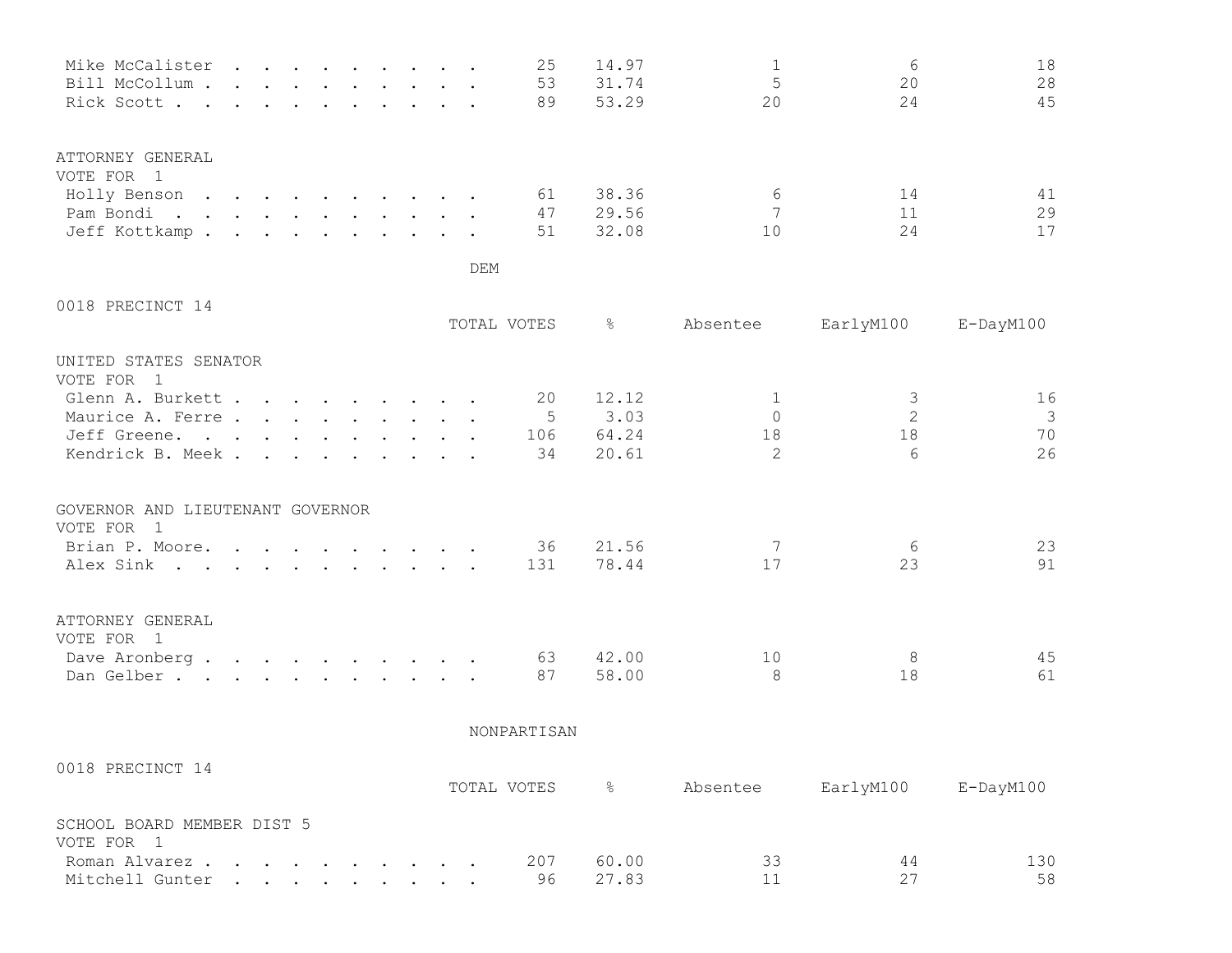| $\sim$ $\sim$<br>Gene Melvin.<br>4z<br>74 a 15 a<br><u>is a second second second second second second second second second second second second second second second </u> |
|---------------------------------------------------------------------------------------------------------------------------------------------------------------------------|
|---------------------------------------------------------------------------------------------------------------------------------------------------------------------------|

0019 PRECINCT 15

|                                                                                                                                                                                                                                                           | TOTAL VOTES | ⊱     | Absentee | EarlyM100 | $E$ -DayM $100$ |
|-----------------------------------------------------------------------------------------------------------------------------------------------------------------------------------------------------------------------------------------------------------|-------------|-------|----------|-----------|-----------------|
|                                                                                                                                                                                                                                                           |             |       |          |           |                 |
| REGISTERED VOTERS - TOTAL.<br>$\cdot$ $\cdot$ $\cdot$ $\cdot$ $\cdot$ $\cdot$                                                                                                                                                                             | 660         |       |          |           |                 |
| REGISTERED VOTERS - REP.                                                                                                                                                                                                                                  | 244         | 36.97 |          |           |                 |
| REGISTERED VOTERS - DEM.<br>and the state of the state of the state of the state of the state of the state of the state of the state of the                                                                                                               | 349         | 52.88 |          |           |                 |
| REGISTERED VOTERS - NONPARTISAN.<br>$\mathbf{r}$ , $\mathbf{r}$ , $\mathbf{r}$ , $\mathbf{r}$                                                                                                                                                             | 67          | 10.15 |          |           |                 |
| BALLOTS CAST - TOTAL.<br>$\mathbf{r}$ , and $\mathbf{r}$ , and $\mathbf{r}$ , and $\mathbf{r}$                                                                                                                                                            | 277         |       | 23       | 28        | 226             |
| BALLOTS CAST - REP<br>$\mathbf{r}$ and $\mathbf{r}$                                                                                                                                                                                                       | 113         | 40.79 |          | 15        | 91              |
| BALLOTS CAST - DEM<br>$\mathbf{r}$ , $\mathbf{r}$ , $\mathbf{r}$ , $\mathbf{r}$ , $\mathbf{r}$ , $\mathbf{r}$                                                                                                                                             | 159         | 57.40 | 15       | 13        | 131             |
| BALLOTS CAST - NONPARTISAN.<br>$\cdot$ $\cdot$ $\cdot$ $\cdot$ $\cdot$ $\cdot$                                                                                                                                                                            | 5.          | 1.81  |          |           | 4               |
| VOTER TURNOUT - TOTAL<br>$\cdots$                                                                                                                                                                                                                         |             | 41.97 |          |           |                 |
| VOTER TURNOUT - REP.<br>$\mathbf{r}$ . The set of the set of the set of the set of the set of the set of the set of the set of the set of the set of the set of the set of the set of the set of the set of the set of the set of the set of the set of t |             | 46.31 |          |           |                 |
| VOTER TURNOUT - DEM .<br>$\mathbf{r}$ , and $\mathbf{r}$ , and $\mathbf{r}$ , and $\mathbf{r}$                                                                                                                                                            |             | 45.56 |          |           |                 |
| VOTER TURNOUT - NONPARTISAN                                                                                                                                                                                                                               |             | 7.46  |          |           |                 |

REP

| 0019 PRECINCT 15                                                                                                                                                                                                                                    |             |                      |                  |           |                 |
|-----------------------------------------------------------------------------------------------------------------------------------------------------------------------------------------------------------------------------------------------------|-------------|----------------------|------------------|-----------|-----------------|
|                                                                                                                                                                                                                                                     | TOTAL VOTES | $\frac{1}{\sqrt{2}}$ | Absentee         | EarlyM100 | $E$ -DayM $100$ |
| UNITED STATES SENATOR<br>VOTE FOR 1                                                                                                                                                                                                                 |             |                      |                  |           |                 |
| William Escoffery III                                                                                                                                                                                                                               | 8           | 7.69                 |                  |           | 6               |
| William Billy Kogut                                                                                                                                                                                                                                 | 8           | 7.69                 | $\overline{2}$   |           | $6\,$           |
| Marco Rubio.                                                                                                                                                                                                                                        | 88          | 84.62                |                  | 12        | 71              |
| REPRESENTATIVE IN CONGRESS DIST 6<br>VOTE FOR 1                                                                                                                                                                                                     |             |                      |                  |           |                 |
| Don Browning                                                                                                                                                                                                                                        | 20          | 19.42                |                  |           | 17              |
| Clifford B. "Cliff" Stearns                                                                                                                                                                                                                         | 83          | 80.58                | $6 \overline{6}$ | 13        | 64              |
| GOVERNOR AND LIEUTENANT GOVERNOR<br>VOTE FOR 1                                                                                                                                                                                                      |             |                      |                  |           |                 |
| Mike McCalister<br>. The contract of the contract of the contract $\alpha$ is a set of the contract of the contract of the contract of the contract of the contract of the contract of the contract of the contract of the contract of the contract | 13          | 12.50                |                  | 2         | 10              |
| Bill McCollum .<br>. The contract of the contract of the contract of the contract of the contract of the contract of the contract of the contract of the contract of the contract of the contract of the contract of the contract of the contrac    | 40          | 38.46                |                  |           | 34              |
| Rick Scott                                                                                                                                                                                                                                          | 51          | 49.04                | $\overline{2}$   |           | 40              |

ATTORNEY GENERAL

VOTE FOR 1